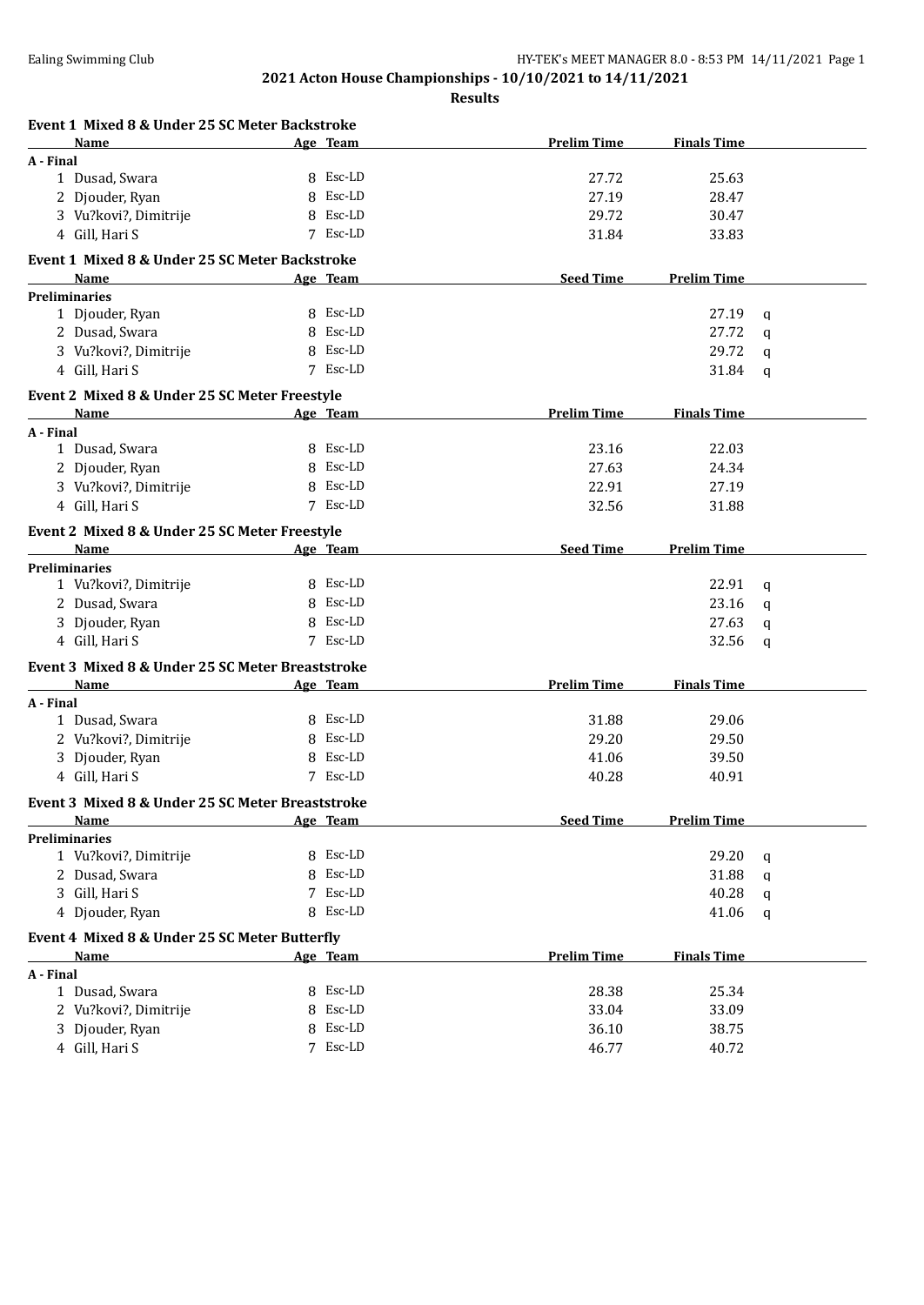| Event 4 Mixed 8 & Under 25 SC Meter Butterfly |    |                 |                    |                    |   |
|-----------------------------------------------|----|-----------------|--------------------|--------------------|---|
| Name                                          |    | <u>Age Team</u> | <b>Seed Time</b>   | <b>Prelim Time</b> |   |
| <b>Preliminaries</b>                          |    |                 |                    |                    |   |
| 1 Dusad, Swara                                |    | 8 Esc-LD        |                    | 28.38              | q |
| 2 Vu?kovi?, Dimitrije                         | 8  | Esc-LD          |                    | 33.04              | a |
| 3 Djouder, Ryan                               | 8  | Esc-LD          |                    | 36.10              | q |
| 4 Gill, Hari S                                |    | 7 Esc-LD        |                    | 46.77              | q |
| Event 5 Mixed 8 & Under 100 SC Meter IM       |    |                 |                    |                    |   |
| Name                                          |    | Age Team        | <b>Prelim Time</b> | <b>Finals Time</b> |   |
| A - Final                                     |    |                 |                    |                    |   |
| 1 Dusad, Swara                                |    | 8 Esc-LD        | 2:15.63            | 2:05.22            |   |
| 2 Vu?kovi?, Dimitrije                         | 8  | Esc-LD          | 2:27.63            | 2:18.21            |   |
| 3 Djouder, Ryan                               | 8  | Esc-LD          | 2:41.31            | 2:44.72            |   |
| 4 Gill, Hari S                                |    | 7 Esc-LD        | 2:51.75            | 2:50.93            |   |
| Event 5 Mixed 8 & Under 100 SC Meter IM       |    |                 |                    |                    |   |
| <b>Name</b>                                   |    | Age Team        | <b>Seed Time</b>   | <b>Prelim Time</b> |   |
| <b>Preliminaries</b>                          |    |                 |                    |                    |   |
| 1 Dusad, Swara                                |    | 8 Esc-LD        |                    | 2:15.63            | q |
| 2 Vu?kovi?, Dimitrije                         | 8  | Esc-LD          |                    | 2:27.63            | q |
| 3 Djouder, Ryan                               | 8  | Esc-LD          |                    | 2:41.31            | q |
| 4 Gill, Hari S                                |    | 7 Esc-LD        |                    | 2:51.75            | q |
| Event 6 Boys 9-10 50 SC Meter Backstroke      |    |                 |                    |                    |   |
| Name                                          |    | Age Team        | <b>Prelim Time</b> | <b>Finals Time</b> |   |
| A - Final                                     |    |                 |                    |                    |   |
| 1 Lennon, Charlie                             |    | 9 Esc-LD        | 55.12              | 56.22              |   |
| 2 Girard-Reydet, Tristan R                    |    | 9 Esc-LD        | 59.13              | 56.97              |   |
| 3 Roncero Martini, Alex                       |    | 10 Esc-LD       | 58.94              | 56.98              |   |
| 4 Koo, Alexandre                              |    | 9 Esc-LD        | 58.06              | 57.81              |   |
| 5 Dervenagas, Athansios                       |    | 10 Esc-LD       | 58.00              | 58.66              |   |
| 6 Regan, Patrick                              |    | 10 Esc-LD       | 1:03.05            | 1:01.91            |   |
| Event 6 Boys 9-10 50 SC Meter Backstroke      |    |                 |                    |                    |   |
| Name                                          |    | Age Team        | <b>Seed Time</b>   | <b>Prelim Time</b> |   |
| <b>Preliminaries</b>                          |    |                 |                    |                    |   |
| 1 Mason, Harry P                              |    | 10 Esc-LD       |                    | 54.59              | q |
| 2 Lennon, Charlie                             |    | 9 Esc-LD        |                    | 55.12              | q |
| 3 Dervenagas, Athansios                       |    | 10 Esc-LD       |                    | 58.00              | q |
| Koo, Alexandre<br>4                           |    | 9 Esc-LD        |                    | 58.06              | q |
| Roncero Martini, Alex<br>5.                   |    | 10 Esc-LD       |                    | 58.94              | q |
| Girard-Reydet, Tristan R<br>6                 | 9. | Esc-LD          |                    | 59.13              | q |
| 7 Pitzioris, Nicholas M                       | 10 | Esc-LD          |                    | 59.30              |   |
| 8 Regan, Patrick                              |    | 10 Esc-LD       |                    | 1:03.05            |   |
| Morvan, Antoine<br>9.                         |    | 9 Esc-LD        |                    | 1:04.16            |   |
| Maughan, Laurence J<br>10                     |    | 10 Esc-LD       |                    | 1:08.75            |   |
| 11 Beshay, Martin J                           | 10 | Esc-LD          |                    | 1:13.47            |   |
| 12 Haban, Stefan                              |    | 9 Esc-LD        |                    | 1:22.25            |   |
| Event 7 Girls 9-10 50 SC Meter Backstroke     |    |                 |                    |                    |   |
| <b>Name</b>                                   |    | Age Team        | <b>Prelim Time</b> | <b>Finals Time</b> |   |
| A - Final                                     |    |                 |                    |                    |   |
| 1 Norwell, Alice J                            |    | 10 Esc-LD       | 45.65              | 46.91              |   |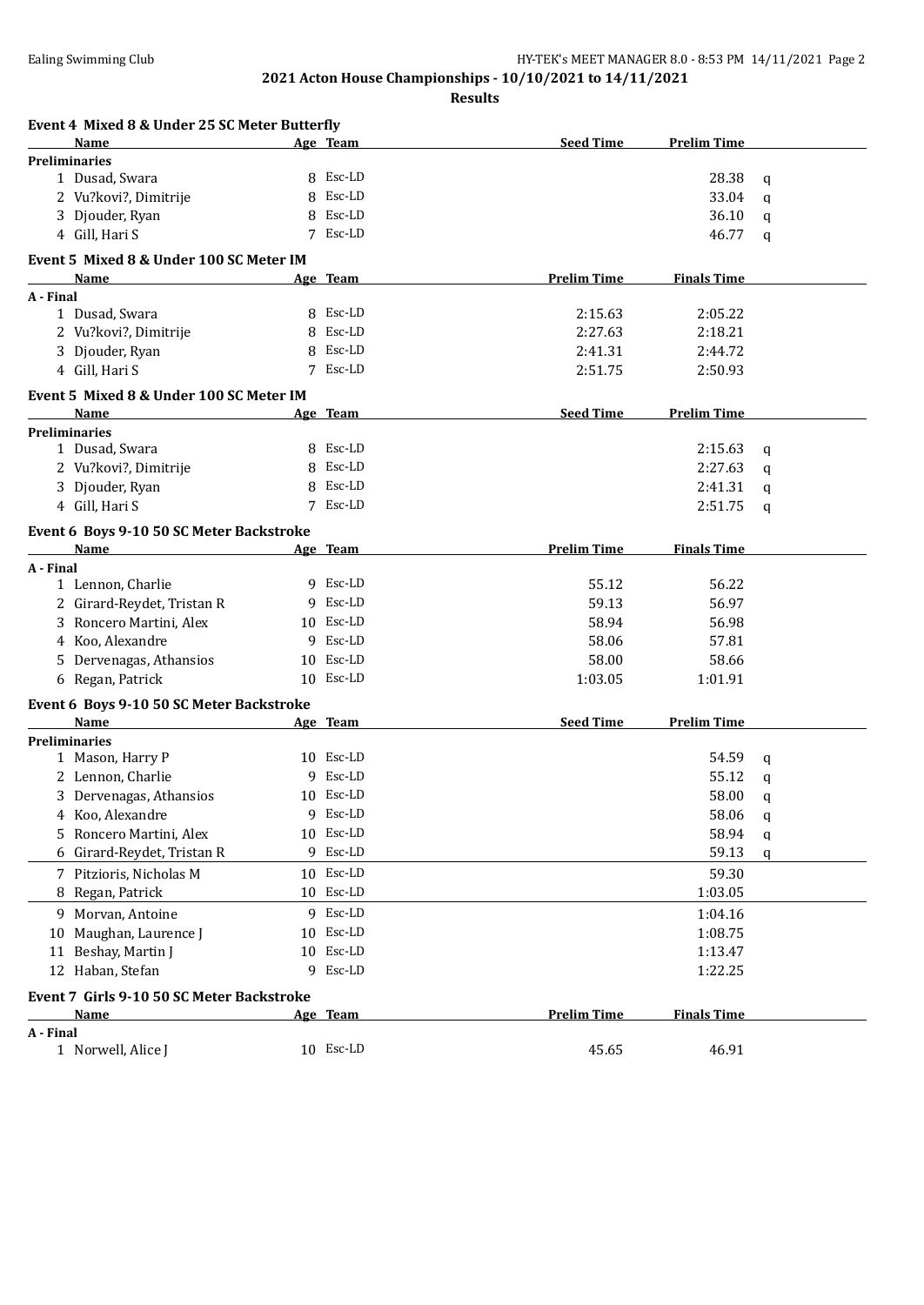### **2021 Acton House Championships - 10/10/2021 to 14/11/2021 Results**

|           | A - Final  (Event 7 Girls 9-10 50 SC Meter Backstroke)<br>Name |    | Age Team  | <b>Prelim Time</b> | <b>Finals Time</b> |             |
|-----------|----------------------------------------------------------------|----|-----------|--------------------|--------------------|-------------|
|           | 2 Bhandari, Anya                                               |    | 10 Esc-LD | 53.81              | 49.22              |             |
|           | 3 Pelembe Habib, Alyshia N                                     |    | 10 Esc-LD | 53.28              | 49.50              |             |
|           | 4 Leaver, Kalli                                                |    | 10 Esc-LD | 57.16              | 54.41              |             |
|           | 5 Carrington, Florence A                                       |    | 10 Esc-LD | 56.47              | 55.91              |             |
|           | 6 Ivanova, Christina                                           |    | 9 Esc-LD  | 59.19              | 59.37              |             |
|           | Event 7 Girls 9-10 50 SC Meter Backstroke                      |    |           |                    |                    |             |
|           | Name                                                           |    | Age Team  | <b>Seed Time</b>   | <b>Prelim Time</b> |             |
|           | <b>Preliminaries</b>                                           |    |           |                    |                    |             |
|           | 1 Norwell, Alice J                                             |    | 10 Esc-LD |                    | 45.65              | q           |
|           | 2 Pelembe Habib, Alyshia N                                     |    | 10 Esc-LD |                    | 53.28              | q           |
|           | 3 Bhandari, Anya                                               |    | 10 Esc-LD |                    | 53.81              | $\mathbf q$ |
|           | 4 Carrington, Florence A                                       |    | 10 Esc-LD |                    | 56.47              | q           |
|           | 5 Leaver, Kalli                                                |    | 10 Esc-LD |                    | 57.16              | q           |
|           | 6 Ivanova, Christina                                           |    | 9 Esc-LD  |                    | 59.19              | q           |
|           | 7 Jenkin, Beatrice                                             |    | 9 Esc-LD  |                    | 1:02.94            |             |
|           | 8 Thomas, Isla R                                               |    | 9 Esc-LD  |                    | 1:09.31            |             |
|           | 9 Wilde, Nalini F                                              |    | 9 Esc-LD  |                    | 1:11.09            |             |
|           | 10 Ruivo, Isabel                                               |    | 9 Esc-LD  |                    | 1:11.66            |             |
| 11        | Sodatonou, Herve                                               |    | 10 Esc-LD |                    | 1:13.94            |             |
|           | 12 Haban, Nikolina                                             |    | 9 Esc-LD  |                    | 1:21.41            |             |
|           | --- Wilson-Brown, Alice M                                      |    | 9 Esc-LD  |                    | <b>NS</b>          |             |
|           |                                                                |    |           |                    |                    |             |
|           | Event 8 Boys 9-10 50 SC Meter Freestyle                        |    |           | <b>Prelim Time</b> |                    |             |
| A - Final | Name                                                           |    | Age Team  |                    | <b>Finals Time</b> |             |
|           | 1 Dervenagas, Athansios                                        |    | 10 Esc-LD | 46.31              | 44.81              |             |
|           | 2 Roncero Martini, Alex                                        |    | 10 Esc-LD | 48.72              | 47.03              |             |
| 3         | Girard-Reydet, Tristan R                                       |    | 9 Esc-LD  | 48.28              | 47.84              |             |
|           | 4 Regan, Patrick                                               |    | 10 Esc-LD | 55.75              | 57.10              |             |
|           | 5 Koo, Alexandre                                               |    | 9 Esc-LD  | 57.19              | 57.11              |             |
|           | 6 Lennon, Charlie                                              |    | 9 Esc-LD  | 55.81              | 58.97              |             |
|           |                                                                |    |           |                    |                    |             |
|           | Event 8 Boys 9-10 50 SC Meter Freestyle                        |    |           |                    |                    |             |
|           | Name                                                           |    | Age Team  | <b>Seed Time</b>   | <b>Prelim Time</b> |             |
|           | <b>Preliminaries</b>                                           |    |           |                    |                    |             |
|           | 1 Mason, Harry P                                               |    | 10 Esc-LD |                    | 43.75              | q           |
| 2.        | Dervenagas, Athansios                                          |    | 10 Esc-LD |                    | 46.31              | q           |
| 3         | Girard-Reydet, Tristan R                                       | 9  | Esc-LD    |                    | 48.28              | q           |
| 4         | Roncero Martini, Alex                                          | 10 | Esc-LD    |                    | 48.72              | q           |
| 5         | Pitzioris, Nicholas M                                          | 10 | Esc-LD    |                    | 49.34              | q           |
|           | 6 Regan, Patrick                                               |    | 10 Esc-LD |                    | 55.75              | q           |
|           | 7 Lennon, Charlie                                              |    | 9 Esc-LD  |                    | 55.81              |             |
|           | 8 Koo, Alexandre                                               |    | 9 Esc-LD  |                    | 57.19              |             |
|           |                                                                |    | 9 Esc-LD  |                    | 57.56              |             |
|           | 9 Morvan, Antoine                                              |    |           |                    |                    |             |
| 10        | Beshay, Martin J                                               |    | 10 Esc-LD |                    | 1:10.35            |             |
| 11        | Maughan, Laurence J                                            |    | 10 Esc-LD |                    | 1:10.75            |             |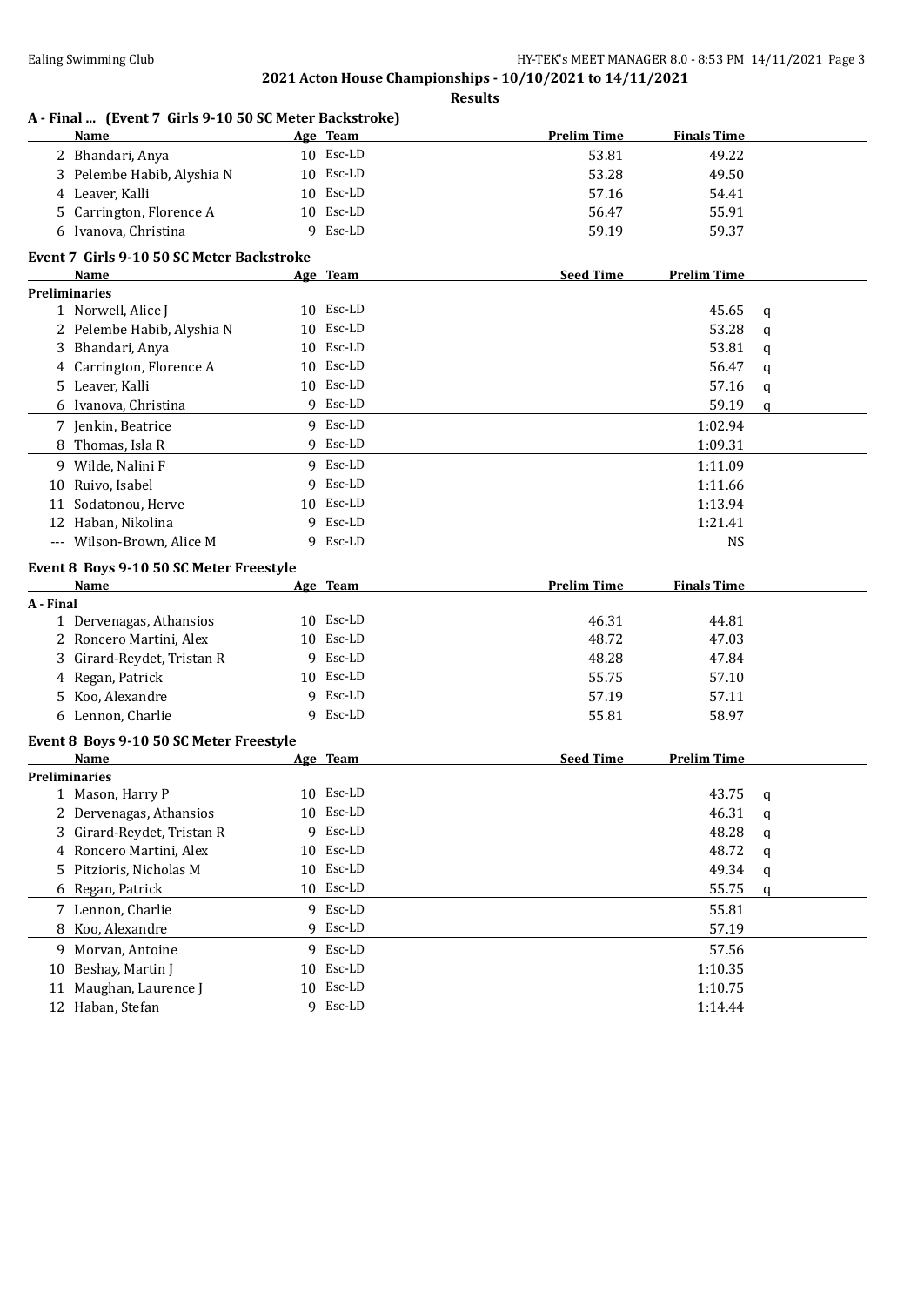| Event 9 Girls 9-10 50 SC Meter Freestyle    |    |           |                    |                    |             |
|---------------------------------------------|----|-----------|--------------------|--------------------|-------------|
| Name                                        |    | Age Team  | <b>Prelim Time</b> | <b>Finals Time</b> |             |
| A - Final                                   |    |           |                    |                    |             |
| 1 Norwell, Alice J                          |    | 10 Esc-LD | 43.05              | 42.59              |             |
| 2 Pelembe Habib, Alyshia N                  | 10 | Esc-LD    | 43.31              | 43.19              |             |
| 3 Carrington, Florence A                    |    | 10 Esc-LD | 49.25              | 46.22              |             |
| 4 Bhandari, Anya                            |    | 10 Esc-LD | 48.75              | 46.97              |             |
| 5 Ivanova, Christina                        | 9  | Esc-LD    | 51.53              | 50.53              |             |
| 6 Leaver, Kalli                             |    | 10 Esc-LD | 55.44              | 54.47              |             |
| Event 9 Girls 9-10 50 SC Meter Freestyle    |    |           |                    |                    |             |
| <b>Name</b>                                 |    | Age Team  | <b>Seed Time</b>   | <b>Prelim Time</b> |             |
| <b>Preliminaries</b>                        |    |           |                    |                    |             |
| 1 Norwell, Alice J                          |    | 10 Esc-LD |                    | 43.05              | q           |
| 2 Pelembe Habib, Alyshia N                  | 10 | Esc-LD    |                    | 43.31              | q           |
| 3 Bhandari, Anya                            | 10 | Esc-LD    |                    | 48.75              | $\mathbf q$ |
| 4 Carrington, Florence A                    |    | 10 Esc-LD |                    | 49.25              | q           |
| 5 Ivanova, Christina                        |    | 9 Esc-LD  |                    | 51.53              | q           |
| 6 Leaver, Kalli                             |    | 10 Esc-LD |                    | 55.44              | q           |
| 7 Jenkin, Beatrice                          |    | 9 Esc-LD  |                    | 58.56              |             |
| 8 Thomas, Isla R                            |    | 9 Esc-LD  |                    | 1:00.56            |             |
| 9 Ruivo, Isabel                             |    | 9 Esc-LD  |                    | 1:05.53            |             |
| 10 Haban, Nikolina                          | 9  | Esc-LD    |                    | 1:07.69            |             |
| 11 Sodatonou, Herve                         | 10 | Esc-LD    |                    | 1:10.01            |             |
| 12 Wilde, Nalini F                          | 9  | Esc-LD    |                    | 1:14.44            |             |
| --- Wilson-Brown, Alice M                   | 9. | Esc-LD    |                    | <b>NS</b>          |             |
| Event 10 Boys 9-10 50 SC Meter Breaststroke |    |           |                    |                    |             |
| Name                                        |    | Age Team  | <b>Prelim Time</b> | <b>Finals Time</b> |             |
| A - Final                                   |    |           |                    |                    |             |
| 1 Roncero Martini, Alex                     |    | 10 Esc-LD | 54.25              | 54.06              |             |
| 2 Dervenagas, Athansios                     |    | 10 Esc-LD | 1:09.28            | 1:04.53            |             |
| 3 Lennon, Charlie                           | 9  | Esc-LD    | 1:07.73            | 1:06.66            |             |
| 4 Koo, Alexandre                            | 9  | Esc-LD    | 1:10.63            | 1:07.77            |             |
| 5 Regan, Patrick                            |    | 10 Esc-LD | 1:09.52            | 1:08.23            |             |
| 6 Girard-Reydet, Tristan R                  |    | 9 Esc-LD  | 1:09.81            | 1:10.19            |             |
| Event 10 Boys 9-10 50 SC Meter Breaststroke |    |           |                    |                    |             |
| Name                                        |    | Age Team  | <b>Seed Time</b>   | <b>Prelim Time</b> |             |
| <b>Preliminaries</b>                        |    |           |                    |                    |             |
| 1 Roncero Martini, Alex                     |    | 10 Esc-LD |                    | 54.25              | q           |
| 2 Mason, Harry P                            | 10 | Esc-LD    |                    | 1:03.78            | q           |
| 3 Pitzioris, Nicholas M                     |    | 10 Esc-LD |                    | 1:04.59            |             |
| 4 Lennon, Charlie                           | 9  | Esc-LD    |                    | 1:07.73            | q           |
| Dervenagas, Athansios                       | 10 | Esc-LD    |                    | 1:09.28            | q           |
| 5.<br>6 Regan, Patrick                      | 10 | Esc-LD    |                    |                    | q           |
|                                             |    |           |                    | 1:09.52            | q           |
| 7 Girard-Reydet, Tristan R                  | 9  | Esc-LD    |                    | 1:09.81            |             |
| 8 Koo, Alexandre                            |    | 9 Esc-LD  |                    | 1:10.63            |             |
| *9 Haban, Stefan                            |    | 9 Esc-LD  |                    | 1:20.38            |             |
| Beshay, Martin J<br>*9                      |    | 10 Esc-LD |                    | 1:20.38            |             |
| Morvan, Antoine<br>11                       | 9  | Esc-LD    |                    | 1:32.25            |             |
| 12 Maughan, Laurence J                      |    | 10 Esc-LD |                    | 1:40.50            |             |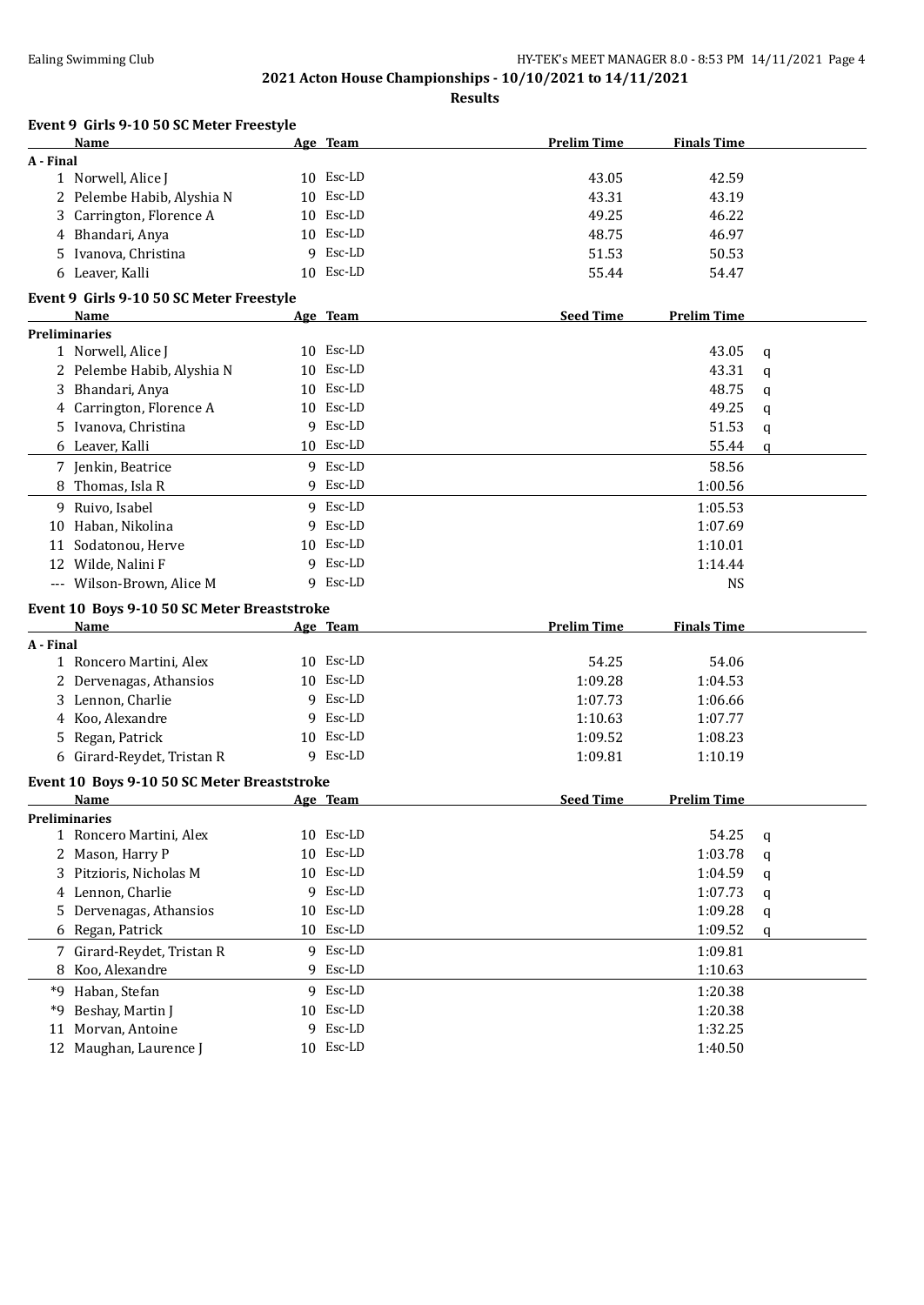| Event 11 Girls 9-10 50 SC Meter Breaststroke |   |           |                    |                    |             |
|----------------------------------------------|---|-----------|--------------------|--------------------|-------------|
| <b>Name</b>                                  |   | Age Team  | <b>Prelim Time</b> | <b>Finals Time</b> |             |
| A - Final                                    |   |           |                    |                    |             |
| 1 Pelembe Habib, Alyshia N                   |   | 10 Esc-LD | 59.34              | 55.88              |             |
| 2 Norwell, Alice J                           |   | 10 Esc-LD | 1:01.77            | 57.66              |             |
| Carrington, Florence A<br>3.                 |   | 10 Esc-LD | 1:00.50            | 58.84              |             |
| Bhandari, Anya<br>4                          |   | 10 Esc-LD | 1:02.53            | 1:04.56            |             |
| 5 Ivanova, Christina                         | 9 | Esc-LD    | 1:12.50            | 1:04.83            |             |
| 6 Sodatonou, Herve                           |   | 10 Esc-LD | 1:11.30            | 1:05.49            |             |
| Event 11 Girls 9-10 50 SC Meter Breaststroke |   |           |                    |                    |             |
| <b>Name</b>                                  |   | Age Team  | <b>Seed Time</b>   | <b>Prelim Time</b> |             |
| <b>Preliminaries</b>                         |   |           |                    |                    |             |
| 1 Pelembe Habib, Alyshia N                   |   | 10 Esc-LD |                    | 59.34              | q           |
| 2 Carrington, Florence A                     |   | 10 Esc-LD |                    | 1:00.50            | $\mathbf q$ |
| 3 Norwell, Alice J                           |   | 10 Esc-LD |                    | 1:01.77            | q           |
| 4 Bhandari, Anya                             |   | 10 Esc-LD |                    | 1:02.53            | q           |
| 5 Sodatonou, Herve                           |   | 10 Esc-LD |                    | 1:11.30            | q           |
| 6 Ivanova, Christina                         |   | 9 Esc-LD  |                    | 1:12.50            | q           |
| 7 Thomas, Isla R                             |   | 9 Esc-LD  |                    | 1:14.09            |             |
| 8 Jenkin, Beatrice                           |   | 9 Esc-LD  |                    | 1:14.75            |             |
| 9 Leaver, Kalli                              |   | 10 Esc-LD |                    | 1:15.66            |             |
| Ruivo, Isabel<br>10                          | 9 | Esc-LD    |                    | 1:23.84            |             |
| Wilde, Nalini F<br>11                        | 9 | Esc-LD    |                    | 1:26.97            |             |
| 12 Haban, Nikolina                           | 9 | Esc-LD    |                    | 1:35.31            |             |
| --- Wilson-Brown, Alice M                    |   | 9 Esc-LD  |                    | <b>NS</b>          |             |
|                                              |   |           |                    |                    |             |
| Event 12 Boys 9-10 25 SC Meter Butterfly     |   |           |                    |                    |             |
| Name                                         |   | Age Team  | <b>Prelim Time</b> | <b>Finals Time</b> |             |
| A - Final<br>1 Girard-Reydet, Tristan R      |   | 9 Esc-LD  | 28.03              | 22.75              |             |
| 2 Roncero Martini, Alex                      |   | 10 Esc-LD | 26.69              | 30.63              |             |
| 3 Koo, Alexandre                             |   | 9 Esc-LD  | 37.06              | 33.75              |             |
|                                              |   | 9 Esc-LD  |                    |                    |             |
| 4 Lennon, Charlie                            |   | 10 Esc-LD | 35.16              | 34.98              |             |
| 5 Dervenagas, Athansios                      |   | 10 Esc-LD | 32.94              | 35.56              |             |
| 6 Regan, Patrick                             |   |           | 37.14              | 38.48              |             |
| Event 12 Boys 9-10 25 SC Meter Butterfly     |   |           |                    |                    |             |
| Name                                         |   | Age Team  | <b>Seed Time</b>   | <b>Prelim Time</b> |             |
| <b>Preliminaries</b>                         |   |           |                    |                    |             |
| 1 Roncero Martini, Alex                      |   | 10 Esc-LD |                    | 26.69              | q           |
| 2 Mason, Harry P                             |   | 10 Esc-LD |                    | 26.84              | q           |
| Girard-Reydet, Tristan R                     |   | 9 Esc-LD  |                    | 28.03              | q           |
| 4 Pitzioris, Nicholas M                      |   | 10 Esc-LD |                    | 29.97              | q           |
| Dervenagas, Athansios<br>5.                  |   | 10 Esc-LD |                    | 32.94              | q           |
| 6 Lennon, Charlie                            |   | 9 Esc-LD  |                    | 35.16              | q           |
| 7 Koo, Alexandre                             |   | 9 Esc-LD  |                    | 37.06              |             |
| 8 Regan, Patrick                             |   | 10 Esc-LD |                    | 37.14              |             |
| 9 Maughan, Laurence J                        |   | 10 Esc-LD |                    | 37.91              |             |
| Morvan, Antoine<br>10                        |   | 9 Esc-LD  |                    | 38.75              |             |
| Haban, Stefan<br>11                          | 9 | Esc-LD    |                    | 39.16              |             |
| 12 Beshay, Martin J                          |   | 10 Esc-LD |                    | 42.45              |             |
|                                              |   |           |                    |                    |             |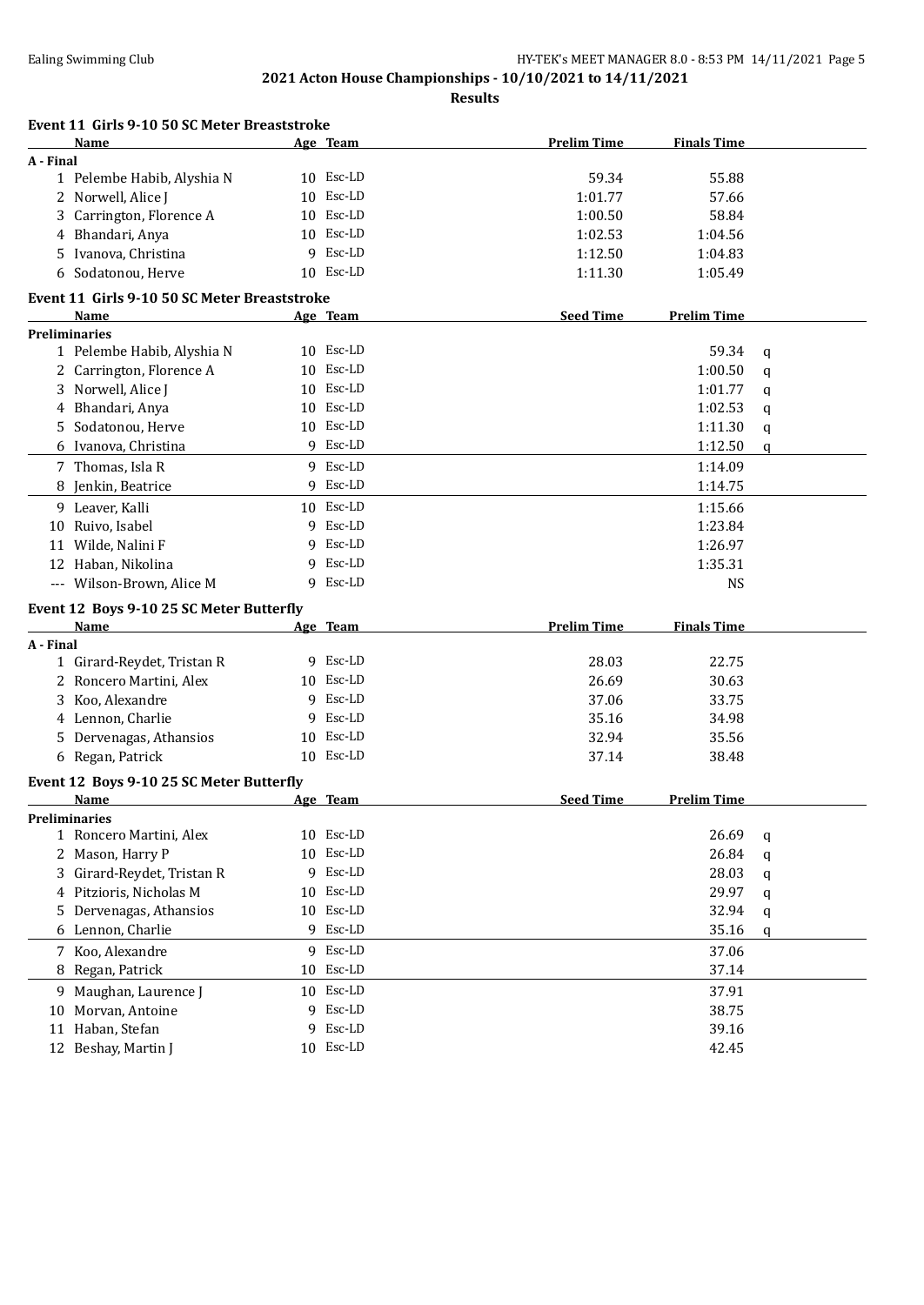|           | Event 13 Girls 9-10 25 SC Meter Butterfly |    |           |                    |                    |             |
|-----------|-------------------------------------------|----|-----------|--------------------|--------------------|-------------|
|           | <b>Name</b>                               |    | Age Team  | <b>Prelim Time</b> | <b>Finals Time</b> |             |
| A - Final |                                           |    |           |                    |                    |             |
|           | 1 Pelembe Habib, Alyshia N                |    | 10 Esc-LD | 23.16              | 22.69              |             |
|           | 2 Carrington, Florence A                  |    | 10 Esc-LD | 24.66              | 23.72              |             |
|           | 3 Norwell, Alice J                        |    | 10 Esc-LD | 26.31              | 24.56              |             |
|           | 4 Bhandari, Anya                          |    | 10 Esc-LD | 26.97              | 27.25              |             |
|           | 5 Ivanova, Christina                      | 9  | Esc-LD    | 34.16              | 30.83              |             |
|           | 6 Leaver, Kalli                           |    | 10 Esc-LD | 32.19              | 34.28              |             |
|           | Event 13 Girls 9-10 25 SC Meter Butterfly |    |           |                    |                    |             |
|           | Name                                      |    | Age Team  | <b>Seed Time</b>   | <b>Prelim Time</b> |             |
|           | <b>Preliminaries</b>                      |    |           |                    |                    |             |
|           | 1 Pelembe Habib, Alyshia N                |    | 10 Esc-LD |                    | 23.16              | q           |
|           | 2 Carrington, Florence A                  | 10 | Esc-LD    |                    | 24.66              | q           |
|           | 3 Norwell, Alice J                        | 10 | Esc-LD    |                    | 26.31              | q           |
|           | 4 Bhandari, Anya                          |    | 10 Esc-LD |                    | 26.97              | q           |
|           | 5 Leaver, Kalli                           |    | 10 Esc-LD |                    | 32.19              | $\mathbf q$ |
|           | 6 Ivanova, Christina                      |    | 9 Esc-LD  |                    | 34.16              | q           |
|           |                                           |    | 9 Esc-LD  |                    |                    |             |
|           | 7 Jenkin, Beatrice                        |    |           |                    | 35.16              |             |
|           | 8 Sodatonou, Herve                        |    | 10 Esc-LD |                    | 37.40              |             |
|           | 9 Thomas, Isla R                          |    | 9 Esc-LD  |                    | 37.94              |             |
| 10        | Ruivo, Isabel                             |    | 9 Esc-LD  |                    | 41.59              |             |
|           | 11 Haban, Nikolina                        |    | 9 Esc-LD  |                    | 44.94              |             |
|           | --- Wilson-Brown, Alice M                 |    | 9 Esc-LD  |                    | <b>NS</b>          |             |
|           | Event 14 Boys 9-10 100 SC Meter IM        |    |           |                    |                    |             |
|           | Name                                      |    | Age Team  | <b>Prelim Time</b> | <b>Finals Time</b> |             |
| A - Final |                                           |    |           |                    |                    |             |
|           | 1 Roncero Martini, Alex                   |    | 10 Esc-LD | 2:11.22            | 1:58.75            |             |
|           | 2 Girard-Reydet, Tristan R                |    | 9 Esc-LD  | 2:10.56            | 2:12.28            |             |
| 3         | Dervenagas, Athansios                     |    | 10 Esc-LD | 2:19.53            | 2:16.41            |             |
|           | 4 Regan, Patrick                          |    | 10 Esc-LD | 2:30.26            | 2:18.30            |             |
| 5.        | Koo, Alexandre                            |    | 9 Esc-LD  | 2:26.38            | 2:20.38            |             |
|           | 6 Lennon, Charlie                         |    | 9 Esc-LD  | 2:28.78            | 2:29.94            |             |
|           | Event 14 Boys 9-10 100 SC Meter IM        |    |           |                    |                    |             |
|           | Name                                      |    | Age Team  | <b>Seed Time</b>   | <b>Prelim Time</b> |             |
|           | <b>Preliminaries</b>                      |    |           |                    |                    |             |
|           | 1 Mason, Harry P                          |    | 10 Esc-LD |                    | 2:04.09            | q           |
|           | 2 Pitzioris, Nicholas M                   |    | 10 Esc-LD |                    | 2:06.66            | q           |
| 3         | Girard-Reydet, Tristan R                  |    | 9 Esc-LD  |                    | 2:10.56            | q           |
|           | 4 Roncero Martini, Alex                   | 10 | Esc-LD    |                    | 2:11.22            | q           |
| 5         | Dervenagas, Athansios                     | 10 | Esc-LD    |                    | 2:19.53            | q           |
| 6         | Koo, Alexandre                            |    | 9 Esc-LD  |                    | 2:26.38            | q           |
|           | 7 Lennon, Charlie                         |    | 9 Esc-LD  |                    | 2:28.78            |             |
|           |                                           |    | 10 Esc-LD |                    |                    |             |
|           | 8 Regan, Patrick                          |    |           |                    | 2:30.26            |             |
|           | 9 Maughan, Laurence J                     |    | 10 Esc-LD |                    | 2:47.78            |             |
|           | 10 Haban, Stefan                          |    | 9 Esc-LD  |                    | 2:50.19            |             |
| 11        | Morvan, Antoine                           |    | 9 Esc-LD  |                    | 2:50.44            |             |
|           | 12 Beshay, Martin J                       |    | 10 Esc-LD |                    | 2:55.88            |             |
|           |                                           |    |           |                    |                    |             |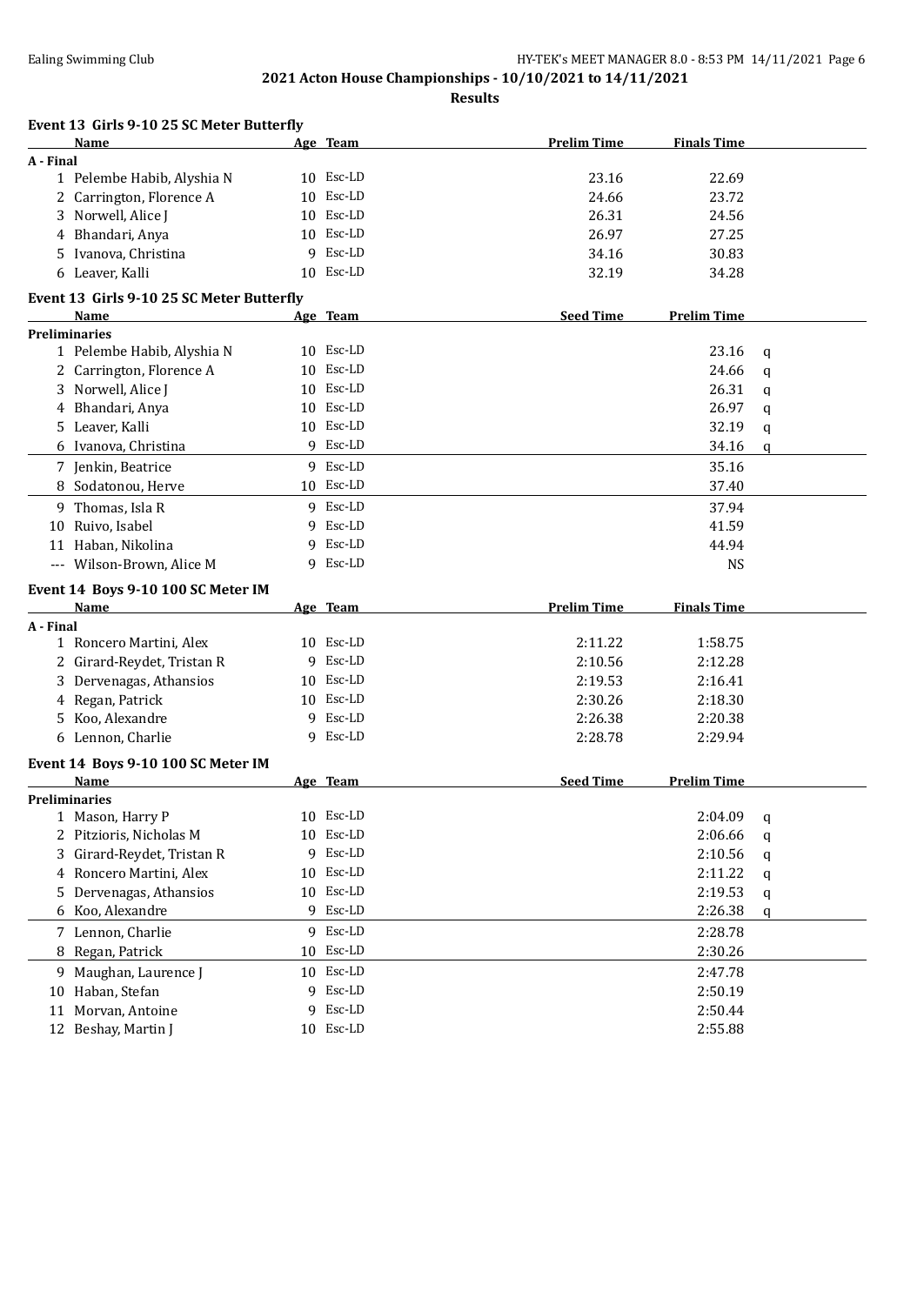**Prelim Time Finals Time** 

# **2021 Acton House Championships - 10/10/2021 to 14/11/2021**

**Results**

| Name                        | Age Team     |
|-----------------------------|--------------|
| A - Final                   |              |
| 1 Norwell, Alice J          | 10 Esc-LD    |
| 2. Dolamba Habib, Alvabia N | $10$ Fec. ID |

**Event 15 Girls 9-10 100 SC Meter IM**

|           | 1 Norwell, Alice J                         |    | 10 Esc-LD | 1:52.30            | 1:49.47            |   |
|-----------|--------------------------------------------|----|-----------|--------------------|--------------------|---|
|           | 2 Pelembe Habib, Alyshia N                 |    | 10 Esc-LD | 1:49.75            | 1:53.91            |   |
|           | 3 Carrington, Florence A                   |    | 10 Esc-LD | 2:07.75            | 2:01.17            |   |
|           | 4 Bhandari, Anya                           |    | 10 Esc-LD | 2:05.47            | 2:05.09            |   |
|           | 5 Jenkin, Beatrice                         |    | 9 Esc-LD  | 2:31.41            | 2:07.63            |   |
|           | 6 Ivanova, Christina                       |    | 9 Esc-LD  | 2:16.03            | 2:08.09            |   |
|           | Event 15 Girls 9-10 100 SC Meter IM        |    |           |                    |                    |   |
|           | Name                                       |    | Age Team  | <b>Seed Time</b>   | <b>Prelim Time</b> |   |
|           | <b>Preliminaries</b>                       |    |           |                    |                    |   |
|           | 1 Pelembe Habib, Alyshia N                 |    | 10 Esc-LD |                    | 1:49.75            | q |
|           | 2 Norwell, Alice J                         |    | 10 Esc-LD |                    | 1:52.30            | q |
|           | 3 Bhandari, Anya                           |    | 10 Esc-LD |                    | 2:05.47            | q |
|           | 4 Carrington, Florence A                   |    | 10 Esc-LD |                    | 2:07.75            | q |
|           | 5 Ivanova, Christina                       |    | 9 Esc-LD  |                    | 2:16.03            | q |
|           | 6 Jenkin, Beatrice                         |    | 9 Esc-LD  |                    | 2:31.41            | q |
|           | 7 Thomas, Isla R                           |    | 9 Esc-LD  |                    | 2:35.88            |   |
|           | 8 Leaver, Kalli                            |    | 10 Esc-LD |                    | 2:36.69            |   |
|           | 9 Sodatonou, Herve                         |    | 10 Esc-LD |                    | 2:48.10            |   |
|           | 10 Ruivo, Isabel                           |    | 9 Esc-LD  |                    | 2:50.66            |   |
|           | 11 Haban, Nikolina                         |    | 9 Esc-LD  |                    | 3:11.16            |   |
|           | --- Wilson-Brown, Alice M                  |    | 9 Esc-LD  |                    | <b>NS</b>          |   |
|           | Event 16 Boys 11-12 50 SC Meter Backstroke |    |           |                    |                    |   |
|           | Name                                       |    | Age Team  | <b>Prelim Time</b> | <b>Finals Time</b> |   |
| A - Final |                                            |    |           |                    |                    |   |
|           | 1 Skitsko, Artur                           |    | 12 Esc-LD | 42.78              | 42.72              |   |
|           | 2 McInnes, Hugo A                          |    | 12 Esc-LD | 47.91              | 46.81              |   |
|           | 3 Klos, Anthony                            |    | 12 Esc-LD | 48.47              | 47.00              |   |
|           | 4 Manners, Henry G                         |    | 12 Esc-LD | 48.19              | 48.31              |   |
|           | 5 Keating, Patrick                         |    | 11 Esc-LD | 50.53              | 51.30              |   |
|           | 6 Edgar, Elliot                            |    | 12 Esc-LD | 48.44              | 51.66              |   |
|           | Event 16 Boys 11-12 50 SC Meter Backstroke |    |           |                    |                    |   |
|           | Name                                       |    | Age Team  | <b>Seed Time</b>   | <b>Prelim Time</b> |   |
|           | <b>Preliminaries</b>                       |    |           |                    |                    |   |
|           | 1 Skitsko, Artur                           |    | 12 Esc-LD |                    | 42.78              | q |
|           | 2 Popchev, Daniel K                        |    | 12 Esc-LD |                    | 45.97              | q |
|           | 3 McInnes, Hugo A                          |    | 12 Esc-LD |                    | 47.91              | q |
|           | 4 Manners, Henry G                         |    | 12 Esc-LD |                    | 48.19              | q |
| 5.        | Edgar, Elliot                              |    | 12 Esc-LD |                    | 48.44              | q |
|           | 6 Klos, Anthony                            |    | 12 Esc-LD |                    | 48.47              | q |
|           | 7 Keating, Patrick                         |    | 11 Esc-LD |                    | 50.53              |   |
|           | 8 Kwiecien, Oliver K                       |    | 12 Esc-LD |                    | 51.56              |   |
|           | 9 Barinov, Aleksander                      |    | 11 Esc-LD |                    | 53.83              |   |
|           | 10 Juster Cripps, Jack                     | 12 | Esc-LD    |                    | 54.32              |   |
|           | 11 Radcliffe, Theo O                       | 12 | Esc-LD    |                    | 55.16              |   |
|           | 12 Shazaddha, Ellias                       | 12 | Esc-LD    |                    | 55.53              |   |
|           | 13 Markham, Alex P                         |    | 11 Esc-LD |                    | 55.59              |   |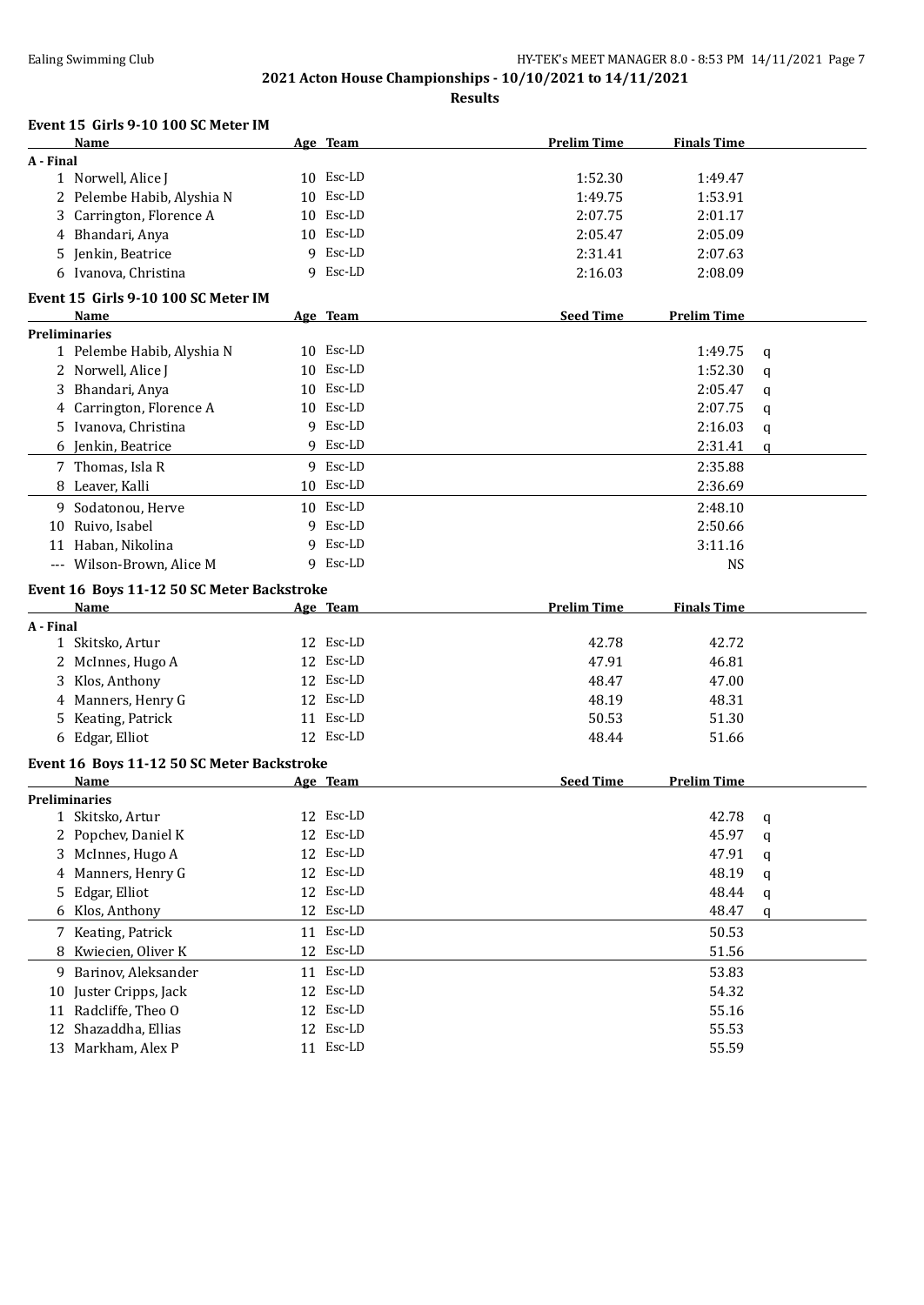#### **Results**

### **Preliminaries ... (Event 16 Boys 11-12 50 SC Meter Backstroke)**

|                      | <b>Name</b>                                 | Age Team                                                      | <b>Seed Time</b>   | <b>Prelim Time</b> |   |
|----------------------|---------------------------------------------|---------------------------------------------------------------|--------------------|--------------------|---|
|                      | *14 Brown, Lysander E                       | 11 Esc-LD                                                     |                    | 56.06              |   |
|                      | *14 Pietralito-Laieb, Valentin A            | 11 Esc-LD                                                     |                    | 56.06              |   |
|                      | 16 Hedges, George C                         | 12 Esc-LD                                                     |                    | 56.22              |   |
|                      | 17 Mudge, Otto T                            | 11 Esc-LD                                                     |                    | 58.09              |   |
|                      | 18 Woodhouse, Barney M                      | 11 Esc-LD                                                     |                    | 58.50              |   |
|                      | 19 Morvan, Mayeul                           | 11 Esc-LD                                                     |                    | 59.09              |   |
|                      | 20 Kamperis, Nikolaos                       | 11 Esc-LD                                                     |                    | 1:00.13            |   |
|                      | 21 Betin-Phillips, Jasper                   | 11 Esc-LD                                                     |                    | 1:00.56            |   |
|                      | 22 Cullerier, Charlie J                     | 11 Esc-LD                                                     |                    | 1:03.22            |   |
|                      | 23 Johnson, Omri G                          | 11 Esc-LD                                                     |                    | 1:03.56            |   |
|                      | 24 Filmon, Yafet                            | 11 Esc-LD                                                     |                    | 1:03.90            |   |
|                      | Grzeszczak, Adam                            | 12 Esc-LD                                                     |                    | <b>NS</b>          |   |
|                      | --- Sturt, Jonathan M                       | 11 Esc-LD                                                     |                    | <b>NS</b>          |   |
|                      | Event 17 Girls 11-12 50 SC Meter Backstroke |                                                               |                    |                    |   |
|                      | <b>Name</b>                                 | Age Team                                                      | <b>Prelim Time</b> | <b>Finals Time</b> |   |
| A - Final            |                                             |                                                               |                    |                    |   |
|                      | 1 Rodgers, Emilia V                         | 12 Esc-LD                                                     | 40.13              | 39.06              |   |
|                      | 2 Mills, Charlotte                          | 12 Esc-LD                                                     | 39.94              | 41.44              |   |
|                      | 3 Howell-Jones, Edie A                      | 12 Esc-LD                                                     | 42.50              | 43.13              |   |
|                      | 4 Hirachand, Noushi D                       | 12 Esc-LD                                                     | 45.41              | 44.22              |   |
|                      | 5 Romim, Ebe                                | 11 Esc-LD                                                     | 42.54              | 44.34              |   |
|                      | --- Ribbons, Saskia B                       | 12 Esc-LD                                                     | 44.07              | DQ DQ              |   |
|                      |                                             | 6.2 Left position on the back (other than to initiate a turn) |                    |                    |   |
|                      |                                             |                                                               |                    |                    |   |
|                      | Event 17 Girls 11-12 50 SC Meter Backstroke |                                                               |                    |                    |   |
|                      | Name                                        | Age Team                                                      | <b>Seed Time</b>   | <b>Prelim Time</b> |   |
| <b>Preliminaries</b> | 1 Mills, Charlotte                          | 12 Esc-LD                                                     |                    | 39.94              |   |
|                      | 2 Rodgers, Emilia V                         | 12 Esc-LD                                                     |                    | 40.13              | q |
|                      | 3 Howell-Jones, Edie A                      | 12 Esc-LD                                                     |                    | 42.50              | q |
|                      | 4 Romim, Ebe                                | 11 Esc-LD                                                     |                    | 42.54              | q |
|                      | 5 Ribbons, Saskia B                         | 12 Esc-LD                                                     |                    | 44.07              | q |
|                      |                                             | 12 Esc-LD                                                     |                    | 45.41              | q |
|                      | 6 Hirachand, Noushi D                       |                                                               |                    |                    | q |
|                      |                                             |                                                               |                    |                    |   |
|                      | 7 Williams, Nancy G                         | 12 Esc-LD                                                     |                    | 46.91              |   |
|                      | 8 Gaspar, Csenge                            | 12 Esc-LD                                                     |                    | 47.47              |   |
|                      | 9 Durn, Eloise J                            | 11 Esc-LD                                                     |                    | 47.72              |   |
|                      | 10 Grabowska, Laura K                       | 12 Esc-LD                                                     |                    | 48.28              |   |
|                      | 11 Chmielowska, Liliana                     | 12 Esc-LD                                                     |                    | 48.34              |   |
|                      | 12 Tomovic, Tea A                           | 12 Esc-LD                                                     |                    | 49.31              |   |
|                      | 13 Perkins, Greta M                         | 12 Esc-LD                                                     |                    | 49.34              |   |
|                      | 14 Rasmussen, Mia                           | 12 Esc-LD                                                     |                    | 49.75              |   |
|                      | 15 James, Rosie A                           | Esc-LD<br>11                                                  |                    | 49.78              |   |
|                      | 16 Kynaston, Gwen L                         | 12 Esc-LD                                                     |                    | 49.94              |   |
| 17                   | She, Lulu                                   | 12 Esc-LD                                                     |                    | 50.53              |   |
| 18                   | Mercangoz, Lily M                           | Esc-LD<br>11                                                  |                    | 50.92              |   |
| 19                   | Solanki, Luka B                             | 11 Esc-LD                                                     |                    | 50.97              |   |
| 20                   | Rycak, Maria                                | 12 Esc-LD                                                     |                    | 51.28              |   |
| 21                   | Liebig-Koltai, Sophia                       | 11 Esc-LD                                                     |                    | 51.66              |   |
| 22                   | Bielak, Maya                                | 11 Esc-LD                                                     |                    | 52.19              |   |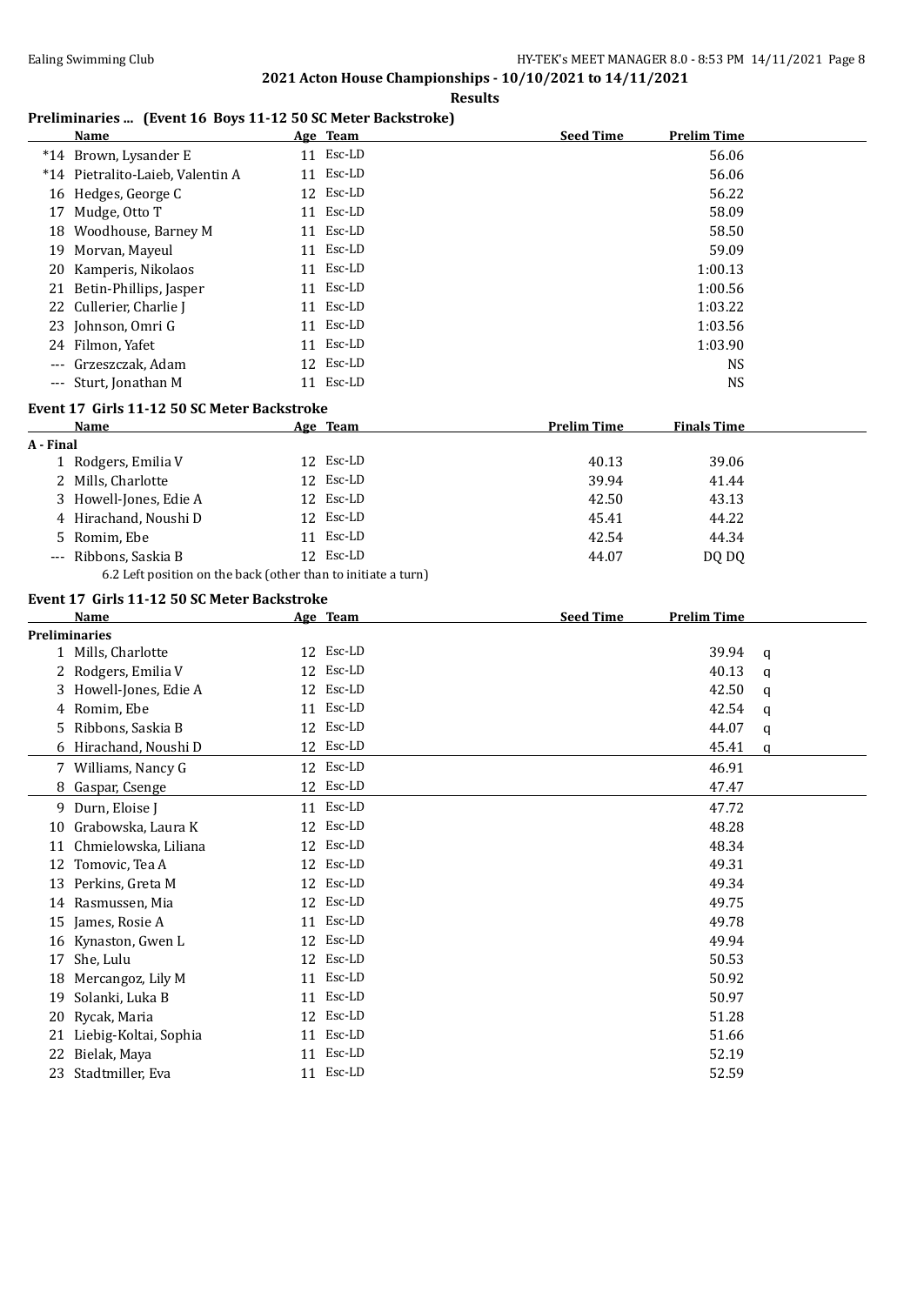#### **Results**

# **Preliminaries ... (Event 17 Girls 11-12 50 SC Meter Backstroke)**

|                      | <b>Name</b>                               | Age Team  | <b>Seed Time</b>   | <b>Prelim Time</b> |   |
|----------------------|-------------------------------------------|-----------|--------------------|--------------------|---|
|                      | 24 Winter, Chloe L                        | 11 Esc-LD |                    | 52.67              |   |
|                      | 25 Mason, Amelia L                        | 12 Esc-LD |                    | 53.66              |   |
|                      | 26 Nelson, Ruby A                         | 11 Esc-LD |                    | 53.97              |   |
|                      | 27 Chmielowska, Layla D                   | 11 Esc-LD |                    | 54.31              |   |
|                      | 28 Havranek, Hannah L                     | 11 Esc-LD |                    | 54.81              |   |
|                      | 29 Pereira, Alexandra                     | 11 Esc-LD |                    | 54.97              |   |
|                      | 30 Spanoyannis-Sachpeli, Simon            | 11 Esc-LD |                    | 55.10              |   |
|                      | 31 Pollock, Susie                         | 12 Esc-LD |                    | 55.38              |   |
|                      | 32 Zivagevic, Stefani                     | 11 Esc-LD |                    | 55.53              |   |
|                      | 33 Sharma, Anjali                         | 12 Esc-LD |                    | 56.08              |   |
|                      | 34 Ivanova, Nikol                         | 12 Esc-LD |                    | 58.44              |   |
|                      | 35 Gupta, Aneesha                         | 11 Esc-LD |                    | 59.88              |   |
|                      | 36 Luis, Rosie                            | 12 Esc-LD |                    | 1:00.08            |   |
|                      | 37 Pickston, kai                          | 12 Esc-LD |                    | 1:00.63            |   |
|                      | 38 Larkin, Talia S                        | 12 Esc-LD |                    | 1:01.47            |   |
| 39                   | Sharma, Anushka                           | 11 Esc-LD |                    | 1:03.81            |   |
|                      | 40 Yaacoub, Rita                          | 12 Esc-LD |                    | 1:15.31            |   |
|                      | Albery, Julia                             | 11 Esc-LD |                    | <b>NS</b>          |   |
|                      | Ilchenko, Alyssa                          | 11 Esc-LD |                    | <b>NS</b>          |   |
|                      | --- Chandak, Aanya                        | 11 Esc-LD |                    | <b>NS</b>          |   |
|                      | Event 18 Boys 11-12 50 SC Meter Freestyle |           |                    |                    |   |
|                      | <b>Name</b>                               | Age Team  | <b>Prelim Time</b> | <b>Finals Time</b> |   |
| A - Final            |                                           |           |                    |                    |   |
|                      | 1 Skitsko, Artur                          | 12 Esc-LD | 39.97              | 38.56              |   |
|                      | 2 McInnes, Hugo A                         | 12 Esc-LD | 43.25              | 40.47              |   |
|                      | 3 Klos, Anthony                           | 12 Esc-LD | 40.13              | 40.50              |   |
|                      | 4 Keating, Patrick                        | 11 Esc-LD | 41.66              | 41.50              |   |
|                      | 5 Edgar, Elliot                           | 12 Esc-LD | 41.72              | 42.33              |   |
|                      | 6 Manners, Henry G                        | 12 Esc-LD | 45.88              | 42.54              |   |
|                      |                                           |           |                    |                    |   |
|                      | Event 18 Boys 11-12 50 SC Meter Freestyle |           |                    |                    |   |
|                      | Name                                      | Age Team  | <b>Seed Time</b>   | <b>Prelim Time</b> |   |
| <b>Preliminaries</b> |                                           | 12 Esc-LD |                    |                    |   |
|                      | 1 Popchev, Daniel K<br>2 Skitsko, Artur   | 12 Esc-LD |                    | 38.91              | q |
|                      |                                           | 12 Esc-LD |                    | 39.97              | q |
|                      | 3 Klos, Anthony                           | 11 Esc-LD |                    | 40.13              | q |
|                      | 4 Keating, Patrick<br>5 Edgar, Elliot     | 12 Esc-LD |                    | 41.66              | q |
|                      |                                           | 12 Esc-LD |                    | 41.72              | q |
|                      | 6 McInnes, Hugo A                         |           |                    | 43.25              | q |
|                      | 7 Manners, Henry G                        | 12 Esc-LD |                    | 45.88              |   |
|                      | 8 Barinov, Aleksander                     | 11 Esc-LD |                    | 46.17              |   |
|                      | 9 Morvan, Mayeul                          | 11 Esc-LD |                    | 46.84              |   |
| 10                   | Shazaddha, Ellias                         | 12 Esc-LD |                    | 47.44              |   |
| 11                   | Pietralito-Laieb, Valentin A              | 11 Esc-LD |                    | 47.97              |   |
| 12                   | Juster Cripps, Jack                       | 12 Esc-LD |                    | 48.58              |   |
|                      | 13 Markham, Alex P                        | 11 Esc-LD |                    | 49.03              |   |
|                      | 14 Kamperis, Nikolaos                     | 11 Esc-LD |                    | 49.81              |   |
|                      | 15 Betin-Phillips, Jasper                 | 11 Esc-LD |                    | 50.20              |   |
|                      | 16 Brown, Lysander E                      | 11 Esc-LD |                    | 50.60              |   |
|                      | 17 Kwiecien, Oliver K                     | 12 Esc-LD |                    | 50.69              |   |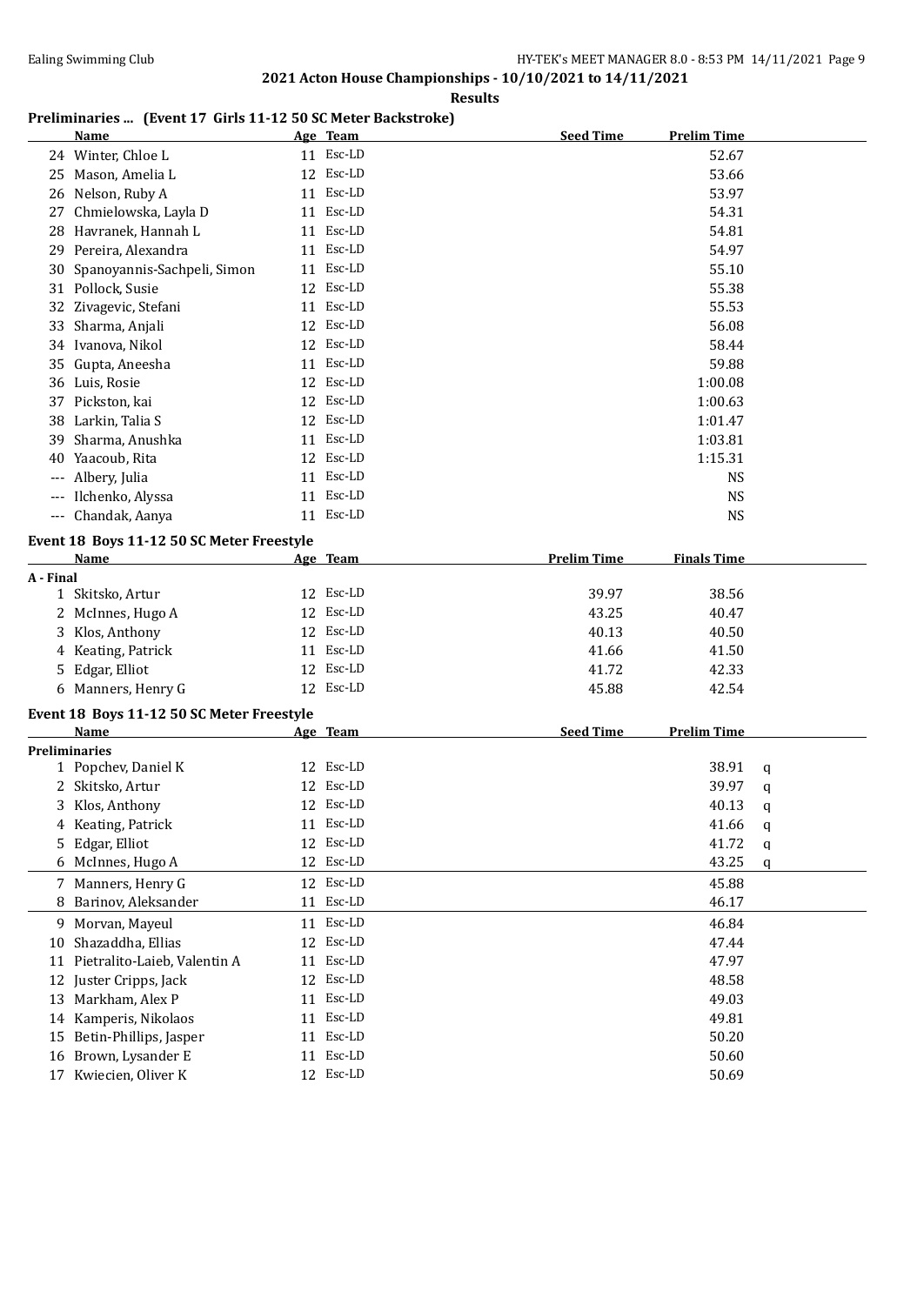**Results**

# **Preliminaries ... (Event 18 Boys 11-12 50 SC Meter Freestyle)**

|           | <b>Name</b>                                |    | Age Team  | <b>Seed Time</b><br><b>Prelim Time</b>   |   |
|-----------|--------------------------------------------|----|-----------|------------------------------------------|---|
|           | 18 Woodhouse, Barney M                     |    | 11 Esc-LD | 52.19                                    |   |
|           | 19 Radcliffe, Theo O                       |    | 12 Esc-LD | 52.63                                    |   |
| 20        | Hedges, George C                           |    | 12 Esc-LD | 52.88                                    |   |
| 21        | Mudge, Otto T                              | 11 | Esc-LD    | 53.41                                    |   |
| 22        | Cullerier, Charlie J                       | 11 | Esc-LD    | 56.31                                    |   |
| 23        | Johnson, Omri G                            | 11 | Esc-LD    | 1:03.66                                  |   |
|           | 24 Filmon, Yafet                           |    | 11 Esc-LD | 1:04.96                                  |   |
|           | Sturt, Jonathan M                          | 11 | Esc-LD    | <b>NS</b>                                |   |
|           | --- Grzeszczak, Adam                       |    | 12 Esc-LD | <b>NS</b>                                |   |
|           |                                            |    |           |                                          |   |
|           | Event 19 Girls 11-12 50 SC Meter Freestyle |    |           |                                          |   |
|           | Name                                       |    | Age Team  | <b>Prelim Time</b><br><b>Finals Time</b> |   |
| A - Final |                                            |    |           |                                          |   |
|           | 1 Mills, Charlotte                         |    | 12 Esc-LD | 34.99<br>34.09                           |   |
|           | 2 Rodgers, Emilia V                        |    | 12 Esc-LD | 34.56<br>J34.09                          |   |
|           | 3 Ribbons, Saskia B                        |    | 12 Esc-LD | 37.88<br>37.44                           |   |
|           | 4 Romim, Ebe                               |    | 11 Esc-LD | 38.00<br>37.91                           |   |
|           | 5 Howell-Jones, Edie A                     |    | 12 Esc-LD | 37.56<br>38.16                           |   |
|           | 6 Hirachand, Noushi D                      |    | 12 Esc-LD | 39.97<br>38.84                           |   |
|           | Event 19 Girls 11-12 50 SC Meter Freestyle |    |           |                                          |   |
|           | Name                                       |    | Age Team  | <b>Seed Time</b><br><b>Prelim Time</b>   |   |
|           | Preliminaries                              |    |           |                                          |   |
|           | 1 Rodgers, Emilia V                        |    | 12 Esc-LD | 34.56                                    | q |
|           | 2 Mills, Charlotte                         |    | 12 Esc-LD | 34.99                                    | q |
|           | 3 Howell-Jones, Edie A                     |    | 12 Esc-LD | 37.56                                    | q |
|           | 4 Ribbons, Saskia B                        |    | 12 Esc-LD | 37.88                                    | q |
|           | 5 Romim, Ebe                               |    | 11 Esc-LD | 38.00                                    | q |
|           | 6 Hirachand, Noushi D                      |    | 12 Esc-LD | 39.97                                    | q |
|           | 7 Rasmussen, Mia                           |    | 12 Esc-LD | 40.50                                    |   |
|           | 8 Durn, Eloise J                           |    | 11 Esc-LD | 42.69                                    |   |
|           | 9 Mason, Amelia L                          |    | 12 Esc-LD | 42.89                                    |   |
|           | *10 Pereira, Alexandra                     |    | 11 Esc-LD | 43.03                                    |   |
|           | *10 Williams, Nancy G                      | 12 | Esc-LD    | 43.03                                    |   |
|           |                                            |    | 12 Esc-LD |                                          |   |
|           | 12 Perkins, Greta M                        |    | 11 Esc-LD | 43.97                                    |   |
|           | 13 James, Rosie A                          |    |           | 44.38                                    |   |
|           | 14 She, Lulu                               |    | 12 Esc-LD | 44.41                                    |   |
|           | 15 Liebig-Koltai, Sophia                   |    | 11 Esc-LD | 44.44                                    |   |
|           | 16 Tomovic, Tea A                          |    | 12 Esc-LD | 44.47                                    |   |
|           | 17 Gaspar, Csenge                          |    | 12 Esc-LD | 44.53                                    |   |
|           | *18 Grabowska, Laura K                     |    | 12 Esc-LD | 44.97                                    |   |
|           | *18 Kynaston, Gwen L                       |    | 12 Esc-LD | 44.97                                    |   |
|           | *20 Sharma, Anjali                         |    | 12 Esc-LD | 45.38                                    |   |
|           | *20 Chmielowska, Liliana                   |    | 12 Esc-LD | 45.38                                    |   |
|           | 22 Rycak, Maria                            |    | 12 Esc-LD | 45.66                                    |   |
|           | 23 Winter, Chloe L                         | 11 | Esc-LD    | 45.68                                    |   |
|           | 24 Solanki, Luka B                         | 11 | Esc-LD    | 45.84                                    |   |
| 25        | Nelson, Ruby A                             | 11 | Esc-LD    | 46.53                                    |   |
|           | 26 Mercangoz, Lily M                       | 11 | Esc-LD    | 47.07                                    |   |
| 27        | Havranek, Hannah L                         | 11 | Esc-LD    | 47.97                                    |   |
|           | 28 Chmielowska, Layla D                    |    | 11 Esc-LD | 50.09                                    |   |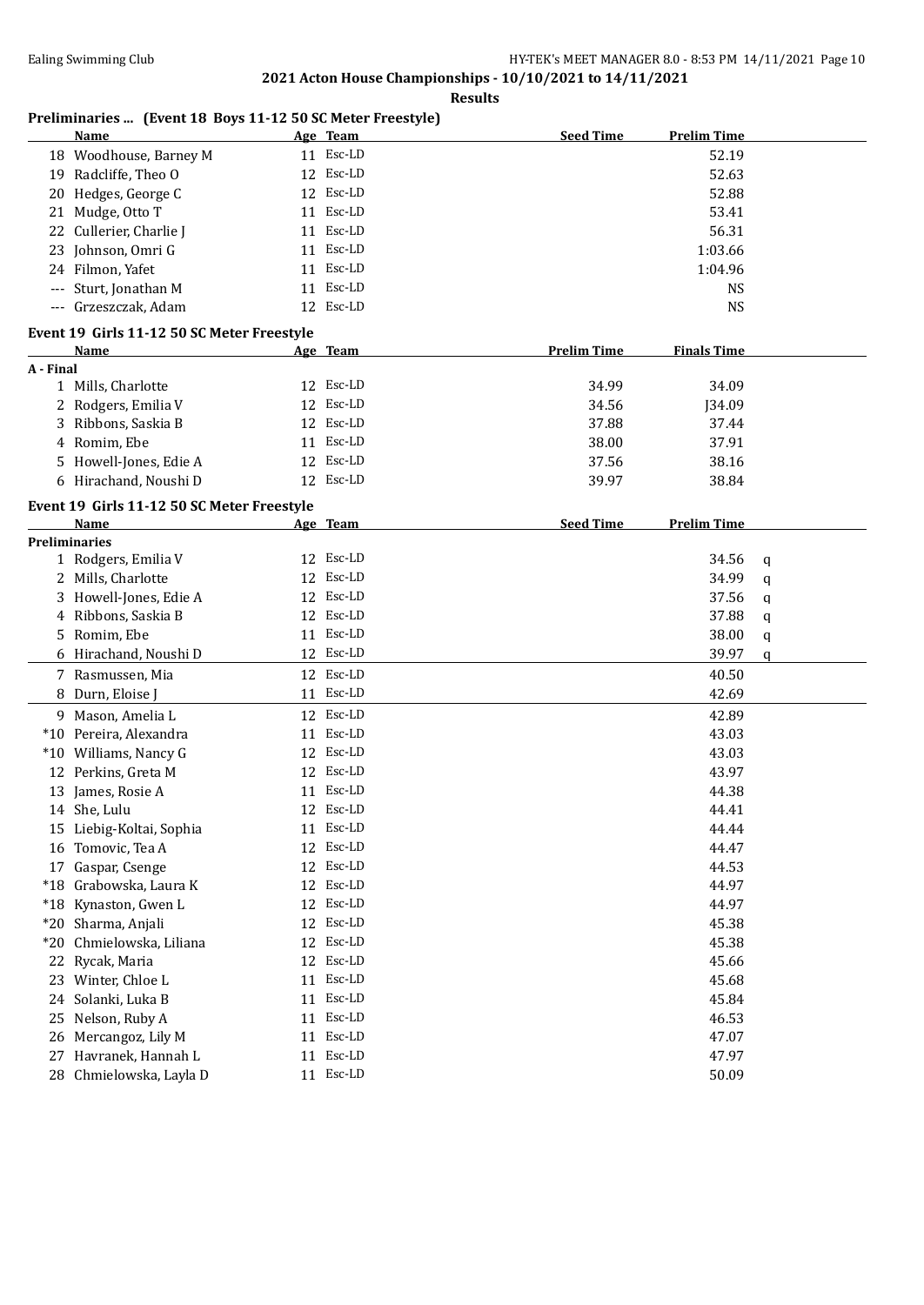**Results**

### **Preliminaries ... (Event 19 Girls 11-12 50 SC Meter Freestyle)**

| Name |                                                                                                                                                                                                                                                                                                                                           | <b>Seed Time</b>                                                                                                                                                                                            | <b>Prelim Time</b> |
|------|-------------------------------------------------------------------------------------------------------------------------------------------------------------------------------------------------------------------------------------------------------------------------------------------------------------------------------------------|-------------------------------------------------------------------------------------------------------------------------------------------------------------------------------------------------------------|--------------------|
|      |                                                                                                                                                                                                                                                                                                                                           |                                                                                                                                                                                                             | 50.66              |
|      |                                                                                                                                                                                                                                                                                                                                           |                                                                                                                                                                                                             | 50.91              |
|      |                                                                                                                                                                                                                                                                                                                                           |                                                                                                                                                                                                             | 51.51              |
|      |                                                                                                                                                                                                                                                                                                                                           |                                                                                                                                                                                                             | 51.53              |
|      |                                                                                                                                                                                                                                                                                                                                           |                                                                                                                                                                                                             | 52.88              |
|      |                                                                                                                                                                                                                                                                                                                                           |                                                                                                                                                                                                             | 56.50              |
|      |                                                                                                                                                                                                                                                                                                                                           |                                                                                                                                                                                                             | 56.72              |
|      |                                                                                                                                                                                                                                                                                                                                           |                                                                                                                                                                                                             | 56.90              |
|      |                                                                                                                                                                                                                                                                                                                                           |                                                                                                                                                                                                             | 58.22              |
|      |                                                                                                                                                                                                                                                                                                                                           |                                                                                                                                                                                                             | 59.78              |
|      |                                                                                                                                                                                                                                                                                                                                           |                                                                                                                                                                                                             | 1:00.03            |
|      |                                                                                                                                                                                                                                                                                                                                           |                                                                                                                                                                                                             | 1:12.25            |
|      |                                                                                                                                                                                                                                                                                                                                           |                                                                                                                                                                                                             | <b>NS</b>          |
|      |                                                                                                                                                                                                                                                                                                                                           |                                                                                                                                                                                                             | <b>NS</b>          |
|      |                                                                                                                                                                                                                                                                                                                                           |                                                                                                                                                                                                             | <b>NS</b>          |
|      | 29 Bielak, Maya<br>30 Zivagevic, Stefani<br>31 Pickston, kai<br>32 Stadtmiller, Eva<br>33 Ivanova, Nikol<br>34 Gupta, Aneesha<br>35 Sharma, Anushka<br>36 Pollock, Susie<br>37 Spanoyannis-Sachpeli, Simon<br>38 Luis, Rosie<br>39 Larkin, Talia S<br>40 Yaacoub, Rita<br>--- Albery, Julia<br>--- Chandak, Aanya<br>--- Ilchenko, Alyssa | Age Team<br>11 Esc-LD<br>11 Esc-LD<br>12 Esc-LD<br>11 Esc-LD<br>12 Esc-LD<br>11 Esc-LD<br>11 Esc-LD<br>12 Esc-LD<br>11 Esc-LD<br>12 Esc-LD<br>12 Esc-LD<br>12 Esc-LD<br>11 Esc-LD<br>11 Esc-LD<br>11 Esc-LD |                    |

### **Event 20 Boys 11-12 50 SC Meter Breaststroke**

| Name                | Age Team                                                                                                                   | <b>Prelim Time</b> | <b>Finals Time</b> |  |
|---------------------|----------------------------------------------------------------------------------------------------------------------------|--------------------|--------------------|--|
| A - Final           |                                                                                                                            |                    |                    |  |
| 1 Skitsko, Artur    | 12 Esc-LD                                                                                                                  | 54.66              | 53.09              |  |
| 2 Keating, Patrick  | 11 Esc-LD                                                                                                                  | 55.13              | 53.31              |  |
| 3 Klos, Anthony     | 12 Esc-LD                                                                                                                  | 57.31              | 55.66              |  |
| 4 Edgar, Elliot     | 12 Esc-LD                                                                                                                  | 56.25              | 57.91              |  |
| 5 Manners, Henry G  | 12 Esc-LD                                                                                                                  | 1:02.34            | 59.80              |  |
| --- McInnes, Hugo A | 12 Esc-LD                                                                                                                  | 56.56              | DO 54.08           |  |
|                     | $\pi$ / $\sim$ 1 $\sim$ 1 $\sim$ $\sim$ 0 $\sim$ 1 $\sim$ 1 $\sim$ 1 $\sim$ 1 $\sim$ 1 $\sim$ 1 $\sim$ 1 $\sim$ 1 $\sim$ 1 |                    |                    |  |

7.6 Did not touch at turn or finish with both hands, or touch not simultaneous or hands no

### **Event 20 Boys 11-12 50 SC Meter Breaststroke**

|    | <b>Name</b>                  | Age Team  | <b>Seed Time</b><br><b>Prelim Time</b> |
|----|------------------------------|-----------|----------------------------------------|
|    | <b>Preliminaries</b>         |           |                                        |
|    | 1 Skitsko, Artur             | 12 Esc-LD | 54.66<br>q                             |
|    | 2 Keating, Patrick           | 11 Esc-LD | 55.13<br>a                             |
|    | 3 Popchev, Daniel K          | 12 Esc-LD | 56.06<br>q                             |
| 4  | Edgar, Elliot                | 12 Esc-LD | 56.25<br>q                             |
| 5. | McInnes, Hugo A              | 12 Esc-LD | 56.56<br>q                             |
|    | 6 Klos, Anthony              | 12 Esc-LD | 57.31<br>q                             |
|    | 7 Brown, Lysander E          | 11 Esc-LD | 59.12                                  |
| 8  | Shazaddha, Ellias            | 12 Esc-LD | 59.44                                  |
|    | 9 Juster Cripps, Jack        | 12 Esc-LD | 1:00.10                                |
| 10 | Pietralito-Laieb, Valentin A | 11 Esc-LD | 1:01.56                                |
| 11 | Manners, Henry G             | 12 Esc-LD | 1:02.34                                |
| 12 | Morvan, Mayeul               | 11 Esc-LD | 1:02.94                                |
| 13 | Kwiecien, Oliver K           | 12 Esc-LD | 1:03.13                                |
| 14 | Barinov, Aleksander          | 11 Esc-LD | 1:03.27                                |
| 15 | Hedges, George C             | 12 Esc-LD | 1:04.00                                |
| 16 | Markham, Alex P              | 11 Esc-LD | 1:04.13                                |
| 17 | Mudge, Otto T                | 11 Esc-LD | 1:05.94                                |
| 18 | Kamperis, Nikolaos           | 11 Esc-LD | 1:09.34                                |
| 19 | Filmon, Yafet                | 11 Esc-LD | 1:10.91                                |
| 20 | Radcliffe, Theo O            | 12 Esc-LD | 1:11.13                                |
|    | 21 Woodhouse, Barney M       | 11 Esc-LD | 1:13.44                                |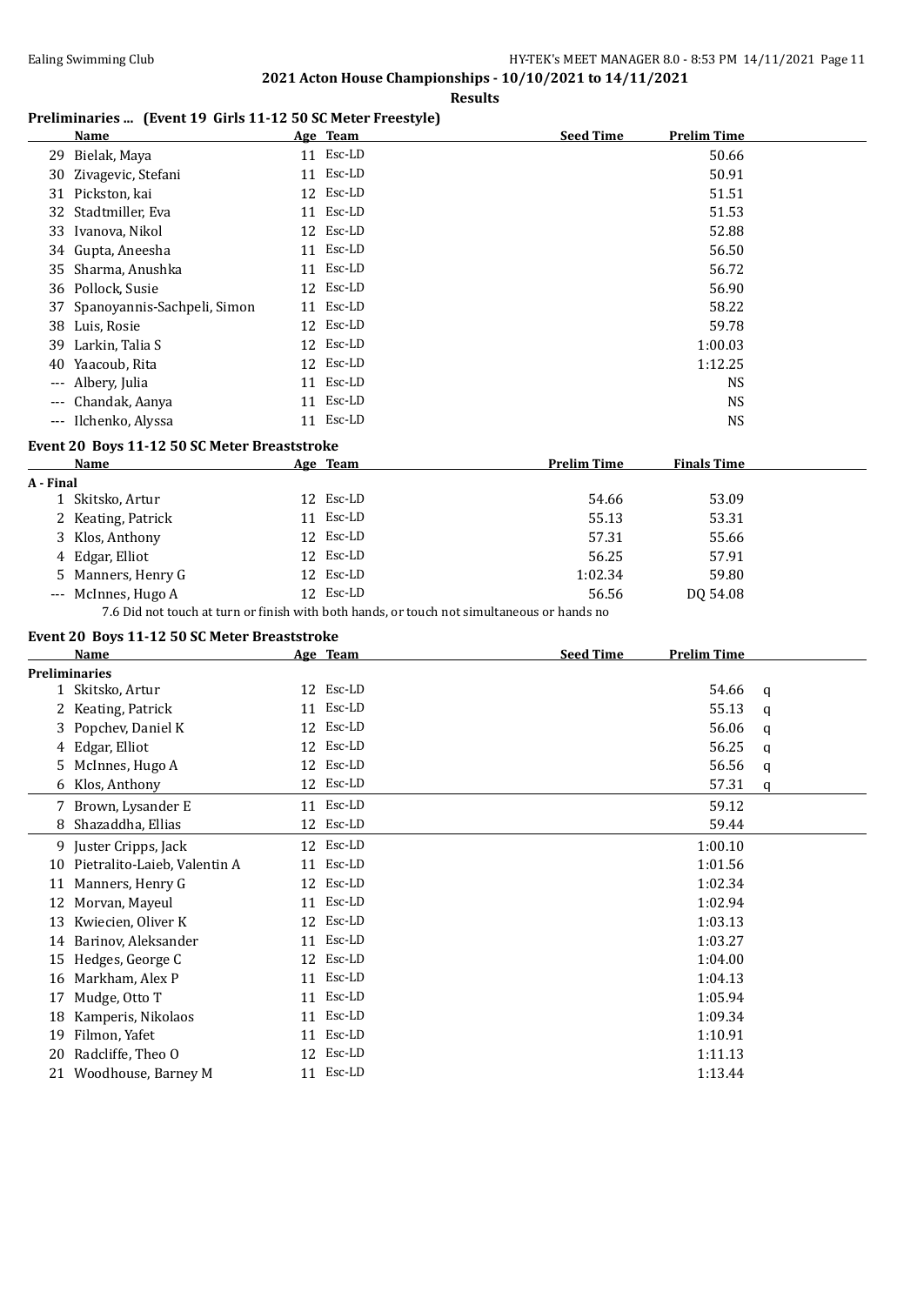| :S1111 |
|--------|
|--------|

### **Preliminaries ... (Event 20 Boys 11-12 50 SC Meter Breaststroke)**

|           | <u>Name</u>                                           |    | Age Team  | <b>Seed Time</b>   | <b>Prelim Time</b> |        |
|-----------|-------------------------------------------------------|----|-----------|--------------------|--------------------|--------|
|           | 22 Betin-Phillips, Jasper                             |    | 11 Esc-LD |                    | 1:16.13            |        |
|           | 23 Cullerier, Charlie J                               |    | 11 Esc-LD |                    | 1:16.94            |        |
|           | 24 Johnson, Omri G                                    |    | 11 Esc-LD |                    | 1:38.84            |        |
|           | --- Sturt, Jonathan M                                 |    | 11 Esc-LD |                    | <b>NS</b>          |        |
|           | --- Grzeszczak, Adam                                  |    | 12 Esc-LD |                    | <b>NS</b>          |        |
|           | Event 21 Girls 11-12 50 SC Meter Breaststroke         |    |           |                    |                    |        |
|           | Name                                                  |    | Age Team  | <b>Prelim Time</b> | <b>Finals Time</b> |        |
| A - Final |                                                       |    |           |                    |                    |        |
|           | 1 Rodgers, Emilia V                                   |    | 12 Esc-LD | 47.58              | 47.13              |        |
|           | 2 Mills, Charlotte                                    |    | 12 Esc-LD | 50.09              | 47.63              |        |
|           | 3 Hirachand, Noushi D                                 | 12 | Esc-LD    | 50.49              | 48.50              |        |
|           | 4 Rasmussen, Mia                                      |    | 12 Esc-LD | 52.78              | 50.56              |        |
|           | 5 Howell-Jones, Edie A                                |    | 12 Esc-LD | 52.56              | 53.29              |        |
|           | 6 Romim, Ebe                                          |    | 11 Esc-LD | 53.58              | 53.37              |        |
|           |                                                       |    |           |                    |                    |        |
|           | Event 21 Girls 11-12 50 SC Meter Breaststroke<br>Name |    | Age Team  | <b>Seed Time</b>   | <b>Prelim Time</b> |        |
|           | <b>Preliminaries</b>                                  |    |           |                    |                    |        |
|           | 1 Rodgers, Emilia V                                   |    | 12 Esc-LD |                    | 47.58              | q      |
|           | 2 Mills, Charlotte                                    |    | 12 Esc-LD |                    | 50.09              | q      |
| 3         | Hirachand, Noushi D                                   |    | 12 Esc-LD |                    | 50.49              | q      |
|           | 4 Gaspar, Csenge                                      |    | 12 Esc-LD |                    | 51.19              | q      |
|           | 5 Howell-Jones, Edie A                                |    | 12 Esc-LD |                    | 52.56              |        |
|           | 6 Rasmussen, Mia                                      |    | 12 Esc-LD |                    | 52.78              | q<br>q |
|           | 7 Romim, Ebe                                          |    | 11 Esc-LD |                    | 53.58              |        |
| 8         |                                                       |    | 12 Esc-LD |                    | 53.75              |        |
|           | Grabowska, Laura K                                    |    |           |                    |                    |        |
|           | 9 Perkins, Greta M                                    |    | 12 Esc-LD |                    | 54.38              |        |
|           | 10 Ribbons, Saskia B                                  |    | 12 Esc-LD |                    | 54.47              |        |
|           | 11 Sharma, Anjali                                     |    | 12 Esc-LD |                    | 55.37              |        |
|           | 12 Mercangoz, Lily M                                  |    | 11 Esc-LD |                    | 55.66              |        |
|           | 13 Rycak, Maria                                       |    | 12 Esc-LD |                    | 55.94              |        |
|           | 14 Williams, Nancy G                                  |    | 12 Esc-LD |                    | 56.03              |        |
|           | 15 James, Rosie A                                     |    | 11 Esc-LD |                    | 56.81              |        |
|           | 16 Ivanova, Nikol                                     |    | 12 Esc-LD |                    | 57.44              |        |
|           | 17 Kynaston, Gwen L                                   |    | 12 Esc-LD |                    | 57.75              |        |
|           | 18 Chmielowska, Layla D                               |    | 11 Esc-LD |                    | 58.56              |        |
|           | 19 Chmielowska, Liliana                               |    | 12 Esc-LD |                    | 58.75              |        |
|           | 20 Nelson, Ruby A                                     |    | 11 Esc-LD |                    | 59.94              |        |
|           | 21 Tomovic, Tea A                                     |    | 12 Esc-LD |                    | 1:01.09            |        |
|           | 22 Liebig-Koltai, Sophia                              |    | 11 Esc-LD |                    | 1:01.13            |        |
|           | 23 She, Lulu                                          |    | 12 Esc-LD |                    | 1:01.78            |        |
|           | 24 Pickston, kai                                      |    | 12 Esc-LD |                    | 1:02.59            |        |
| 25        | Mason, Amelia L                                       |    | 12 Esc-LD |                    | 1:04.09            |        |
|           | 26 Stadtmiller, Eva                                   |    | 11 Esc-LD |                    | 1:04.53            |        |
| 27        | Durn, Eloise J                                        |    | 11 Esc-LD |                    | 1:04.81            |        |
|           | 28 Winter, Chloe L                                    | 11 | Esc-LD    |                    | 1:05.34            |        |
| 29        | Pereira, Alexandra                                    | 11 | Esc-LD    |                    | 1:05.41            |        |
| 30        | Spanoyannis-Sachpeli, Simon                           | 11 | Esc-LD    |                    | 1:06.41            |        |
|           | 31 Sharma, Anushka                                    | 11 | Esc-LD    |                    | 1:06.63            |        |
|           | 32 Solanki, Luka B                                    |    | 11 Esc-LD |                    | 1:07.44            |        |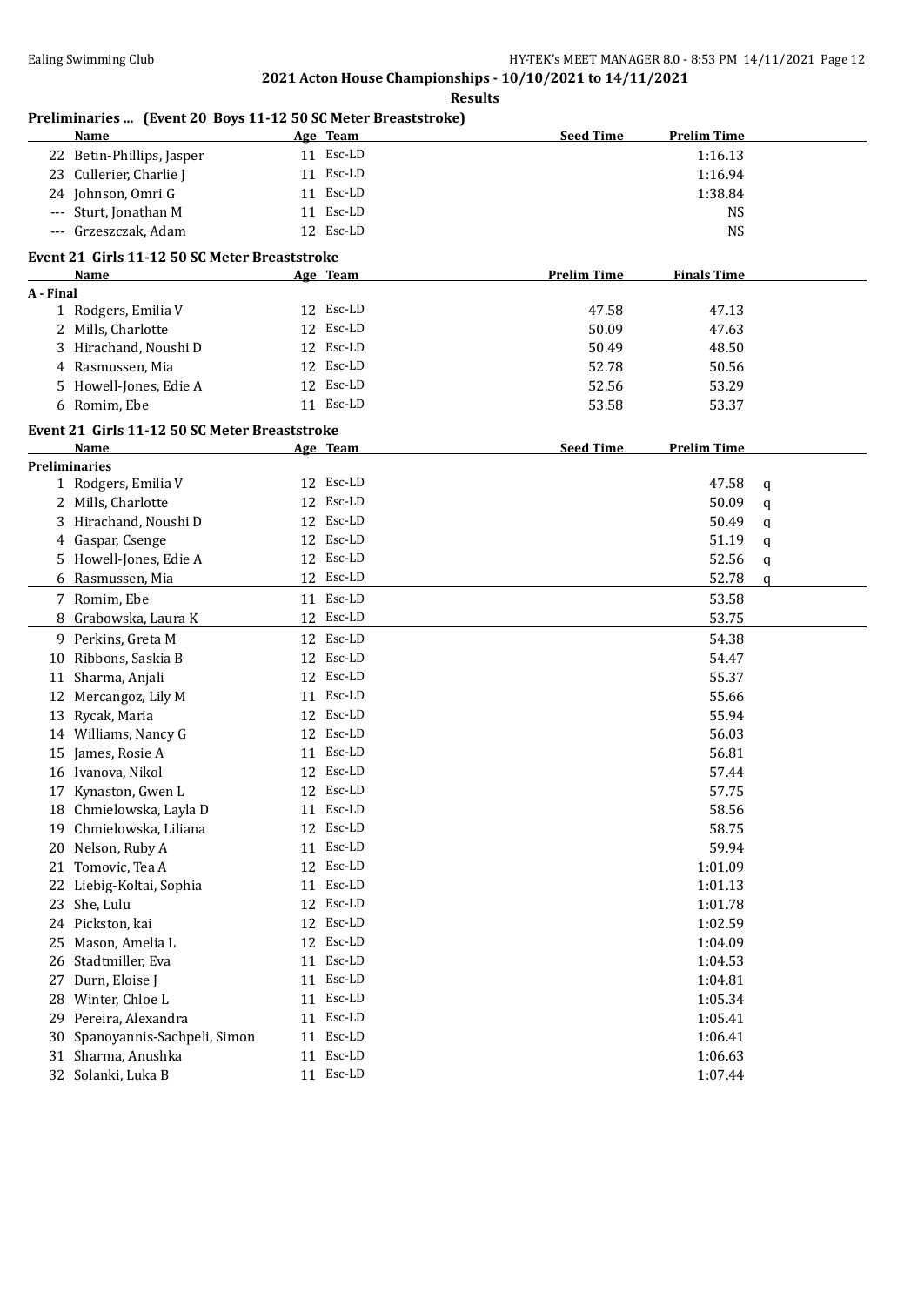**Results**

# **Preliminaries ... (Event 21 Girls 11-12 50 SC Meter Breaststroke)**

|           | <b>Name</b>                               |    | Age Team  | <b>Seed Time</b>   | <b>Prelim Time</b> |   |
|-----------|-------------------------------------------|----|-----------|--------------------|--------------------|---|
|           | 33 Zivagevic, Stefani                     |    | 11 Esc-LD |                    | 1:07.81            |   |
|           | 34 Bielak, Maya                           |    | 11 Esc-LD |                    | 1:11.41            |   |
|           | 35 Havranek, Hannah L                     |    | 11 Esc-LD |                    | 1:12.88            |   |
|           | 36 Gupta, Aneesha                         |    | 11 Esc-LD |                    | 1:18.28            |   |
|           | 37 Luis, Rosie                            |    | 12 Esc-LD |                    | 1:19.08            |   |
|           | 38 Pollock, Susie                         |    | 12 Esc-LD |                    | 1:21.35            |   |
|           | 39 Larkin, Talia S                        |    | 12 Esc-LD |                    | 1:21.84            |   |
|           | 40 Yaacoub, Rita                          |    | 12 Esc-LD |                    | 1:39.22            |   |
|           | Chandak, Aanya                            |    | 11 Esc-LD |                    | <b>NS</b>          |   |
|           | Albery, Julia                             | 11 | Esc-LD    |                    | <b>NS</b>          |   |
|           | --- Ilchenko, Alyssa                      |    | 11 Esc-LD |                    | <b>NS</b>          |   |
|           |                                           |    |           |                    |                    |   |
|           | Event 22 Boys 11-12 50 SC Meter Butterfly |    |           |                    |                    |   |
|           | <b>Name</b>                               |    | Age Team  | <b>Prelim Time</b> | <b>Finals Time</b> |   |
| A - Final |                                           |    | 12 Esc-LD |                    |                    |   |
|           | 1 Skitsko, Artur                          |    |           | 52.09              | 48.97              |   |
|           | 2 Klos, Anthony                           |    | 12 Esc-LD | 53.47              | 51.56              |   |
|           | 3 McInnes, Hugo A                         |    | 12 Esc-LD | 56.10              | 51.69              |   |
|           | 4 Manners, Henry G                        |    | 12 Esc-LD | 1:01.16            | 58.41              |   |
|           | 5 Kwiecien, Oliver K                      |    | 12 Esc-LD | 1:04.09            | 1:01.09            |   |
|           | 6 Keating, Patrick                        |    | 11 Esc-LD | 1:03.95            | 1:02.25            |   |
|           | Event 22 Boys 11-12 50 SC Meter Butterfly |    |           |                    |                    |   |
|           | Name                                      |    | Age Team  | <b>Seed Time</b>   | <b>Prelim Time</b> |   |
|           | <b>Preliminaries</b>                      |    |           |                    |                    |   |
|           | 1 Skitsko, Artur                          |    | 12 Esc-LD |                    | 52.09              | q |
|           | 2 Popchev, Daniel K                       |    | 12 Esc-LD |                    | 52.47              | q |
|           | 3 Klos, Anthony                           |    | 12 Esc-LD |                    | 53.47              | q |
|           | 4 McInnes, Hugo A                         |    | 12 Esc-LD |                    | 56.10              | q |
|           | 5 Barinov, Aleksander                     |    | 11 Esc-LD |                    | 58.65              | q |
|           | 6 Manners, Henry G                        |    | 12 Esc-LD |                    | 1:01.16            | q |
|           | 7 Keating, Patrick                        |    | 11 Esc-LD |                    | 1:03.95            |   |
|           | 8 Kwiecien, Oliver K                      |    | 12 Esc-LD |                    | 1:04.09            |   |
|           | 9 Edgar, Elliot                           |    | 12 Esc-LD |                    | 1:04.72            |   |
|           | 10 Brown, Lysander E                      |    | 11 Esc-LD |                    | 1:05.50            |   |
|           | 11 Shazaddha, Ellias                      |    | 12 Esc-LD |                    | 1:08.31            |   |
|           | 12 Markham, Alex P                        |    | 11 Esc-LD |                    | 1:08.97            |   |
|           | 13 Pietralito-Laieb, Valentin A           |    | 11 Esc-LD |                    | 1:11.22            |   |
|           | 14 Morvan, Mayeul                         |    | 11 Esc-LD |                    | 1:11.94            |   |
| 15        | Mudge, Otto T                             | 11 | Esc-LD    |                    | 1:12.94            |   |
|           | 16 Radcliffe, Theo O                      |    | 12 Esc-LD |                    | 1:13.48            |   |
| 17        | Kamperis, Nikolaos                        |    | 11 Esc-LD |                    | 1:14.97            |   |
|           | 18 Juster Cripps, Jack                    |    | 12 Esc-LD |                    | 1:16.90            |   |
| 19        | Woodhouse, Barney M                       |    | 11 Esc-LD |                    | 1:18.78            |   |
| 20        | Hedges, George C                          |    | 12 Esc-LD |                    | 1:19.03            |   |
|           | Betin-Phillips, Jasper                    |    | 11 Esc-LD |                    | 1:19.94            |   |
| 21<br>22  |                                           |    | 11 Esc-LD |                    |                    |   |
|           | Cullerier, Charlie J                      |    |           |                    | 1:33.25            |   |
| 23        | Johnson, Omri G                           |    | 11 Esc-LD |                    | 1:35.13            |   |
| 24        | Filmon, Yafet                             |    | 11 Esc-LD |                    | 1:39.72            |   |
| ---       | Sturt, Jonathan M                         | 11 | Esc-LD    |                    | <b>NS</b>          |   |
| ---       | Grzeszczak, Adam                          |    | 12 Esc-LD |                    | <b>NS</b>          |   |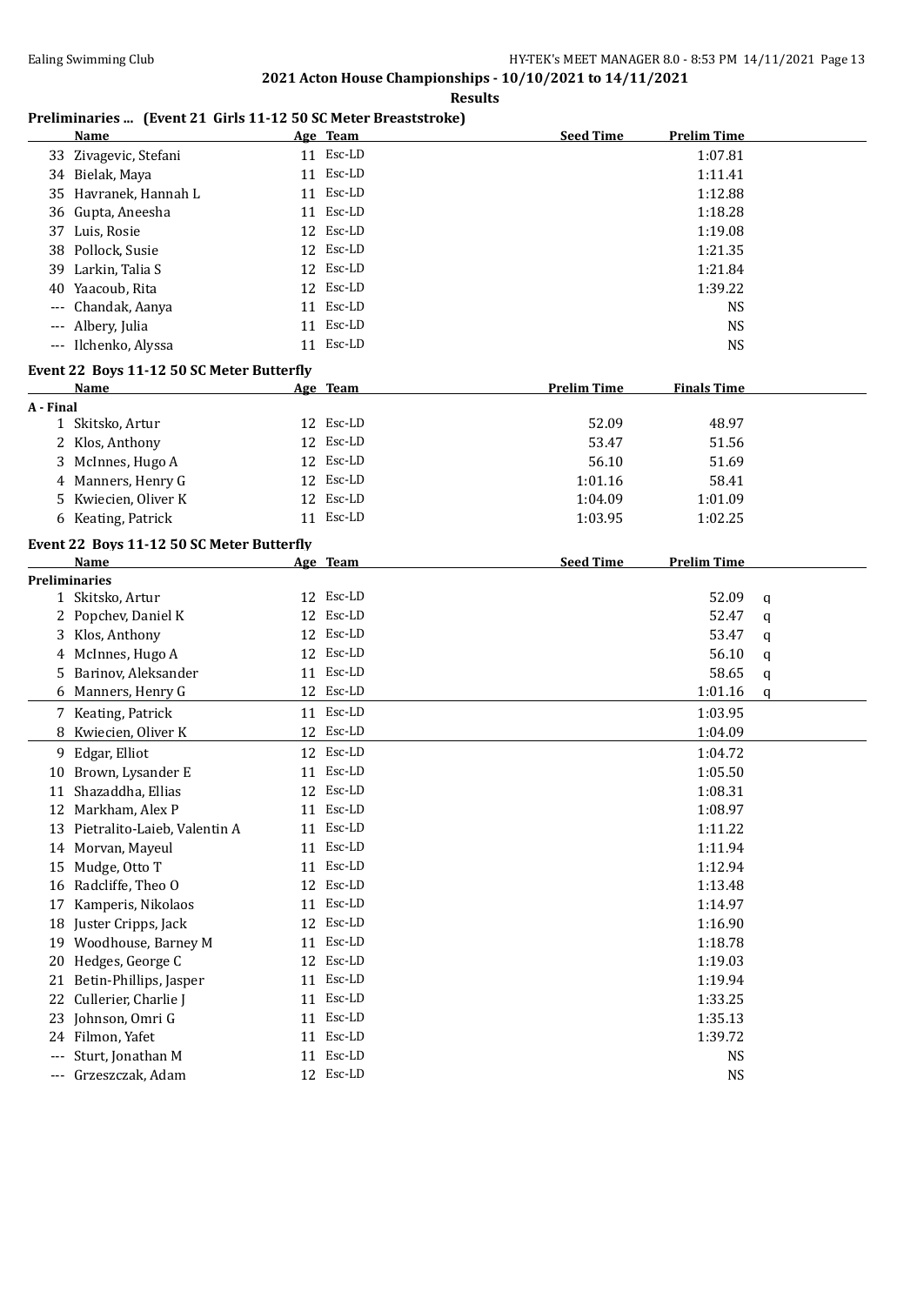|           | Event 23 Girls 11-12 50 SC Meter Butterfly |    |           |                    |                    |   |
|-----------|--------------------------------------------|----|-----------|--------------------|--------------------|---|
|           | Name                                       |    | Age Team  | <b>Prelim Time</b> | <b>Finals Time</b> |   |
| A - Final |                                            |    |           |                    |                    |   |
|           | 1 Rodgers, Emilia V                        |    | 12 Esc-LD | 43.67              | 42.44              |   |
|           | 2 Mills, Charlotte                         |    | 12 Esc-LD | 46.72              | 44.75              |   |
| 3         | Ribbons, Saskia B                          |    | 12 Esc-LD | 47.78              | 45.75              |   |
|           | 4 Romim, Ebe                               |    | 11 Esc-LD | 45.42              | 46.00              |   |
| 5.        | Howell-Jones, Edie A                       |    | 12 Esc-LD | 44.52              | 47.03              |   |
|           | 6 Hirachand, Noushi D                      |    | 12 Esc-LD | 52.59              | 49.56              |   |
|           | Event 23 Girls 11-12 50 SC Meter Butterfly |    |           |                    |                    |   |
|           | Name                                       |    | Age Team  | <b>Seed Time</b>   | <b>Prelim Time</b> |   |
|           | <b>Preliminaries</b>                       |    |           |                    |                    |   |
|           | 1 Rodgers, Emilia V                        |    | 12 Esc-LD |                    | 43.67              | q |
|           | 2 Howell-Jones, Edie A                     |    | 12 Esc-LD |                    | 44.52              | q |
| 3         | Romim, Ebe                                 |    | 11 Esc-LD |                    | 45.42              | q |
|           | 4 Gaspar, Csenge                           |    | 12 Esc-LD |                    | 46.23              | q |
| 5.        | Mills, Charlotte                           |    | 12 Esc-LD |                    | 46.72              | q |
|           | 6 Ribbons, Saskia B                        |    | 12 Esc-LD |                    | 47.78              | q |
|           | 7 Liebig-Koltai, Sophia                    |    | 11 Esc-LD |                    | 51.75              |   |
|           | 8 Hirachand, Noushi D                      |    | 12 Esc-LD |                    | 52.59              |   |
|           | 9 Perkins, Greta M                         |    | 12 Esc-LD |                    | 54.38              |   |
|           | 10 Grabowska, Laura K                      |    | 12 Esc-LD |                    | 54.69              |   |
|           | 11 Mercangoz, Lily M                       |    | 11 Esc-LD |                    | 55.06              |   |
|           | 12 Williams, Nancy G                       |    | 12 Esc-LD |                    | 56.09              |   |
|           | 13 She, Lulu                               |    | 12 Esc-LD |                    | 56.25              |   |
|           |                                            |    | 12 Esc-LD |                    | 56.28              |   |
|           | 14 Kynaston, Gwen L                        |    | 12 Esc-LD |                    |                    |   |
|           | 15 Mason, Amelia L                         |    |           |                    | 57.66              |   |
|           | 16 Rasmussen, Mia                          |    | 12 Esc-LD |                    | 59.16              |   |
|           | 17 James, Rosie A                          |    | 11 Esc-LD |                    | 1:01.22            |   |
|           | 18 Tomovic, Tea A                          |    | 12 Esc-LD |                    | 1:01.31            |   |
|           | 19 Winter, Chloe L                         |    | 11 Esc-LD |                    | 1:02.20            |   |
|           | 20 Pereira, Alexandra                      |    | 11 Esc-LD |                    | 1:02.44            |   |
|           | 21 Sharma, Anjali                          |    | 12 Esc-LD |                    | 1:02.82            |   |
|           | 22 Chmielowska, Layla D                    |    | 11 Esc-LD |                    | 1:04.11            |   |
|           | 23 Nelson, Ruby A                          |    | 11 Esc-LD |                    | 1:04.19            |   |
|           | 24 Chmielowska, Liliana                    |    | 12 Esc-LD |                    | 1:06.09            |   |
|           | 25 Durn, Eloise J                          |    | 11 Esc-LD |                    | 1:06.44            |   |
|           | 26 Havranek, Hannah L                      |    | 11 Esc-LD |                    | 1:07.56            |   |
|           | 27 Sharma, Anushka                         |    | 11 Esc-LD |                    | 1:07.91            |   |
|           | 28 Solanki, Luka B                         |    | 11 Esc-LD |                    | 1:08.50            |   |
|           | 29 Pickston, kai                           |    | 12 Esc-LD |                    | 1:09.31            |   |
|           | 30 Bielak, Maya                            |    | 11 Esc-LD |                    | 1:10.72            |   |
| 31        | Stadtmiller, Eva                           |    | 11 Esc-LD |                    | 1:10.94            |   |
|           | 32 Ivanova, Nikol                          |    | 12 Esc-LD |                    | 1:11.88            |   |
| 33        | Rycak, Maria                               |    | 12 Esc-LD |                    | 1:12.09            |   |
| 34        | Zivagevic, Stefani                         |    | 11 Esc-LD |                    | 1:17.56            |   |
| 35        | Spanoyannis-Sachpeli, Simon                | 11 | Esc-LD    |                    | 1:20.44            |   |
|           | 36 Gupta, Aneesha                          | 11 | Esc-LD    |                    | 1:21.63            |   |
| 37        | Pollock, Susie                             | 12 | Esc-LD    |                    | 1:21.64            |   |
| 38        | Larkin, Talia S                            | 12 | Esc-LD    |                    | 1:23.19            |   |
| 39        | Luis, Rosie                                |    | 12 Esc-LD |                    | 1:33.13            |   |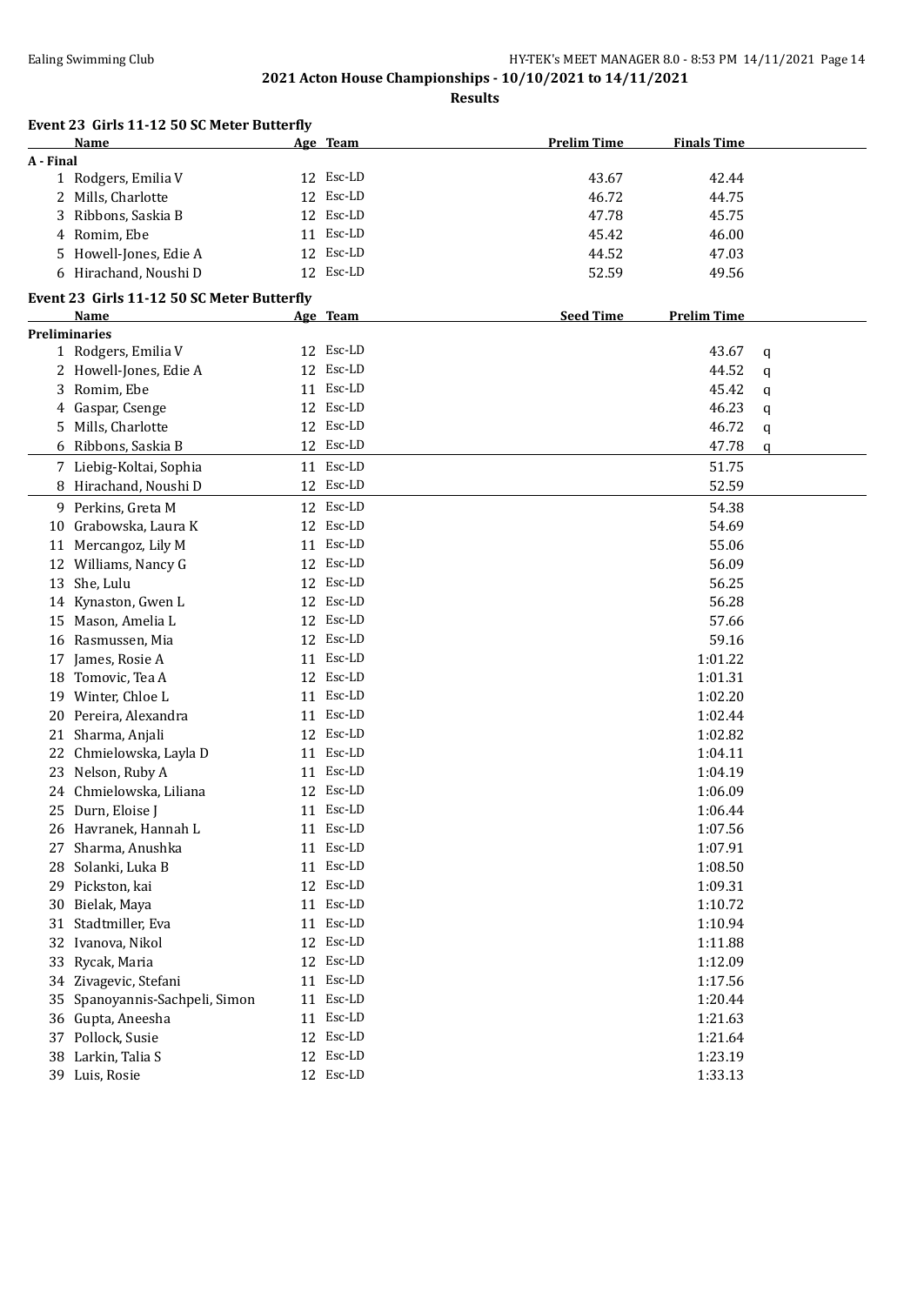| n<br>L<br>51<br>۰. |
|--------------------|
|--------------------|

| Preliminaries  (Event 23 Girls 11-12 50 SC Meter Butterfly)<br>Name | Age Team  | <b>Seed Time</b>   | <b>Prelim Time</b>     |  |
|---------------------------------------------------------------------|-----------|--------------------|------------------------|--|
| 40 Yaacoub, Rita                                                    | 12 Esc-LD |                    | 1:51.06                |  |
| --- Albery, Julia                                                   | 11 Esc-LD |                    | <b>NS</b>              |  |
| Chandak, Aanya<br>$---$                                             | 11 Esc-LD |                    | <b>NS</b>              |  |
| --- Ilchenko, Alyssa                                                | 11 Esc-LD |                    | <b>NS</b>              |  |
| Event 24 Boys 11-12 100 SC Meter IM                                 |           |                    |                        |  |
| Name                                                                | Age Team  | <b>Prelim Time</b> | <b>Finals Time</b>     |  |
| A - Final                                                           |           |                    |                        |  |
| 1 Skitsko, Artur                                                    | 12 Esc-LD | 1:43.59            | 1:44.38                |  |
| 2 McInnes, Hugo A                                                   | 12 Esc-LD | 1:55.06            | 1:46.32                |  |
| Klos, Anthony<br>3                                                  | 12 Esc-LD | 1:53.57            | 1:46.69                |  |
| Manners, Henry G<br>4                                               | 12 Esc-LD | 1:34.63            | 1:55.81                |  |
| Keating, Patrick<br>5                                               | 11 Esc-LD | 1:55.63            | 1:56.28                |  |
| Edgar, Elliot<br>6                                                  | 12 Esc-LD | 1:58.59            | 1:59.27                |  |
| Event 24 Boys 11-12 100 SC Meter IM                                 |           |                    |                        |  |
| Name<br><b>Preliminaries</b>                                        | Age Team  | <b>Seed Time</b>   | <b>Prelim Time</b>     |  |
| 1 Manners, Henry G                                                  | 12 Esc-LD |                    | 1:34.63<br>$\mathbf q$ |  |
| 2 Skitsko, Artur                                                    | 12 Esc-LD |                    | 1:43.59<br>q           |  |
| Popchev, Daniel K<br>3                                              | 12 Esc-LD |                    | 1:48.59<br>q           |  |
| 4 Klos, Anthony                                                     | 12 Esc-LD |                    | 1:53.57                |  |
| 5 McInnes, Hugo A                                                   | 12 Esc-LD |                    | q                      |  |
|                                                                     | 11 Esc-LD |                    | 1:55.06<br>q           |  |
| 6 Keating, Patrick                                                  |           |                    | 1:55.63<br>$\mathbf q$ |  |
| 7 Edgar, Elliot                                                     | 12 Esc-LD |                    | 1:58.59                |  |
| 8 Brown, Lysander E                                                 | 11 Esc-LD |                    | 2:06.03                |  |
| Kwiecien, Oliver K<br>9                                             | 12 Esc-LD |                    | 2:08.28                |  |
| Markham, Alex P<br>10                                               | 11 Esc-LD |                    | 2:08.67                |  |
| 11 Pietralito-Laieb, Valentin A                                     | 11 Esc-LD |                    | 2:10.12                |  |
| Shazaddha, Ellias<br>12                                             | 12 Esc-LD |                    | 2:10.34                |  |
| 13 Barinov, Aleksander                                              | 11 Esc-LD |                    | 2:10.79                |  |
| 14 Juster Cripps, Jack                                              | 12 Esc-LD |                    | 2:12.20                |  |
| 15 Hedges, George C                                                 | 12 Esc-LD |                    | 2:14.03                |  |
| Morvan, Mayeul<br>16                                                | 11 Esc-LD |                    | 2:16.78                |  |
| Mudge, Otto T<br>17                                                 | 11 Esc-LD |                    | 2:17.81                |  |
| Radcliffe, Theo O<br>18                                             | 12 Esc-LD |                    | 2:20.31                |  |
| 19 Kamperis, Nikolaos                                               | 11 Esc-LD |                    | 2:20.47                |  |
| Woodhouse, Barney M<br>20                                           | 11 Esc-LD |                    | 2:27.28                |  |
| Betin-Phillips, Jasper<br>21                                        | 11 Esc-LD |                    | 2:29.62                |  |
| Cullerier, Charlie J<br>22                                          | 11 Esc-LD |                    | 2:39.16                |  |
| 23 Filmon, Yafet                                                    | 11 Esc-LD |                    | 2:40.39                |  |
| 24 Johnson, Omri G                                                  | 11 Esc-LD |                    | 2:46.75                |  |
| Sturt, Jonathan M<br>$\cdots$                                       | 11 Esc-LD |                    | <b>NS</b>              |  |
| Grzeszczak, Adam<br>$-\, -\, -$                                     | 12 Esc-LD |                    | <b>NS</b>              |  |
| Event 24A Girls 11-12 100 SC Meter IM                               |           |                    |                        |  |
| <b>Name</b>                                                         | Age Team  | <b>Prelim Time</b> | <b>Finals Time</b>     |  |
| A - Final                                                           |           |                    |                        |  |
| 1 Rodgers, Emilia V                                                 | 12 Esc-LD | 1:31.31            | 1:30.50                |  |
| 2 Ribbons, Saskia B                                                 | 12 Esc-LD | 1:40.19            | 1:33.84                |  |
| Mills, Charlotte<br>3                                               | 12 Esc-LD | 1:37.14            | 1:34.63                |  |
| 4 Hirachand, Noushi D                                               | 12 Esc-LD | 1:43.34            | 1:41.06                |  |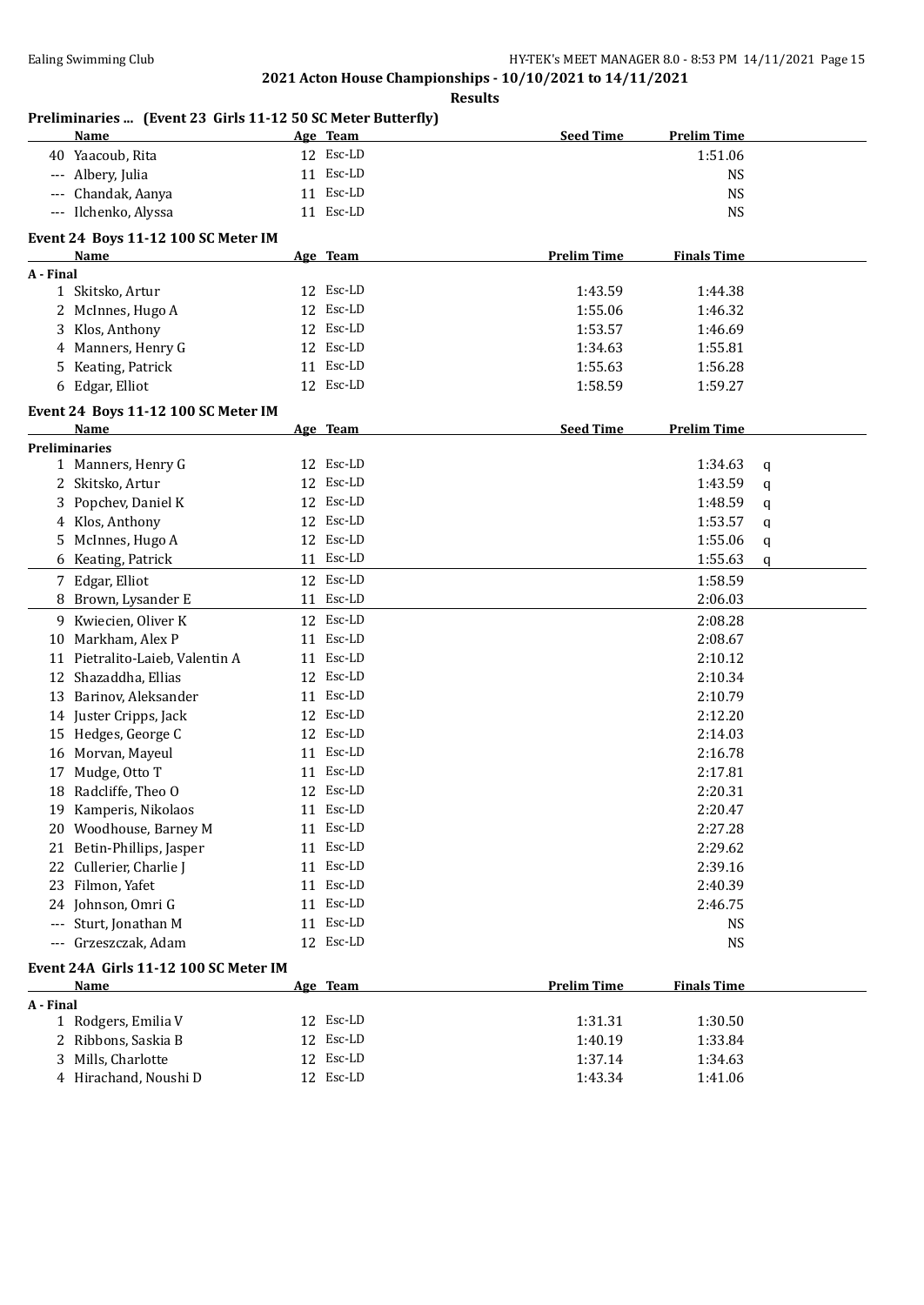|       | A - Final  (Event 24A Girls 11-12 100 SC Meter IM)<br><b>Name</b> | Age Team |                        | <b>Prelim Time</b> | <b>Finals Time</b>     |   |
|-------|-------------------------------------------------------------------|----------|------------------------|--------------------|------------------------|---|
|       | 5 Romim, Ebe                                                      |          | 11 Esc-LD              | 1:38.81            | 1:41.16                |   |
|       | 6 Howell-Jones, Edie A                                            |          | 12 Esc-LD              | 1:45.92            | 1:41.64                |   |
|       | Event 24A Girls 11-12 100 SC Meter IM                             |          |                        |                    |                        |   |
|       | <b>Name</b>                                                       | Age Team |                        | <b>Seed Time</b>   | <b>Prelim Time</b>     |   |
|       | <b>Preliminaries</b>                                              |          |                        |                    |                        |   |
|       | 1 Rodgers, Emilia V                                               |          | 12 Esc-LD              |                    | 1:31.31                | q |
|       | 2 Mills, Charlotte                                                |          | 12 Esc-LD              |                    | 1:37.14                | q |
|       | 3 Romim, Ebe                                                      |          | 11 Esc-LD              |                    | 1:38.81                | q |
| 4     | Ribbons, Saskia B                                                 |          | 12 Esc-LD              |                    | 1:40.19                | q |
|       | 5 Gaspar, Csenge                                                  |          | 12 Esc-LD              |                    | 1:42.44                | q |
|       | 6 Hirachand, Noushi D                                             |          | 12 Esc-LD              |                    | 1:43.34                | q |
|       | 7 Howell-Jones, Edie A                                            |          | 12 Esc-LD              |                    | 1:45.92                |   |
|       | 8 Perkins, Greta M                                                |          | 12 Esc-LD              |                    | 1:48.06                |   |
|       | 9 Williams, Nancy G                                               |          | 12 Esc-LD              |                    | 1:49.59                |   |
|       | 10 Rasmussen, Mia                                                 |          | 12 Esc-LD              |                    | 1:54.44                |   |
|       | 11 Mercangoz, Lily M                                              |          | 11 Esc-LD              |                    | 1:54.59                |   |
|       | 12 Chmielowska, Liliana                                           |          | 12 Esc-LD              |                    | 1:54.70                |   |
|       | 13 Grabowska, Laura K                                             |          | 12 Esc-LD              |                    | 1:54.91                |   |
|       | 14 Winter, Chloe L                                                |          | 11 Esc-LD              |                    | 1:55.06                |   |
|       | James, Rosie A                                                    |          | 11 Esc-LD              |                    | 1:55.13                |   |
| 15    | 16 Liebig-Koltai, Sophia                                          |          | 11 Esc-LD              |                    | 1:55.44                |   |
|       | 17 Durn, Eloise J                                                 |          | 11 Esc-LD              |                    | 1:55.88                |   |
|       | 18 She, Lulu                                                      |          | 12 Esc-LD              |                    | 1:56.44                |   |
| 19    | Tomovic, Tea A                                                    |          | 12 Esc-LD              |                    | 1:57.34                |   |
| 20    | Sharma, Anjali                                                    |          | 12 Esc-LD              |                    | 1:57.93                |   |
| 21    | Kynaston, Gwen L                                                  |          | 12 Esc-LD              |                    | 1:58.06                |   |
|       | 22 Mason, Amelia L                                                |          | 12 Esc-LD              |                    | 2:03.00                |   |
|       | 23 Nelson, Ruby A                                                 | 11       | Esc-LD                 |                    | 2:03.75                |   |
|       | 24 Chmielowska, Layla D                                           |          | 11 Esc-LD              |                    | 2:04.14                |   |
|       | 25 Pereira, Alexandra                                             |          | 11 Esc-LD              |                    | 2:04.53                |   |
|       | 26 Rycak, Maria                                                   |          | 12 Esc-LD              |                    | 2:05.81                |   |
| 27    | Solanki, Luka B                                                   |          | 11 Esc-LD              |                    | 2:07.06                |   |
|       | 28 Bielak, Maya                                                   |          | 11 Esc-LD              |                    | 2:10.00                |   |
|       | 29 Havranek, Hannah L                                             |          | 11 Esc-LD              |                    | 2:10.34                |   |
|       | 30 Ivanova, Nikol                                                 |          | 12 Esc-LD              |                    | 2:11.97                |   |
|       | 31 Pickston, kai                                                  |          | 12 Esc-LD              |                    | 2:12.72                |   |
|       | 32 Stadtmiller, Eva                                               |          | 11 Esc-LD              |                    | 2:16.41                |   |
| 33    | Sharma, Anushka                                                   |          | 11 Esc-LD              |                    | 2:17.18                |   |
| 34    | Zivagevic, Stefani                                                |          | 11 Esc-LD              |                    | 2:22.91                |   |
| 35    | Spanoyannis-Sachpeli, Simon                                       |          | 11 Esc-LD              |                    | 2:25.75                |   |
|       | 36 Pollock, Susie                                                 |          | 12 Esc-LD              |                    | 2:32.22                |   |
| 37    | Larkin, Talia S                                                   | 12       | Esc-LD                 |                    | 2:32.66                |   |
| 38    | Gupta, Aneesha                                                    | 11       | Esc-LD                 |                    | 2:34.59                |   |
| 39    | Luis, Rosie                                                       | 12       | Esc-LD                 |                    | 2:41.52                |   |
| 40    | Yaacoub, Rita                                                     | 12       | Esc-LD                 |                    | 3:16.34                |   |
|       | Albery, Julia                                                     | 11       | Esc-LD                 |                    | <b>NS</b>              |   |
|       |                                                                   |          |                        |                    |                        |   |
|       |                                                                   |          |                        |                    |                        |   |
| $---$ | Chandak, Aanya<br>Ilchenko, Alyssa                                |          | 11 Esc-LD<br>11 Esc-LD |                    | <b>NS</b><br><b>NS</b> |   |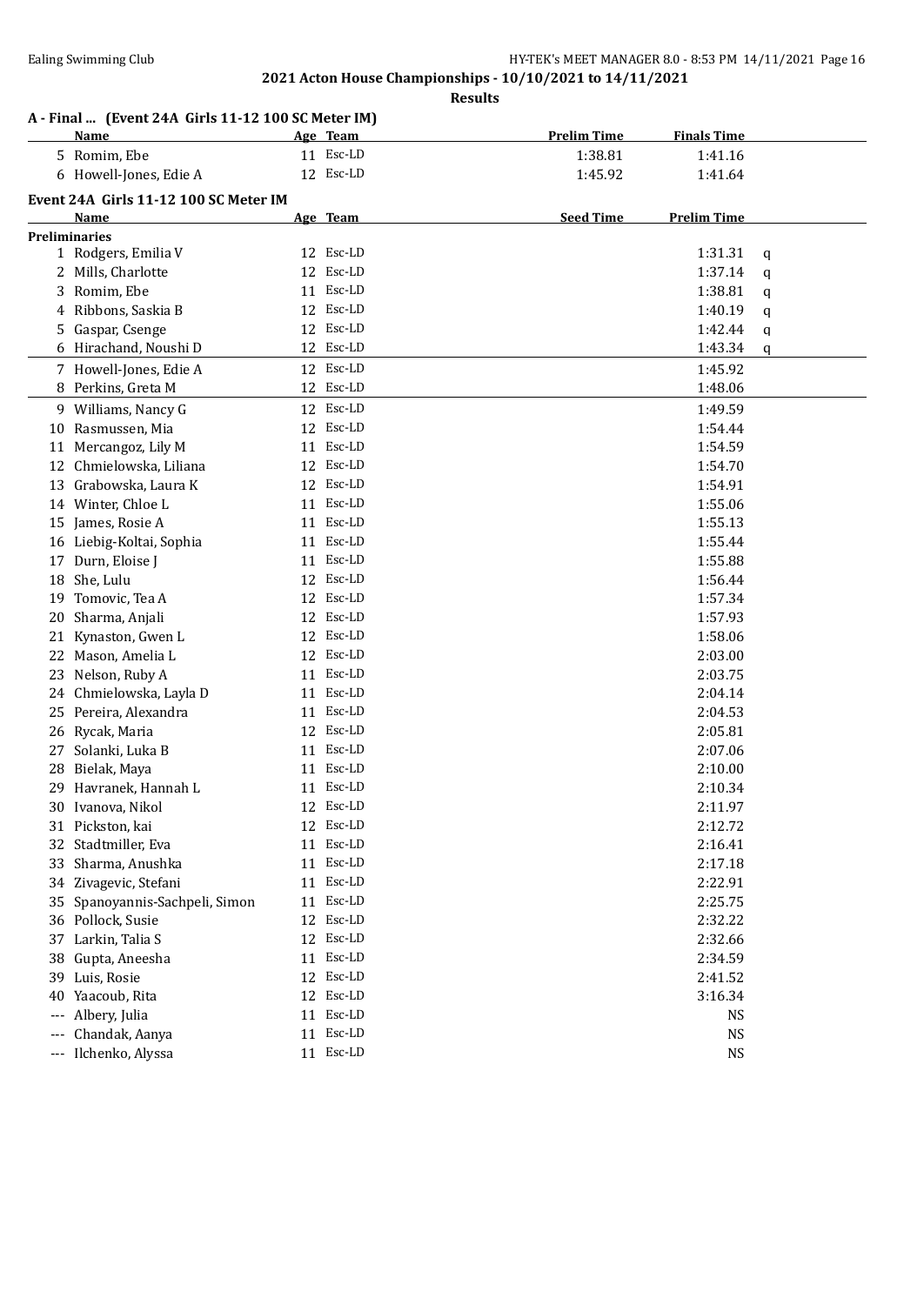**Results**

|           | Event 25 Girls 13-14 100 SC Meter Backstroke |                 |                    |                    |   |
|-----------|----------------------------------------------|-----------------|--------------------|--------------------|---|
|           | Name                                         | Age Team        | <b>Prelim Time</b> | <b>Finals Time</b> |   |
| A - Final |                                              |                 |                    |                    |   |
|           | 1 Pritchard, Lily M                          | 14 Esc-LD       | 1:25.89            | 1:22.72            |   |
|           | 2 Booth, Primrose                            | 14 Esc-LD       | 1:30.97            | 1:25.88            |   |
|           | 3 Murfin, Maya J                             | 13 Esc-LD       | 1:27.28            | 1:26.41            |   |
|           | 4 Marshallsay, Georgia H                     | 14 Esc-LD       | 1:27.36            | 1:30.06            |   |
|           | 5 Wiseman, Emma                              | 13 Esc-LD       | 1:35.41            | 1:34.28            |   |
|           | 6 Rasmussen, Alice                           | 14 Esc-LD       | 1:35.47            | 1:34.84            |   |
|           | Event 25 Girls 13-14 100 SC Meter Backstroke |                 |                    |                    |   |
|           | Name                                         | <u>Age Team</u> | <b>Seed Time</b>   | <b>Prelim Time</b> |   |
|           | <b>Preliminaries</b>                         |                 |                    |                    |   |
|           | 1 Pritchard, Lily M                          | 14 Esc-LD       |                    | 1:25.89            | q |
|           | 2 Murfin, Maya J                             | 13 Esc-LD       |                    | 1:27.28            | q |
| 3.        | Marshallsay, Georgia H                       | 14 Esc-LD       |                    | 1:27.36            | q |
|           | 4 Booth, Primrose                            | 14 Esc-LD       |                    | 1:30.97            | q |
|           | 5 Grant, Myriam                              | 14 Esc-LD       |                    | 1:34.97            | q |
|           | 6 Wiseman, Emma                              | 13 Esc-LD       |                    | 1:35.41            | q |
|           | 7 Rasmussen, Alice                           | 14 Esc-LD       |                    | 1:35.47            |   |
|           | 8 Sobti, Claudia                             | 13 Esc-LD       |                    | 1:35.75            |   |
|           | 9 Elliott, Maddie R                          | 14 Esc-LD       |                    | 1:36.25            |   |
|           | 10 Elliott, Serena B                         | 13 Esc-LD       |                    | 1:39.00            |   |
|           | 11 Morvan, Pauline                           | 13 Esc-LD       |                    | 1:39.78            |   |
|           | 12 Van der Graaf, Immi A                     | 13 Esc-LD       |                    | 1:42.18            |   |
|           | 13 Bolganschi, Bionda                        | 14 Esc-LD       |                    | 1:43.41            |   |
|           | 14 Boczkaja, Zofia                           | 13 Esc-LD       |                    | 1:43.78            |   |
|           | 15 Woolliscroft, Elizabeth J                 | 13 Esc-LD       |                    | 1:45.91            |   |
|           | 16 Freudenberg, Mia R                        | 14 Esc-LD       |                    | 1:48.97            |   |
| 17        | Myers, Eden                                  | 14 Esc-LD       |                    | 1:49.03            |   |
|           | 18 Kmiec, Oliwia                             | 13 Esc-LD       |                    | 1:49.75            |   |
| 19        | Brooks, Juliette M                           | 13 Esc-LD       |                    | 1:51.53            |   |
| 20        | Patel, Shriya D                              | 13 Esc-LD       |                    | 1:52.67            |   |
|           | 21 Woodhouse, Sophie C                       | 13 Esc-LD       |                    | 1:54.84            |   |
|           | 22 Thomson, Lucy                             | 13 Esc-LD       |                    | 2:02.10            |   |
|           | 23 Townsend, Imogen L                        | 13 Esc-LD       |                    | 2:04.97            |   |
|           | 24 Saggese, Asia                             | 13 Esc-LD       |                    | 2:10.97            |   |
|           | 25 Patil, Janhavi                            | 14 Esc-LD       |                    | 2:11.03            |   |
|           | 26 Vaitha, Bella                             | 13 Esc-LD       |                    | 2:26.31            |   |
|           | --- Paolucci, Claudia                        | 13 Esc-LD       |                    | <b>NS</b>          |   |
|           | --- Shet, Anika                              | 13 Esc-LD       |                    | <b>NS</b>          |   |
|           | --- Squire, Eleanor I                        | 14 Esc-LD       |                    | <b>NS</b>          |   |
|           | Event 26 Boys 13-14 100 SC Meter Backstroke  |                 |                    |                    |   |
|           | <b>Name</b>                                  | Age Team        | <b>Prelim Time</b> | <b>Finals Time</b> |   |
| A - Final |                                              |                 |                    |                    |   |
|           | 1 Jenkins, Louis J                           | 14 Esc-LD       | 1:31.28            | 1:28.00            |   |
|           | 2 Malley, Noah                               | 13 Esc-LD       | 1:32.58            | 1:34.00            |   |
|           | 3 Cironka, Dovydas                           | 14 Esc-LD       | 1:33.10            | 1:34.35            |   |
|           | 4 Lennon, Thomas                             | 14 Esc-LD       | 1:35.02            | 1:34.92            |   |
| 5.        | Koo, Patrick M                               | 13 Esc-LD       | 1:35.74            | 1:36.31            |   |
|           | --- Savvanidis, Alexandros                   | 13 Esc-LD       | 1:27.60            | DQ 1:26.16         |   |

6.4 More than one single or double simultaneous arm pull used to initiate the turn or not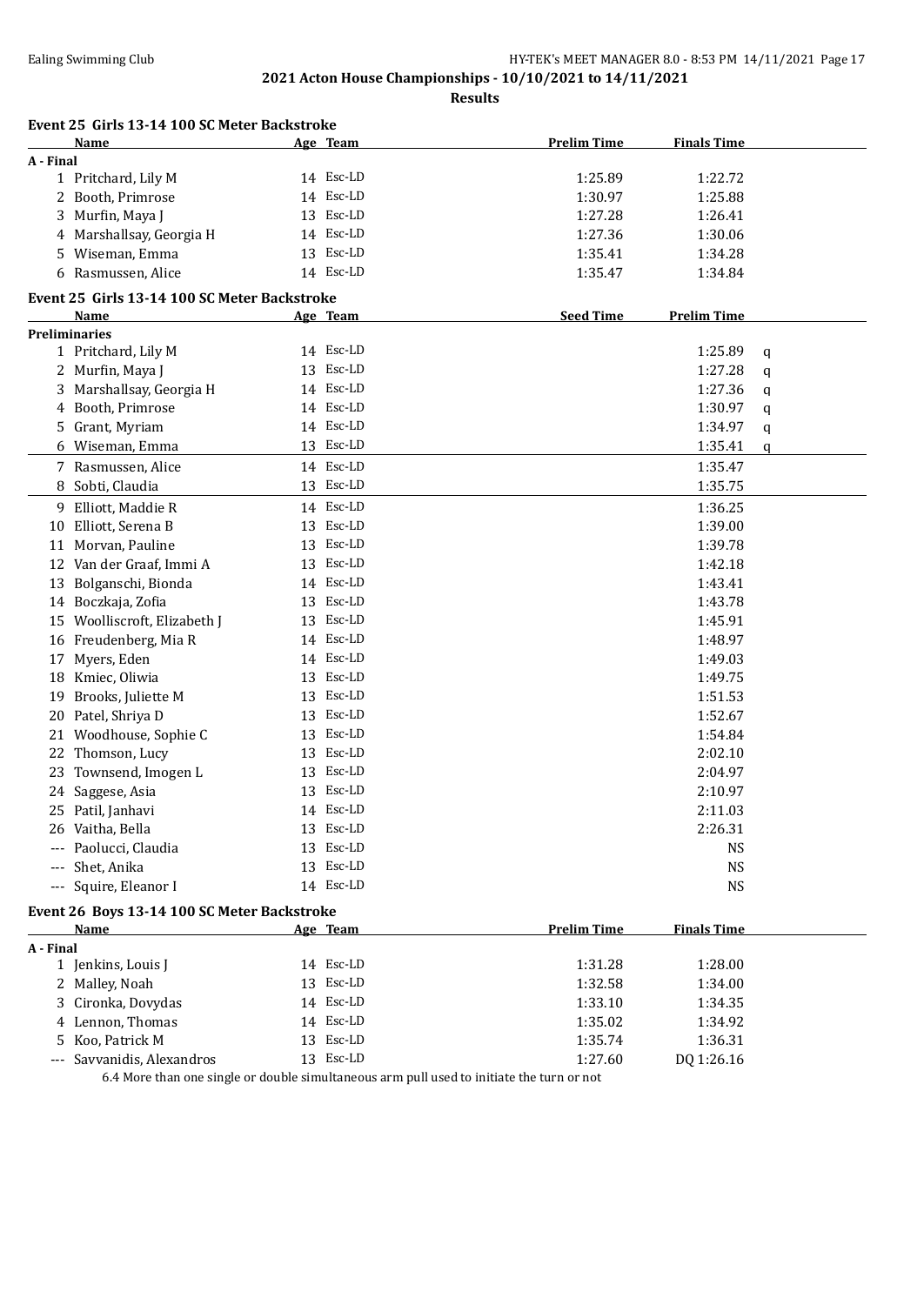|  |  |  |  |  | Event 26 Boys 13-14 100 SC Meter Backstroke |
|--|--|--|--|--|---------------------------------------------|
|--|--|--|--|--|---------------------------------------------|

|           | Name                                        |    | Age Team  | <b>Seed Time</b>   | <b>Prelim Time</b> |   |
|-----------|---------------------------------------------|----|-----------|--------------------|--------------------|---|
|           | <b>Preliminaries</b>                        |    |           |                    |                    |   |
|           | 1 Savvanidis, Alexandros                    |    | 13 Esc-LD |                    | 1:27.60            | q |
|           | 2 Jenkins, Louis J                          |    | 14 Esc-LD |                    | 1:31.28            | q |
|           | 3 Malley, Noah                              |    | 13 Esc-LD |                    | 1:32.58            | q |
|           | 4 Cironka, Dovydas                          |    | 14 Esc-LD |                    | 1:33.10            | q |
|           | 5 Lennon, Thomas                            |    | 14 Esc-LD |                    | 1:35.02            | q |
|           | 6 Koo, Patrick M                            |    | 13 Esc-LD |                    | 1:35.74            | q |
|           | 7 Hamilton, Euan J                          |    | 13 Esc-LD |                    | 1:44.87            |   |
|           | 8 Djouder, Samy                             |    | 13 Esc-LD |                    | 1:50.45            |   |
|           | 9 Laylan, Milan                             |    | 13 Esc-LD |                    | 1:52.27            |   |
|           | 10 Ghoussainy, William                      |    | 13 Esc-LD |                    | 1:52.88            |   |
|           | 11 Demetre, Otis                            |    | 14 Esc-LD |                    | 1:56.56            |   |
| 12        | Maughan, Joseph S                           |    | 13 Esc-LD |                    | 1:56.97            |   |
|           | 13 Williams, Daniel A                       |    | 14 Esc-LD |                    | 2:13.22            |   |
|           | Leaviss, Frank J                            |    | 13 Esc-LD |                    | <b>NS</b>          |   |
|           | Warrell, Hiro                               |    | 14 Esc-LD |                    | <b>NS</b>          |   |
|           | Kamperis, Christos                          |    | 13 Esc-LD |                    | <b>NS</b>          |   |
|           | Beshay, Antony F                            |    | 14 Esc-LD |                    | <b>NS</b>          |   |
| $---$     | Wilcox Castaneda, Sergio                    |    | 13 Esc-LD |                    | <b>NS</b>          |   |
|           | --- Druc, Adam                              |    | 13 Esc-LD |                    | <b>NS</b>          |   |
|           |                                             |    |           |                    |                    |   |
|           | Event 27 Girls 13-14 100 SC Meter Freestyle |    |           |                    |                    |   |
|           | <b>Name</b>                                 |    | Age Team  | <b>Prelim Time</b> | <b>Finals Time</b> |   |
| A - Final |                                             |    |           |                    |                    |   |
|           | 1 Pritchard, Lily M                         |    | 14 Esc-LD | 1:16.12            | 1:15.81            |   |
|           | 2 Booth, Primrose                           |    | 14 Esc-LD | 1:19.84            | 1:19.50            |   |
|           | 3 Murfin, Maya J                            |    | 13 Esc-LD | 1:21.82            | 1:21.86            |   |
|           | 4 Elliott, Maddie R                         |    | 14 Esc-LD | 1:28.94            | 1:22.47            |   |
|           | 5 Wiseman, Emma                             |    | 13 Esc-LD | 1:27.32            | 1:23.91            |   |
|           | 6 Rasmussen, Alice                          |    | 14 Esc-LD | 1:27.53            | 1:25.27            |   |
|           | Event 27 Girls 13-14 100 SC Meter Freestyle |    |           |                    |                    |   |
|           | Name                                        |    | Age Team  | <b>Seed Time</b>   | <b>Prelim Time</b> |   |
|           | <b>Preliminaries</b>                        |    |           |                    |                    |   |
|           | 1 Pritchard, Lily M                         |    | 14 Esc-LD |                    | 1:16.12            | q |
|           | 2 Marshallsay, Georgia H                    |    | 14 Esc-LD |                    | 1:16.16            | q |
|           | 3 Booth, Primrose                           |    | 14 Esc-LD |                    | 1:19.84            | q |
|           | 4 Murfin, Maya J                            |    | 13 Esc-LD |                    | 1:21.82            | q |
|           | 5 Wiseman, Emma                             |    | 13 Esc-LD |                    | 1:27.32            | q |
|           | 6 Rasmussen, Alice                          |    | 14 Esc-LD |                    | 1:27.53            | q |
|           | 7 Elliott, Maddie R                         |    | 14 Esc-LD |                    | 1:28.94            |   |
|           | 8 Grant, Myriam                             |    | 14 Esc-LD |                    | 1:29.12            |   |
| 9         | Bolganschi, Bionda                          |    | 14 Esc-LD |                    | 1:30.41            |   |
|           | 10 Van der Graaf, Immi A                    | 13 | Esc-LD    |                    | 1:32.55            |   |
| 11        | Elliott, Serena B                           | 13 | Esc-LD    |                    | 1:32.64            |   |
|           | 12 Morvan, Pauline                          | 13 | Esc-LD    |                    | 1:32.81            |   |
|           | 13 Woolliscroft, Elizabeth J                | 13 | Esc-LD    |                    | 1:34.25            |   |
|           | 14 Sobti, Claudia                           | 13 | Esc-LD    |                    | 1:36.84            |   |
|           | 15 Boczkaja, Zofia                          |    | 13 Esc-LD |                    | 1:36.99            |   |
|           | 16 Freudenberg, Mia R                       |    | 14 Esc-LD |                    | 1:38.34            |   |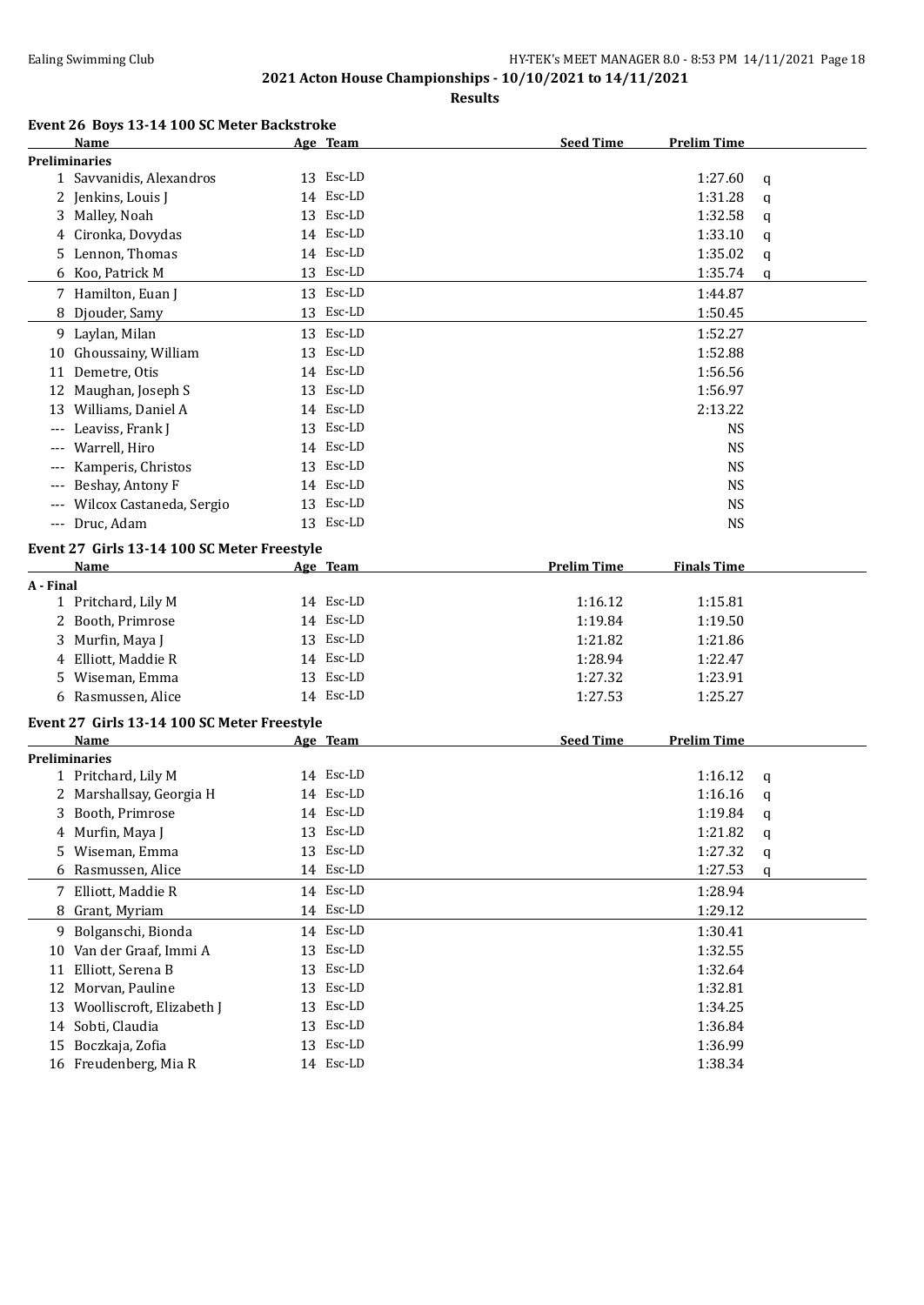#### **Results**

### **Preliminaries ... (Event 27 Girls 13-14 100 SC Meter Freestyle)**

|           | <b>Name</b>                                                                               |    | Age Team  | <b>Seed Time</b>   | <b>Prelim Time</b> |   |
|-----------|-------------------------------------------------------------------------------------------|----|-----------|--------------------|--------------------|---|
|           | 17 Patel, Shriya D                                                                        |    | 13 Esc-LD |                    | 1:38.57            |   |
| 18        | Myers, Eden                                                                               |    | 14 Esc-LD |                    | 1:42.63            |   |
| 19        | Kmiec, Oliwia                                                                             |    | 13 Esc-LD |                    | 1:43.81            |   |
| 20        | Patil, Janhavi                                                                            |    | 14 Esc-LD |                    | 1:44.84            |   |
| 21        | Brooks, Juliette M                                                                        | 13 | Esc-LD    |                    | 1:45.47            |   |
| 22        | Woodhouse, Sophie C                                                                       | 13 | Esc-LD    |                    | 1:46.82            |   |
| 23        | Townsend, Imogen L                                                                        | 13 | Esc-LD    |                    | 1:54.31            |   |
|           | 24 Saggese, Asia                                                                          | 13 | Esc-LD    |                    | 1:56.88            |   |
| 25        | Thomson, Lucy                                                                             |    | 13 Esc-LD |                    | 1:57.21            |   |
| 26        | Vaitha, Bella                                                                             |    | 13 Esc-LD |                    | 2:16.53            |   |
|           | Paolucci, Claudia                                                                         |    | 13 Esc-LD |                    | <b>NS</b>          |   |
|           | Shet, Anika                                                                               |    | 13 Esc-LD |                    | <b>NS</b>          |   |
|           | --- Squire, Eleanor I                                                                     |    | 14 Esc-LD |                    | <b>NS</b>          |   |
|           |                                                                                           |    |           |                    |                    |   |
|           | Event 28 Boys 13-14 100 SC Meter Freestyle<br>Name                                        |    | Age Team  | <b>Prelim Time</b> | <b>Finals Time</b> |   |
| A - Final |                                                                                           |    |           |                    |                    |   |
|           | 1 Jenkins, Louis J                                                                        |    | 14 Esc-LD | 1:21.50            | 1:21.00            |   |
|           | 2 Koo, Patrick M                                                                          |    | 13 Esc-LD | 1:27.47            | 1:25.62            |   |
|           | 3 Lennon, Thomas                                                                          |    | 14 Esc-LD | 1:31.01            | 1:25.63            |   |
|           | Malley, Noah                                                                              |    | 13 Esc-LD | 1:29.10            | 1:30.78            |   |
| 5.        | Cironka, Dovydas                                                                          |    | 14 Esc-LD | 1:37.69            | 1:36.08            |   |
|           | --- Savvanidis, Alexandros                                                                |    | 13 Esc-LD | 1:14.81            | DQ DQ              |   |
|           | 10.4 No contact with wall during a turn or turn not made from wall or took stride or step |    |           |                    |                    |   |
|           |                                                                                           |    |           |                    |                    |   |
|           | Event 28 Boys 13-14 100 SC Meter Freestyle<br>Name                                        |    | Age Team  | <b>Seed Time</b>   | <b>Prelim Time</b> |   |
|           | <b>Preliminaries</b>                                                                      |    |           |                    |                    |   |
|           |                                                                                           |    |           |                    |                    |   |
|           |                                                                                           |    |           |                    |                    |   |
|           | 1 Savvanidis, Alexandros                                                                  |    | 13 Esc-LD |                    | 1:14.81            | q |
|           | 2 Jenkins, Louis J                                                                        |    | 14 Esc-LD |                    | 1:21.50            | q |
|           | 3 Koo, Patrick M                                                                          |    | 13 Esc-LD |                    | 1:27.47            | q |
|           | 4 Malley, Noah                                                                            |    | 13 Esc-LD |                    | 1:29.10            | q |
| 5.        | Hamilton, Euan J                                                                          |    | 13 Esc-LD |                    | 1:30.93            | q |
|           | 6 Lennon, Thomas                                                                          |    | 14 Esc-LD |                    | 1:31.01            | q |
|           | 7 Cironka, Dovydas                                                                        |    | 14 Esc-LD |                    | 1:37.69            |   |
|           | 8 Laylan, Milan                                                                           |    | 13 Esc-LD |                    | 1:40.37            |   |
|           | 9 Ghoussainy, William                                                                     |    | 13 Esc-LD |                    | 1:43.25            |   |
|           | 10 Djouder, Samy                                                                          |    | 13 Esc-LD |                    | 1:45.59            |   |
|           | 11 Demetre, Otis                                                                          |    | 14 Esc-LD |                    | 1:45.84            |   |
|           | 12 Maughan, Joseph S                                                                      |    | 13 Esc-LD |                    | 1:46.38            |   |
|           | 13 Williams, Daniel A                                                                     |    | 14 Esc-LD |                    | 2:03.31            |   |
|           | Leaviss, Frank J                                                                          |    | 13 Esc-LD |                    | <b>NS</b>          |   |
|           | Warrell, Hiro                                                                             |    | 14 Esc-LD |                    | <b>NS</b>          |   |
|           | Kamperis, Christos                                                                        |    | 13 Esc-LD |                    | <b>NS</b>          |   |
|           | Beshay, Antony F                                                                          |    | 14 Esc-LD |                    | NS                 |   |
|           | Wilcox Castaneda, Sergio                                                                  |    | 13 Esc-LD |                    | NS                 |   |
|           | --- Druc, Adam                                                                            |    | 13 Esc-LD |                    | <b>NS</b>          |   |
|           | Event 29 Girls 13-14 100 SC Meter Breaststroke                                            |    |           |                    |                    |   |
|           | Name                                                                                      |    | Age Team  | <b>Prelim Time</b> | <b>Finals Time</b> |   |
| A - Final | 1 Booth, Primrose                                                                         |    | 14 Esc-LD | 1:40.03            | 1:35.59            |   |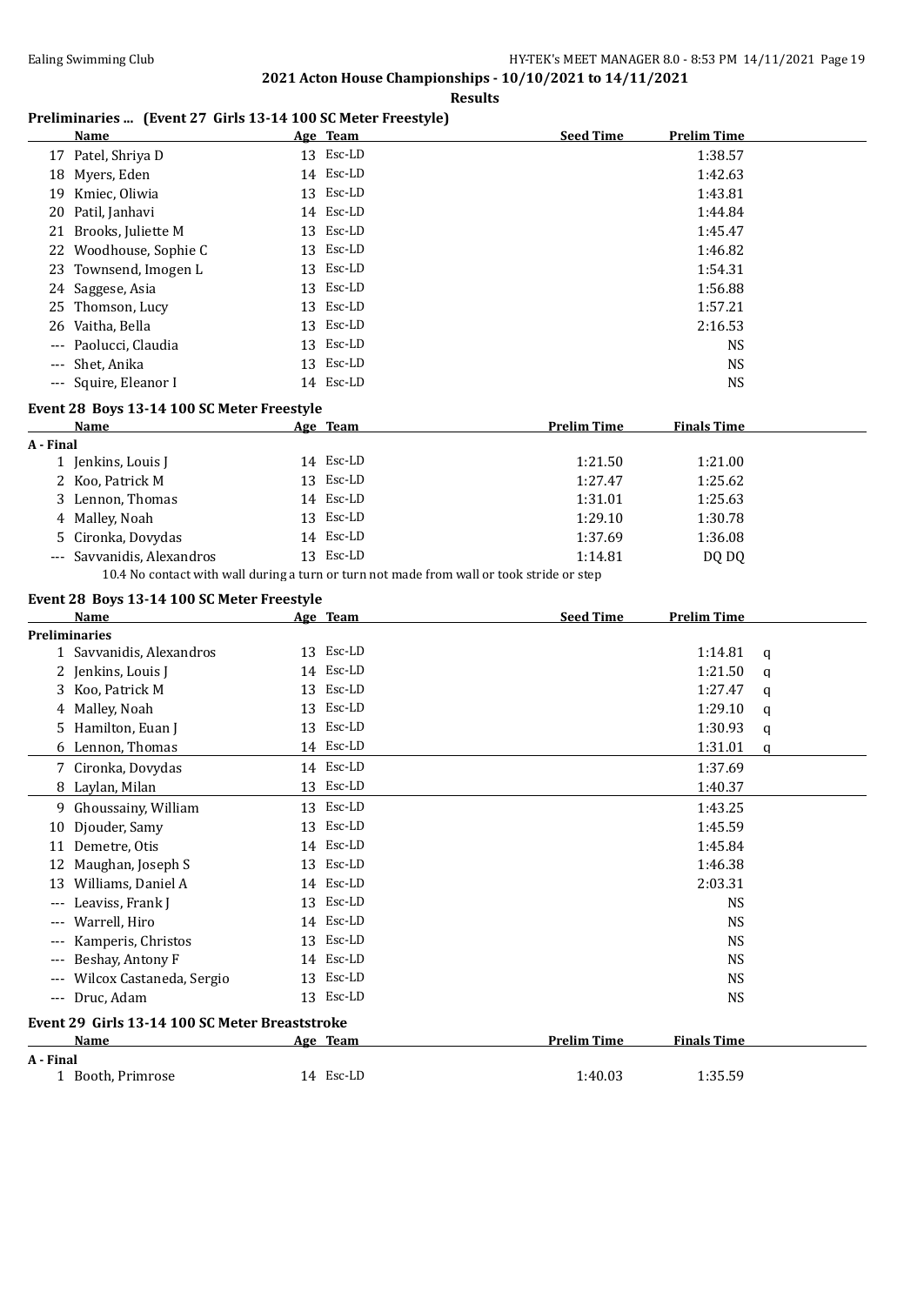**Results**

|           | A - Final  (Event 29 Girls 13-14 100 SC Meter Breaststroke)<br><b>Name</b> | Age Team  | <b>Prelim Time</b> | <b>Finals Time</b> |             |
|-----------|----------------------------------------------------------------------------|-----------|--------------------|--------------------|-------------|
|           | 2 Elliott, Maddie R                                                        | 14 Esc-LD | 1:50.94            | 1:44.66            |             |
| 3         | Wiseman, Emma                                                              | 13 Esc-LD | 1:50.84            | 1:44.98            |             |
| 4         | Elliott, Serena B                                                          | 13 Esc-LD | 1:50.83            | 1:45.47            |             |
| 5         | Brooks, Juliette M                                                         | 13 Esc-LD | 1:48.46            | 1:46.98            |             |
|           | 6 Boczkaja, Zofia                                                          | 13 Esc-LD | 1:42.19            | 1:49.25            |             |
|           |                                                                            |           |                    |                    |             |
|           | Event 29 Girls 13-14 100 SC Meter Breaststroke<br>Name                     | Age Team  | <b>Seed Time</b>   | <b>Prelim Time</b> |             |
|           | <b>Preliminaries</b>                                                       |           |                    |                    |             |
|           | 1 Booth, Primrose                                                          | 14 Esc-LD |                    | 1:40.03            | q           |
|           | 2 Boczkaja, Zofia                                                          | 13 Esc-LD |                    | 1:42.19            | $\mathbf q$ |
| 3         | Marshallsay, Georgia H                                                     | 14 Esc-LD |                    | 1:44.71            | q           |
| 4         | Brooks, Juliette M                                                         | 13 Esc-LD |                    | 1:48.46            |             |
| 5         | Elliott, Serena B                                                          | 13 Esc-LD |                    | 1:50.83            | q           |
|           |                                                                            |           |                    |                    | q           |
|           | 6 Wiseman, Emma                                                            | 13 Esc-LD |                    | 1:50.84            | q           |
|           | 7 Elliott, Maddie R                                                        | 14 Esc-LD |                    | 1:50.94            |             |
| 8         | Murfin, Maya J                                                             | 13 Esc-LD |                    | 1:51.50            |             |
|           | 9 Morvan, Pauline                                                          | 13 Esc-LD |                    | 1:51.69            |             |
| 10        | Sobti, Claudia                                                             | 13 Esc-LD |                    | 1:52.28            |             |
| 11        | Bolganschi, Bionda                                                         | 14 Esc-LD |                    | 1:52.34            |             |
|           | 12 Rasmussen, Alice                                                        | 14 Esc-LD |                    | 1:52.53            |             |
| 13        | Woolliscroft, Elizabeth J                                                  | 13 Esc-LD |                    | 1:55.09            |             |
|           | 14 Myers, Eden                                                             | 14 Esc-LD |                    | 1:55.15            |             |
| 15        | Freudenberg, Mia R                                                         | 14 Esc-LD |                    | 1:57.31            |             |
| 16        | Grant, Myriam                                                              | 14 Esc-LD |                    | 1:59.47            |             |
| 17        | Van der Graaf, Immi A                                                      | 13 Esc-LD |                    | 1:59.74            |             |
| 18        | Woodhouse, Sophie C                                                        | 13 Esc-LD |                    | 2:00.21            |             |
| 19        | Kmiec, Oliwia                                                              | 13 Esc-LD |                    | 2:02.19            |             |
| 20        | Thomson, Lucy                                                              | 13 Esc-LD |                    | 2:03.23            |             |
| 21        | Patel, Shriya D                                                            | 13 Esc-LD |                    | 2:03.78            |             |
| 22        | Patil, Janhavi                                                             | 14 Esc-LD |                    | 2:07.02            |             |
| 23        | Saggese, Asia                                                              | 13 Esc-LD |                    | 2:13.41            |             |
| 24        | Townsend, Imogen L                                                         | 13 Esc-LD |                    | 2:18.03            |             |
| 25        | Vaitha, Bella                                                              | 13 Esc-LD |                    | 2:21.41            |             |
|           | Squire, Eleanor I                                                          | 14 Esc-LD |                    | <b>NS</b>          |             |
|           | --- Paolucci, Claudia                                                      | 13 Esc-LD |                    | <b>NS</b>          |             |
|           | --- Pritchard, Lily M                                                      | 14 Esc-LD |                    | <b>NS</b>          |             |
|           | --- Shet, Anika                                                            | 13 Esc-LD |                    | <b>NS</b>          |             |
|           |                                                                            |           |                    |                    |             |
|           | Event 30 Boys 13-14 100 SC Meter Breaststroke                              |           |                    |                    |             |
|           | <u>Name</u>                                                                | Age Team  | <b>Prelim Time</b> | <b>Finals Time</b> |             |
| A - Final |                                                                            |           |                    |                    |             |
|           | 1 Savvanidis, Alexandros                                                   | 13 Esc-LD | 1:39.65            | 1:36.28            |             |
|           | 2 Jenkins, Louis J                                                         | 14 Esc-LD | 1:47.09            | 1:46.13            |             |
| 3         | Malley, Noah                                                               | 13 Esc-LD | 1:51.31            | 1:47.54            |             |
| 4         | Demetre, Otis                                                              | 14 Esc-LD | 1:54.03            | 1:47.88            |             |
| 5         | Koo, Patrick M                                                             | 13 Esc-LD | 1:54.67            | 1:55.89            |             |
|           | Laylan, Milan                                                              | 13 Esc-LD | 1:50.82            | DQ 1:43.41         |             |

7.5 Executed alternating or downward butterfly kick (except after start or after turn, as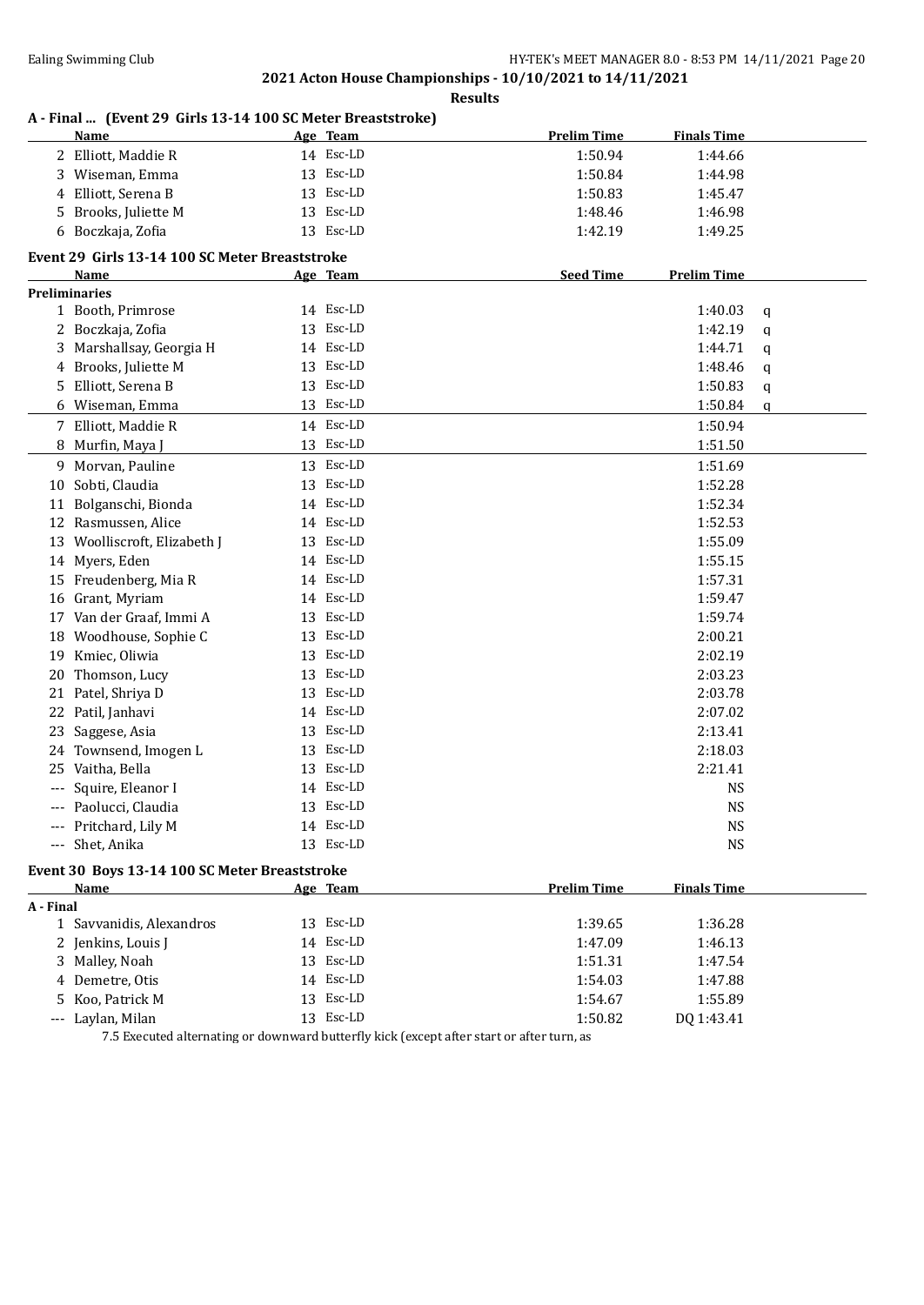| Event 30 Boys 13-14 100 SC Meter Breaststroke |
|-----------------------------------------------|
|-----------------------------------------------|

|           | Name                                        |    | Age Team  | <b>Seed Time</b>   | <b>Prelim Time</b> |   |
|-----------|---------------------------------------------|----|-----------|--------------------|--------------------|---|
|           | <b>Preliminaries</b>                        |    |           |                    |                    |   |
|           | 1 Savvanidis, Alexandros                    |    | 13 Esc-LD |                    | 1:39.65            | q |
|           | 2 Hamilton, Euan J                          | 13 | Esc-LD    |                    | 1:46.70            | q |
|           | 3 Jenkins, Louis J                          |    | 14 Esc-LD |                    | 1:47.09            | q |
|           | 4 Laylan, Milan                             |    | 13 Esc-LD |                    | 1:50.82            | q |
|           | 5 Malley, Noah                              |    | 13 Esc-LD |                    | 1:51.31            | q |
|           | 6 Demetre, Otis                             |    | 14 Esc-LD |                    | 1:54.03            | q |
|           | 7 Koo, Patrick M                            |    | 13 Esc-LD |                    | 1:54.67            |   |
|           | 8 Ghoussainy, William                       |    | 13 Esc-LD |                    | 1:55.84            |   |
|           | 9 Cironka, Dovydas                          |    | 14 Esc-LD |                    | 1:58.56            |   |
|           | 10 Lennon, Thomas                           |    | 14 Esc-LD |                    | 1:59.84            |   |
| 11        | Maughan, Joseph S                           | 13 | Esc-LD    |                    | 2:09.34            |   |
| 12        | Djouder, Samy                               | 13 | Esc-LD    |                    | 2:24.44            |   |
|           | 13 Williams, Daniel A                       |    | 14 Esc-LD |                    | 2:42.75            |   |
|           | Leaviss, Frank J                            | 13 | Esc-LD    |                    | <b>NS</b>          |   |
|           | Warrell, Hiro                               |    | 14 Esc-LD |                    | <b>NS</b>          |   |
|           | Kamperis, Christos                          | 13 | Esc-LD    |                    | <b>NS</b>          |   |
| ---       | Druc, Adam                                  |    | 13 Esc-LD |                    | <b>NS</b>          |   |
| ---       |                                             |    | 13 Esc-LD |                    |                    |   |
| $---$     | Wilcox Castaneda, Sergio                    |    | 14 Esc-LD |                    | <b>NS</b>          |   |
| ---       | Beshay, Antony F                            |    |           |                    | <b>NS</b>          |   |
|           | Event 31 Girls 13-14 100 SC Meter Butterfly |    |           |                    |                    |   |
|           | <b>Name</b>                                 |    | Age Team  | <b>Prelim Time</b> | <b>Finals Time</b> |   |
| A - Final |                                             |    |           |                    |                    |   |
|           | 1 Booth, Primrose                           |    | 14 Esc-LD | 1:40.25            | 1:33.72            |   |
|           | 2 Pritchard, Lily M                         |    | 14 Esc-LD | 1:50.23            | 1:36.84            |   |
|           | 3 Elliott, Maddie R                         |    | 14 Esc-LD | 1:51.22            | 1:37.73            |   |
|           | 4 Elliott, Serena B                         |    | 13 Esc-LD | 1:48.80            | 1:45.44            |   |
|           | 5 Boczkaja, Zofia                           |    | 13 Esc-LD | 1:50.65            | 1:50.16            |   |
|           | 6 Rasmussen, Alice                          |    | 14 Esc-LD | 1:56.88            | 1:54.19            |   |
|           | Event 31 Girls 13-14 100 SC Meter Butterfly |    |           |                    |                    |   |
|           | Name                                        |    | Age Team  | <b>Seed Time</b>   | <b>Prelim Time</b> |   |
|           | <b>Preliminaries</b>                        |    |           |                    |                    |   |
|           | 1 Marshallsay, Georgia H                    |    | 14 Esc-LD |                    | 1:32.91            | q |
|           | 2 Booth, Primrose                           |    | 14 Esc-LD |                    | 1:40.25            | q |
|           | 3 Murfin, Maya J                            |    | 13 Esc-LD |                    | 1:47.11            | q |
|           | 4 Elliott, Serena B                         |    | 13 Esc-LD |                    | 1:48.80            | q |
|           | 5 Pritchard, Lily M                         |    | 14 Esc-LD |                    | 1:50.23            | q |
|           | 6 Boczkaja, Zofia                           |    | 13 Esc-LD |                    | 1:50.65            | q |
|           | 7 Sobti, Claudia                            |    | 13 Esc-LD |                    | 1:50.88            |   |
|           | 8 Elliott, Maddie R                         |    | 14 Esc-LD |                    | 1:51.22            |   |
|           | 9 Rasmussen, Alice                          |    | 14 Esc-LD |                    | 1:56.88            |   |
|           | 10 Grant, Myriam                            |    | 14 Esc-LD |                    | 1:58.38            |   |
|           | 11 Wiseman, Emma                            | 13 | Esc-LD    |                    | 1:59.02            |   |
|           | 12 Freudenberg, Mia R                       |    | 14 Esc-LD |                    | 2:00.13            |   |
|           | 13 Bolganschi, Bionda                       |    | 14 Esc-LD |                    | 2:00.91            |   |
|           | 14 Woolliscroft, Elizabeth J                |    | 13 Esc-LD |                    | 2:02.63            |   |
|           | *15 Brooks, Juliette M                      |    | 13 Esc-LD |                    | 2:04.72            |   |
|           | *15 Morvan, Pauline                         |    | 13 Esc-LD |                    | 2:04.72            |   |
|           |                                             |    |           |                    |                    |   |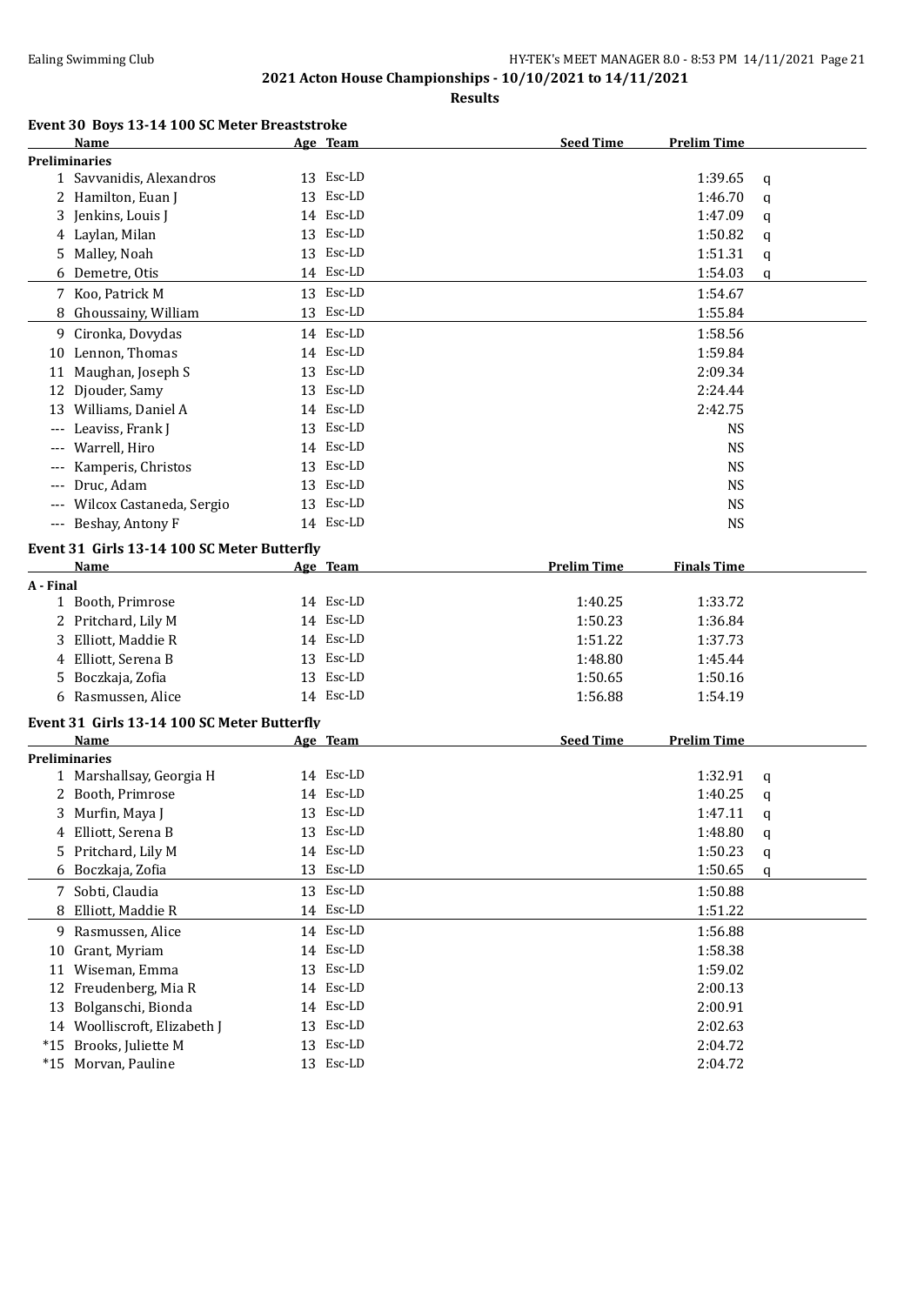#### **Results**

# **Preliminaries ... (Event 31 Girls 13-14 100 SC Meter Butterfly)**

|                     | <b>Name</b>                                                | Age Team  | <b>Seed Time</b>   | <b>Prelim Time</b> |   |
|---------------------|------------------------------------------------------------|-----------|--------------------|--------------------|---|
|                     | 17 Myers, Eden                                             | 14 Esc-LD |                    | 2:05.38            |   |
|                     | 18 Woodhouse, Sophie C                                     | 13 Esc-LD |                    | 2:07.34            |   |
| 19                  | Saggese, Asia                                              | 13 Esc-LD |                    | 2:08.03            |   |
|                     | 20 Kmiec, Oliwia                                           | 13 Esc-LD |                    | 2:10.34            |   |
|                     | 21 Van der Graaf, Immi A                                   | 13 Esc-LD |                    | 2:13.77            |   |
|                     | 22 Patil, Janhavi                                          | 14 Esc-LD |                    | 2:15.44            |   |
|                     | 23 Patel, Shriya D                                         | 13 Esc-LD |                    | 2:21.89            |   |
|                     | 24 Townsend, Imogen L                                      | 13 Esc-LD |                    | 2:22.31            |   |
|                     | 25 Vaitha, Bella                                           | 13 Esc-LD |                    | 2:33.84            |   |
| 26                  | Thomson, Lucy                                              | 13 Esc-LD |                    | 2:41.56            |   |
| ---                 | Paolucci, Claudia                                          | 13 Esc-LD |                    | <b>NS</b>          |   |
| $\qquad \qquad - -$ | Shet, Anika                                                | 13 Esc-LD |                    | <b>NS</b>          |   |
|                     | --- Squire, Eleanor I                                      | 14 Esc-LD |                    | <b>NS</b>          |   |
|                     |                                                            |           |                    |                    |   |
|                     | Event 32 Boys 13-14 100 SC Meter Butterfly<br>Name         |           | <b>Prelim Time</b> | <b>Finals Time</b> |   |
| A - Final           |                                                            | Age Team  |                    |                    |   |
|                     | 1 Savvanidis, Alexandros                                   | 13 Esc-LD | 1:45.10            | 1:34.75            |   |
|                     | 2 Jenkins, Louis J                                         | 14 Esc-LD | 1:53.63            | 1:43.56            |   |
|                     | 3 Lennon, Thomas                                           | 14 Esc-LD | 1:58.05            | 1:50.66            |   |
|                     | 4 Malley, Noah                                             | 13 Esc-LD | 1:59.10            | 1:52.92            |   |
|                     | Cironka, Dovydas                                           | 14 Esc-LD | 2:07.97            | 1:57.76            |   |
|                     | --- Laylan, Milan                                          | 13 Esc-LD | 1:59.61            | DQ 1:55.19         |   |
|                     | 8.3 Breaststroke kick used (legal in Masters Competitions) |           |                    |                    |   |
|                     |                                                            |           |                    |                    |   |
|                     | Event 32 Boys 13-14 100 SC Meter Butterfly<br>Name         | Age Team  | <b>Seed Time</b>   | <b>Prelim Time</b> |   |
|                     | <b>Preliminaries</b>                                       |           |                    |                    |   |
|                     | 1 Savvanidis, Alexandros                                   | 13 Esc-LD |                    | 1:45.10            | q |
|                     | 2 Jenkins, Louis J                                         | 14 Esc-LD |                    | 1:53.63            | q |
|                     | 3 Lennon, Thomas                                           | 14 Esc-LD |                    | 1:58.05            | q |
|                     | 4 Malley, Noah                                             | 13 Esc-LD |                    | 1:59.10            | q |
|                     | 5 Laylan, Milan                                            | 13 Esc-LD |                    | 1:59.61            | q |
|                     | 6 Hamilton, Euan J                                         | 13 Esc-LD |                    | 2:01.23            | q |
|                     | 7 Cironka, Dovydas                                         | 14 Esc-LD |                    | 2:07.97            |   |
|                     | 8 Demetre, Otis                                            | 14 Esc-LD |                    | 2:08.84            |   |
|                     | 9 Ghoussainy, William                                      | 13 Esc-LD |                    | 2:10.63            |   |
|                     | 10 Koo, Patrick M                                          | 13 Esc-LD |                    | 2:11.40            |   |
|                     | 11 Maughan, Joseph S                                       | 13 Esc-LD |                    | 2:13.25            |   |
|                     | 12 Williams, Daniel A                                      | 14 Esc-LD |                    | 2:25.84            |   |
|                     | 13 Djouder, Samy                                           | 13 Esc-LD |                    | 2:31.75            |   |
|                     | Beshay, Antony F                                           | 14 Esc-LD |                    | <b>NS</b>          |   |
|                     | Leaviss, Frank J                                           | 13 Esc-LD |                    | <b>NS</b>          |   |
|                     | Kamperis, Christos                                         | 13 Esc-LD |                    | <b>NS</b>          |   |
|                     | Wilcox Castaneda, Sergio                                   | 13 Esc-LD |                    | <b>NS</b>          |   |
| $---$               | Druc, Adam                                                 | 13 Esc-LD |                    | <b>NS</b>          |   |
| $\cdots$            |                                                            |           |                    |                    |   |
|                     |                                                            |           |                    |                    |   |
|                     | Warrell, Hiro                                              | 14 Esc-LD |                    | <b>NS</b>          |   |
|                     | Event 33 Girls 13-14 100 SC Meter IM                       |           |                    |                    |   |
|                     | Name                                                       | Age Team  | <b>Prelim Time</b> | <b>Finals Time</b> |   |
| A - Final           | 1 Pritchard, Lily M                                        | 14 Esc-LD | 1:34.21            | 1:26.78            |   |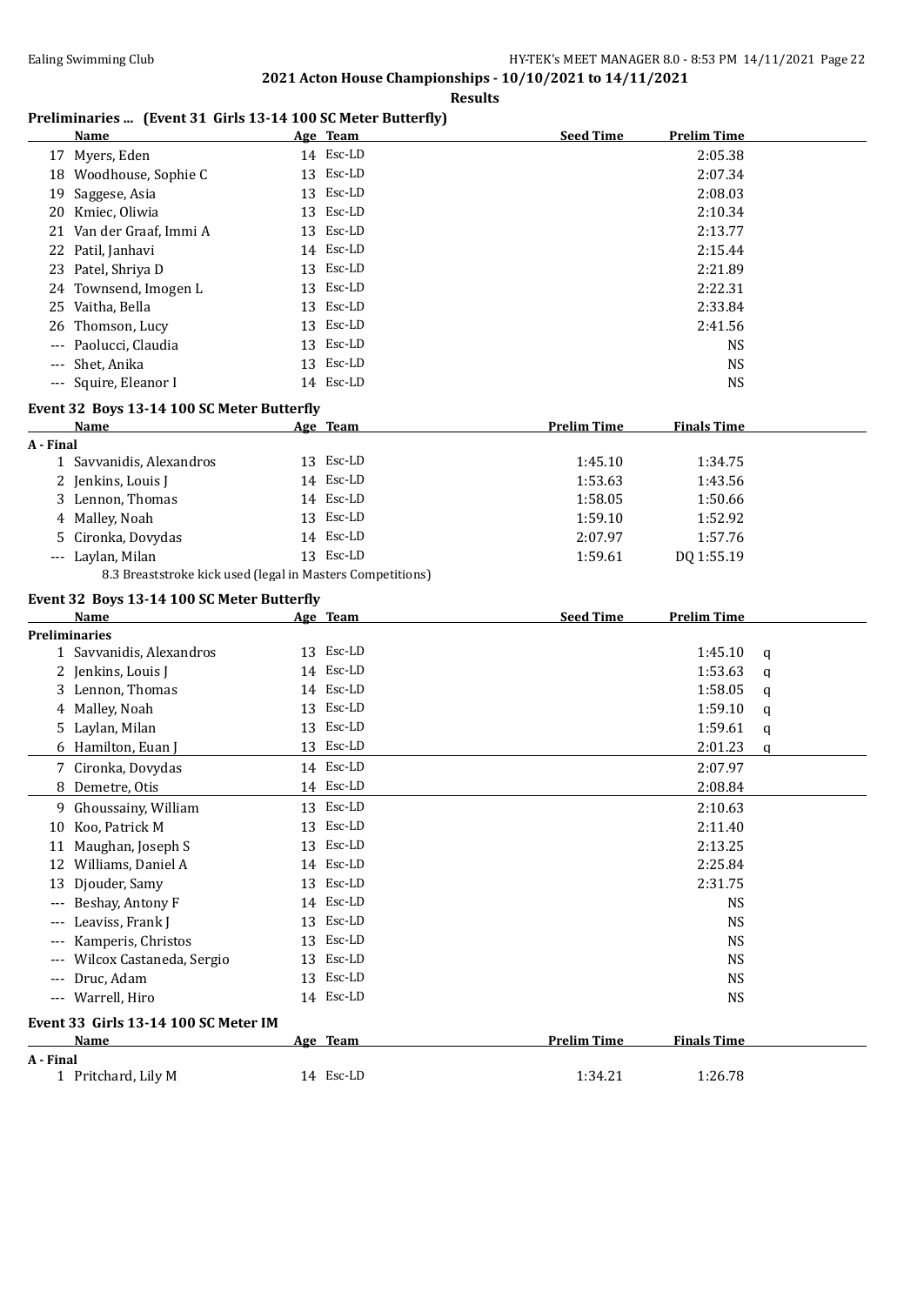**Results**

|           | A - Final  (Event 33 Girls 13-14 100 SC Meter IM)<br>Name |    | Age Team  | <b>Prelim Time</b> | <b>Finals Time</b> |   |
|-----------|-----------------------------------------------------------|----|-----------|--------------------|--------------------|---|
|           |                                                           |    | 14 Esc-LD | 1:30.11            | 1:27.19            |   |
|           | 2 Booth, Primrose                                         |    | 13 Esc-LD |                    |                    |   |
|           | 3 Murfin, Maya J                                          |    |           | 1:35.96            | 1:31.63            |   |
|           | 4 Elliott, Maddie R                                       |    | 14 Esc-LD | 1:40.97            | 1:35.34            |   |
|           | 5 Wiseman, Emma                                           |    | 13 Esc-LD | 1:39.68            | 1:35.53            |   |
| 6         | Rasmussen, Alice                                          |    | 14 Esc-LD | 1:37.34            | 1:38.94            |   |
|           | Event 33 Girls 13-14 100 SC Meter IM                      |    |           |                    |                    |   |
|           | Name                                                      |    | Age Team  | <b>Seed Time</b>   | <b>Prelim Time</b> |   |
|           | <b>Preliminaries</b>                                      |    |           |                    |                    |   |
|           | 1 Booth, Primrose                                         |    | 14 Esc-LD |                    | 1:30.11            | q |
|           | 2 Marshallsay, Georgia H                                  |    | 14 Esc-LD |                    | 1:31.37            | q |
| 3         | Pritchard, Lily M                                         |    | 14 Esc-LD |                    | 1:34.21            | q |
| 4         | Murfin, Maya J                                            |    | 13 Esc-LD |                    | 1:35.96            | q |
| 5         | Rasmussen, Alice                                          |    | 14 Esc-LD |                    | 1:37.34            | q |
|           | 6 Wiseman, Emma                                           |    | 13 Esc-LD |                    | 1:39.68            | q |
|           | 7 Morvan, Pauline                                         |    | 13 Esc-LD |                    | 1:40.75            |   |
|           | 8 Elliott, Maddie R                                       |    | 14 Esc-LD |                    | 1:40.97            |   |
|           | 9 Elliott, Serena B                                       |    | 13 Esc-LD |                    | 1:41.44            |   |
|           | 10 Grant, Myriam                                          |    | 14 Esc-LD |                    | 1:42.19            |   |
| 11        | Bolganschi, Bionda                                        |    | 14 Esc-LD |                    | 1:43.69            |   |
| 12        | Boczkaja, Zofia                                           |    | 13 Esc-LD |                    | 1:43.86            |   |
| 13        | Freudenberg, Mia R                                        |    | 14 Esc-LD |                    | 1:44.22            |   |
| 14        | Sobti, Claudia                                            |    | 13 Esc-LD |                    | 1:44.34            |   |
| 15        | Kmiec, Oliwia                                             |    | 13 Esc-LD |                    | 1:48.81            |   |
| 16        | Woolliscroft, Elizabeth J                                 | 13 | Esc-LD    |                    | 1:48.88            |   |
| 17        | Brooks, Juliette M                                        | 13 | Esc-LD    |                    | 1:49.03            |   |
| 18        | Van der Graaf, Immi A                                     | 13 | Esc-LD    |                    | 1:49.23            |   |
| 19        | Myers, Eden                                               | 14 | Esc-LD    |                    | 1:50.08            |   |
| 20        | Woodhouse, Sophie C                                       | 13 | Esc-LD    |                    | 1:52.80            |   |
| 21        | Patel, Shriya D                                           | 13 | Esc-LD    |                    | 1:54.78            |   |
| 22        | Saggese, Asia                                             | 13 | Esc-LD    |                    | 2:01.97            |   |
| 23        | Patil, Janhavi                                            |    | 14 Esc-LD |                    | 2:06.00            |   |
|           | 24 Townsend, Imogen L                                     |    | 13 Esc-LD |                    | 2:07.50            |   |
| 25        | Thomson, Lucy                                             | 13 | Esc-LD    |                    | 2:07.67            |   |
|           | 26 Vaitha, Bella                                          |    | 13 Esc-LD |                    | 2:18.44            |   |
|           | Paolucci, Claudia                                         |    | 13 Esc-LD |                    | NS                 |   |
|           | Shet, Anika                                               |    | 13 Esc-LD |                    | <b>NS</b>          |   |
| $\cdots$  |                                                           |    | 14 Esc-LD |                    | $_{\rm NS}$        |   |
|           | --- Squire, Eleanor I                                     |    |           |                    |                    |   |
|           | Event 34 Boys 13-14 100 SC Meter IM                       |    |           |                    |                    |   |
|           | Name                                                      |    | Age Team  | <b>Prelim Time</b> | <b>Finals Time</b> |   |
| A - Final |                                                           |    | 14 Esc-LD |                    | 1:32.41            |   |
|           | 1 Jenkins, Louis J                                        |    |           | 1:37.25            |                    |   |
|           | 2 Lennon, Thomas                                          |    | 14 Esc-LD | 1:44.74            | 1:36.78            |   |
| 3         | Malley, Noah                                              |    | 13 Esc-LD | 1:44.85            | 1:37.97            |   |
| 4         | Cironka, Dovydas                                          |    | 14 Esc-LD | 1:46.22            | 1:40.25            |   |
| 5.        | Koo, Patrick M                                            | 13 | Esc-LD    | 1:42.44            | 1:42.91            |   |
| $---$     | Savvanidis, Alexandros                                    |    | 13 Esc-LD | 1:28.42            | DQ 1:25.84         |   |

9.4 Finish of each stroke not in accordance with rules for the particular stroke - IM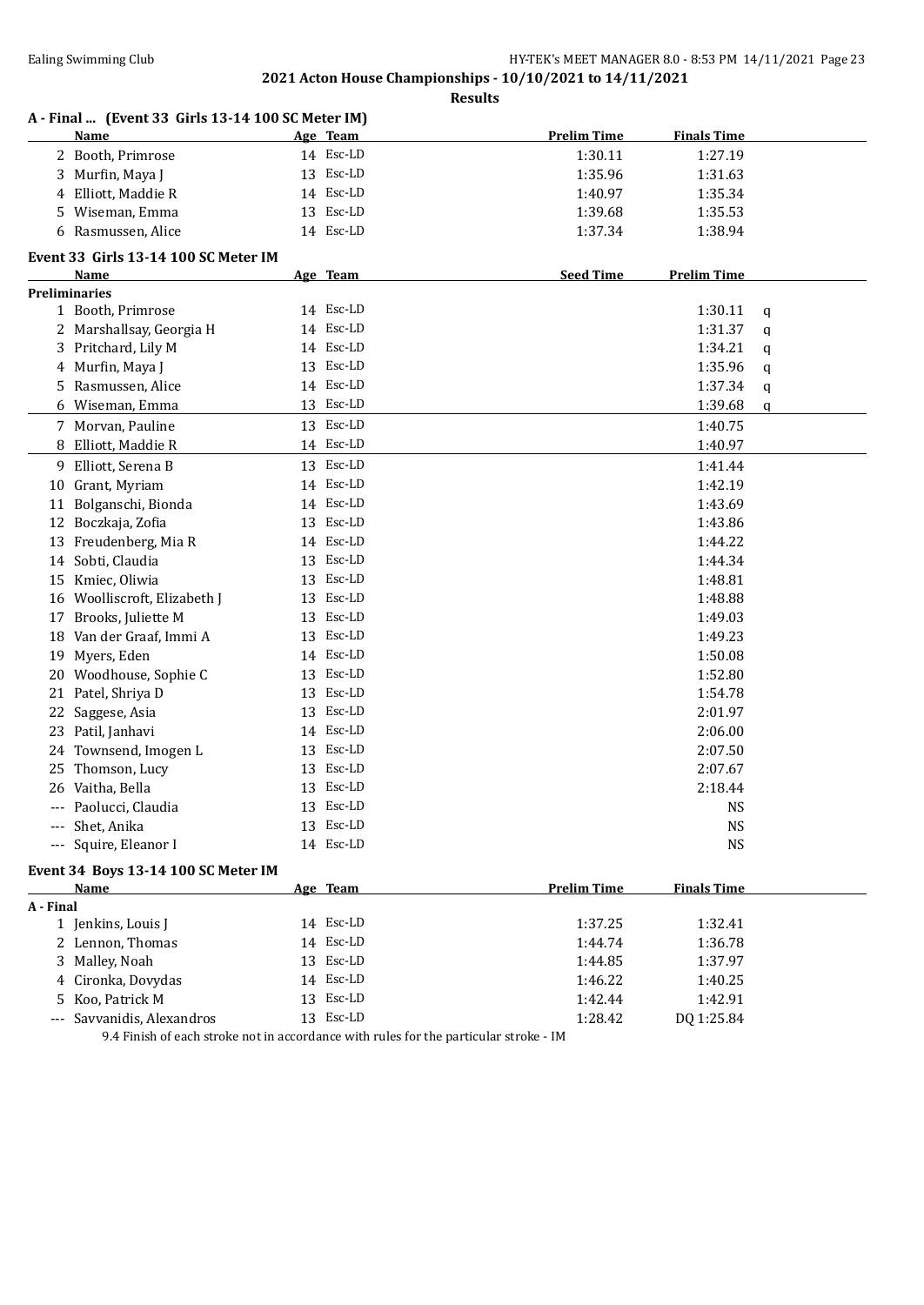**Results**

### **Event 34 Boys 13-14 100 SC Meter IM**

|           | EVENT 34 BOYS 13-14 TOO SC METER IM                           |           |                    |                    |   |
|-----------|---------------------------------------------------------------|-----------|--------------------|--------------------|---|
|           | Name<br><b>Preliminaries</b>                                  | Age Team  | <b>Seed Time</b>   | <b>Prelim Time</b> |   |
|           | 1 Savvanidis, Alexandros                                      | 13 Esc-LD |                    | 1:28.42            | q |
|           | 2 Jenkins, Louis J                                            | 14 Esc-LD |                    | 1:37.25            |   |
|           | 3 Koo, Patrick M                                              | 13 Esc-LD |                    | 1:42.44            | q |
|           | 4 Lennon, Thomas                                              | 14 Esc-LD |                    | 1:44.74            | q |
|           | 5 Malley, Noah                                                | 13 Esc-LD |                    | 1:44.85            | q |
|           | 6 Cironka, Dovydas                                            | 14 Esc-LD |                    | 1:46.22            | q |
|           |                                                               |           |                    |                    | q |
|           | 7 Hamilton, Euan J                                            | 13 Esc-LD |                    | 1:49.82            |   |
|           | 8 Laylan, Milan                                               | 13 Esc-LD |                    | 1:52.91            |   |
|           | 9 Ghoussainy, William                                         | 13 Esc-LD |                    | 1:55.59            |   |
|           | 10 Maughan, Joseph S                                          | 13 Esc-LD |                    | 1:57.53            |   |
|           | 11 Demetre, Otis                                              | 14 Esc-LD |                    | 1:58.06            |   |
|           | 12 Djouder, Samy                                              | 13 Esc-LD |                    | 2:05.66            |   |
|           | 13 Williams, Daniel A                                         | 14 Esc-LD |                    | 2:18.22            |   |
|           | Kamperis, Christos                                            | 13 Esc-LD |                    | <b>NS</b>          |   |
|           | Warrell, Hiro                                                 | 14 Esc-LD |                    | <b>NS</b>          |   |
|           | Leaviss, Frank J                                              | 13 Esc-LD |                    | <b>NS</b>          |   |
|           | Druc, Adam                                                    | 13 Esc-LD |                    | <b>NS</b>          |   |
|           | Beshay, Antony F                                              | 14 Esc-LD |                    | <b>NS</b>          |   |
|           | --- Wilcox Castaneda, Sergio                                  | 13 Esc-LD |                    | <b>NS</b>          |   |
|           | Event 35 Girls 15 & Over 100 SC Meter Backstroke              |           |                    |                    |   |
|           | Name                                                          | Age Team  | <b>Prelim Time</b> | <b>Finals Time</b> |   |
| A - Final |                                                               |           |                    |                    |   |
|           | 1 Kottler, Eleanor G                                          | 15 Esc-LD | 1:28.72            | 1:26.41            |   |
|           | 2 Coultas - Pitman, Olivia G                                  | 16 Esc-LD | 1:32.25            | 1:27.91            |   |
|           | 3 Spencer-Hotton, Lily R                                      | 15 Esc-LD | 1:34.16            | 1:33.05            |   |
|           | 4 Koo, Isaure V                                               | 15 Esc-LD | 1:34.88            | 1:34.85            |   |
|           | --- Krickic, Adriana                                          | 16 Esc-LD | 1:28.05            | DQ 1:30.00         |   |
|           | 6.2 Left position on the back (other than to initiate a turn) |           |                    |                    |   |
|           | --- Pollock, Flora J                                          | 15 Esc-LD | 1:34.25            | DQ 1:36.34         |   |
|           | 6.2 Left position on the back (other than to initiate a turn) |           |                    |                    |   |
|           | Event 35 Girls 15 & Over 100 SC Meter Backstroke              |           |                    |                    |   |
|           | Name                                                          | Age Team  | <b>Seed Time</b>   | <b>Prelim Time</b> |   |
|           | <b>Preliminaries</b>                                          |           |                    |                    |   |
|           | 1 Mutadich, Mia S                                             | 17 Esc-LD |                    | 1:24.38            | q |
| 2         | Krickic, Adriana                                              | 16 Esc-LD |                    | 1:28.05            | q |
| 3         | Booker, Josie L                                               | 16 Esc-LD |                    | 1:28.06            | q |
| 4         | Kottler, Eleanor G                                            | 15 Esc-LD |                    | 1:28.72            | q |
| 5.        | Coultas - Pitman, Olivia G                                    | 16 Esc-LD |                    | 1:32.25            | q |
|           | 6 Spencer-Hotton, Lily R                                      | 15 Esc-LD |                    | 1:34.16            | q |
|           |                                                               | 15 Esc-LD |                    |                    |   |
|           | 7 Pollock, Flora J                                            | 17 Esc-LD |                    | 1:34.25            |   |
|           | 8 Booth, Millie                                               |           |                    | 1:34.53            |   |
|           | 9 Gaspar, Tamzin                                              | 15 Esc-LD |                    | 1:34.69            |   |
| 10        | Koo, Isaure V                                                 | 15 Esc-LD |                    | 1:34.88            |   |
| 11        | Hrycek-Robinson, Caroline                                     | 16 Esc-LD |                    | 1:36.16            |   |
|           | 12 Fackney, Hanna R                                           | 16 Esc-LD |                    | 1:36.66            |   |
| 13        | Nelson, Maya S                                                | 16 Esc-LD |                    | 1:37.63            |   |
|           | 14 Streltsova, Sofia                                          | 18 Esc-LD |                    | 1:38.22            |   |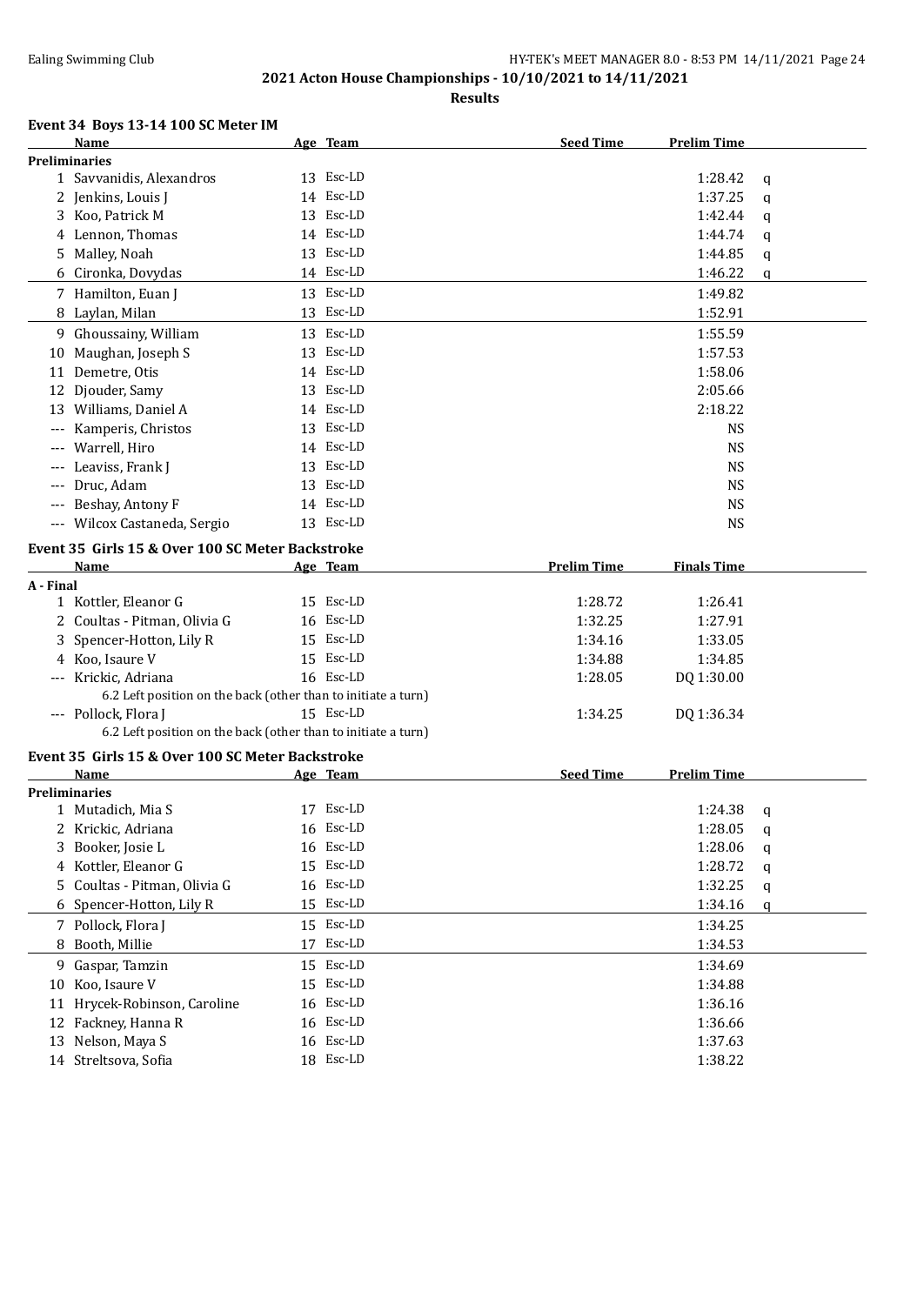**Results**

# **Preliminaries ... (Event 35 Girls 15 & Over 100 SC Meter Backstroke)**

|           | <b>Name</b>                                     |    | Age Team  | <b>Seed Time</b>   | <b>Prelim Time</b> |   |
|-----------|-------------------------------------------------|----|-----------|--------------------|--------------------|---|
|           | 15 McDonagh, Milly G                            |    | 16 Esc-LD |                    | 1:38.69            |   |
|           | 16 Kynaston, Eva L                              |    | 17 Esc-LD |                    | 1:38.83            |   |
|           | 17 Bryce, Molly E                               |    | 16 Esc-LD |                    | 1:38.94            |   |
|           | 18 Warrillow, Isabella F                        |    | 16 Esc-LD |                    | 1:39.34            |   |
|           | 19 Mehmedbasic, Luna                            |    | 15 Esc-LD |                    | 1:40.47            |   |
|           | 20 Wiseman, Amaia                               |    | 15 Esc-LD |                    | 1:50.90            |   |
|           | 21 Boczkaja, Nicole M                           |    | 15 Esc-LD |                    | 1:57.81            |   |
|           | 22 Dhavale, Sayali                              |    | 15 Esc-LD |                    | 2:15.16            |   |
|           | --- Loncar, Ena                                 |    | 15 Esc-LD |                    | <b>NS</b>          |   |
|           | Dickson, Lily M                                 |    | 16 Esc-LD |                    | <b>NS</b>          |   |
|           | Benson, Ruby                                    |    | 17 Esc-LD |                    | <b>NS</b>          |   |
|           | Egelie, Lynette J                               |    | 15 Esc-LD |                    | <b>NS</b>          |   |
|           | Tomovic, Lara                                   |    | 16 Esc-LD |                    | <b>NS</b>          |   |
|           | Maughan, Evie G                                 |    | 15 Esc-LD |                    | <b>NS</b>          |   |
|           |                                                 |    | 16 Esc-LD |                    |                    |   |
|           | Macyte, Esmile M                                |    | 16 Esc-LD |                    | <b>NS</b>          |   |
|           | --- Benderdouche, Sara A                        |    |           |                    | <b>NS</b>          |   |
|           | --- Korczakowska, Magdalena                     |    | 15 Esc-LD |                    | <b>NS</b>          |   |
|           | Event 36 Boys 15 & Over 100 SC Meter Backstroke |    |           |                    |                    |   |
|           | <b>Name</b>                                     |    | Age Team  | <b>Prelim Time</b> | <b>Finals Time</b> |   |
| A - Final |                                                 |    |           |                    |                    |   |
|           | 1 Larkam, Callum J                              |    | 17 Esc-LD | 1:11.44            | 1:10.84            |   |
|           | 2 Krynski, Jacek                                |    | 18 Esc-LD | 1:15.19            | 1:14.03            |   |
| 3         | Mehmedbasic, Deni                               |    | 16 Esc-LD | 1:21.75            | 1:16.00            |   |
|           | 4 Yerkassynov, Edik                             |    | 15 Esc-LD | 1:22.50            | 1:20.31            |   |
|           | 5 Warrell, Len                                  |    | 17 Esc-LD | 1:25.41            | 1:23.41            |   |
|           | 6 Ghoussainy, Ryan                              |    | 16 Esc-LD | 1:24.31            | 1:24.75            |   |
|           | Event 36 Boys 15 & Over 100 SC Meter Backstroke |    |           |                    |                    |   |
|           | Name                                            |    | Age Team  | <b>Seed Time</b>   | <b>Prelim Time</b> |   |
|           | <b>Preliminaries</b>                            |    |           |                    |                    |   |
|           | 1 Larkam, Callum J                              |    | 17 Esc-LD |                    | 1:11.44            | q |
|           | 2 Krynski, Jacek                                |    | 18 Esc-LD |                    | 1:15.19            | q |
|           | 3 Mehmedbasic, Deni                             |    | 16 Esc-LD |                    | 1:21.75            | q |
|           | 4 Yerkassynov, Edik                             |    | 15 Esc-LD |                    | 1:22.50            | q |
|           | 5 Ghoussainy, Ryan                              |    | 16 Esc-LD |                    | 1:24.31            | q |
|           | 6 Warrell, Len                                  |    | 17 Esc-LD |                    | 1:25.41            | q |
|           | 7 Leaviss, Stanley                              |    | 15 Esc-LD |                    | 1:29.09            |   |
|           | 8 Demetre, Max                                  |    | 16 Esc-LD |                    | 1:29.41            |   |
|           | 9 Savvanidis, Filippos                          |    | 17 Esc-LD |                    | 1:29.97            |   |
|           | 10 Patadia, Raj G                               |    | 16 Esc-LD |                    | 1:31.03            |   |
| 11        | Edgar, Thomas J                                 | 17 | Esc-LD    |                    | 1:32.13            |   |
|           | 12 Bhatia, Sai                                  | 15 | Esc-LD    |                    | 1:32.28            |   |
| 13        | Carroll-Waine, Henry R                          | 15 | Esc-LD    |                    | 1:33.16            |   |
|           | 14 Edgar, Alec D                                | 15 | Esc-LD    |                    | 1:34.72            |   |
| 15        | Krasnodebski, Adam                              | 16 | Esc-LD    |                    | 1:35.34            |   |
|           | 16 Klos, Adam M                                 |    | 16 Esc-LD |                    | 1:36.94            |   |
|           | 17 Irimia, Cosmin T                             |    | 15 Esc-LD |                    | 1:37.56            |   |
|           | 18 Manners, Alfie                               |    | 15 Esc-LD |                    | 1:39.22            |   |
|           | 19 Lawson-Smith, Joseph G                       | 16 | Esc-LD    |                    | 1:44.38            |   |
|           | --- Loncar (Ceric-Loncar, Filip                 |    | 15 Esc-LD |                    | <b>NS</b>          |   |
|           |                                                 |    |           |                    |                    |   |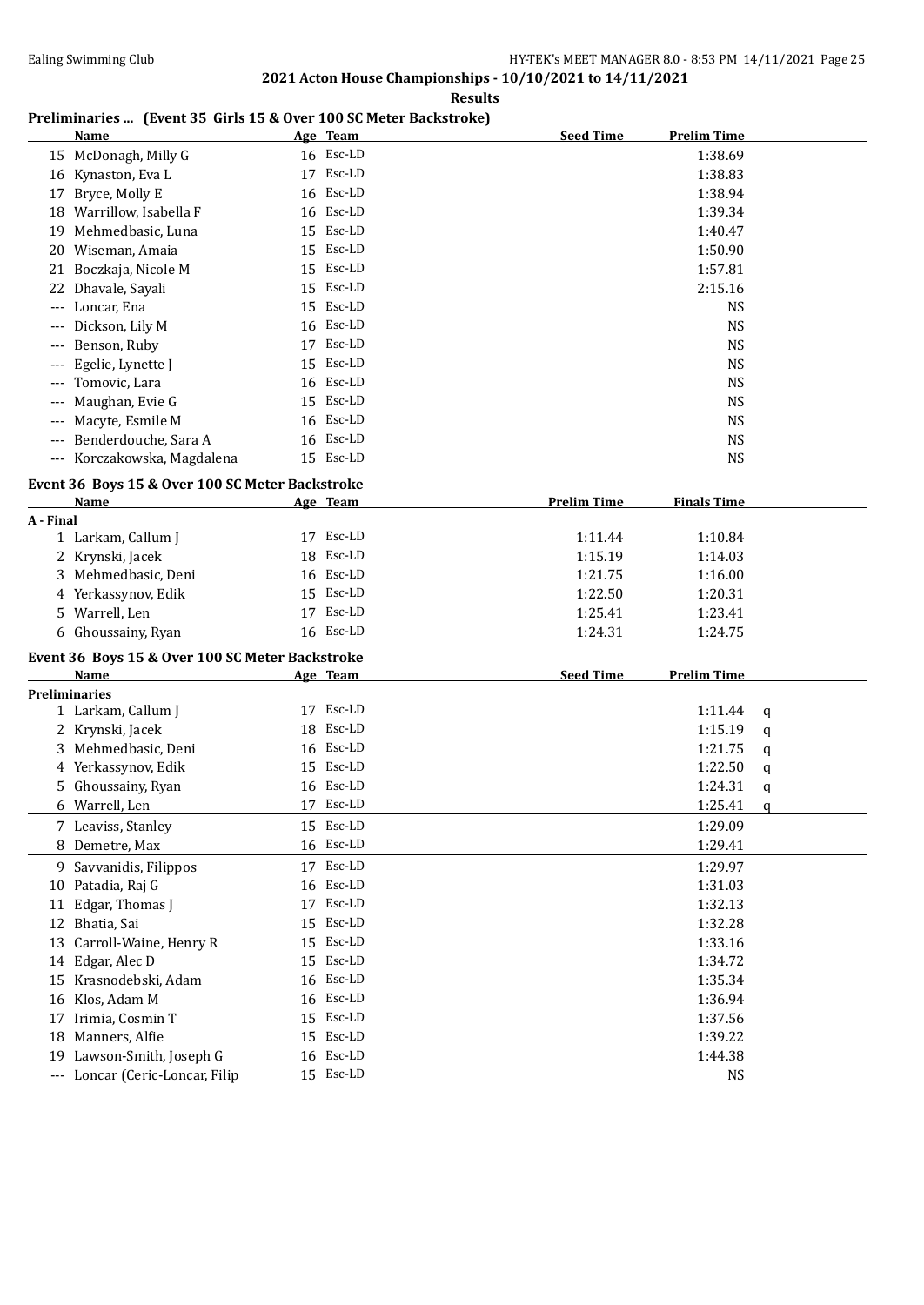**Results**

### **Preliminaries ... (Event 36 Boys 15 & Over 100 SC Meter Backstroke)**

|                     | <b>Name</b>                                                    |    | Age Team  | <b>Seed Time</b>   | <b>Prelim Time</b> |   |
|---------------------|----------------------------------------------------------------|----|-----------|--------------------|--------------------|---|
|                     | Hadjazi, Abdel                                                 |    | 15 Esc-LD |                    | <b>NS</b>          |   |
|                     | Bielak, Max P                                                  |    | 15 Esc-LD |                    | <b>NS</b>          |   |
|                     | Ghulyan, Haik                                                  |    | 17 Esc-LD |                    | <b>NS</b>          |   |
|                     |                                                                |    |           |                    |                    |   |
|                     | Event 37 Girls 15 & Over 100 SC Meter Freestyle<br><b>Name</b> |    | Age Team  | <b>Prelim Time</b> | <b>Finals Time</b> |   |
| A - Final           |                                                                |    |           |                    |                    |   |
|                     | 1 Krickic, Adriana                                             |    | 16 Esc-LD | 1:18.84            | 1:12.50            |   |
| 2                   | Pollock, Flora J                                               |    | 15 Esc-LD | 1:19.22            | 1:17.53            |   |
| 3                   | Kottler, Eleanor G                                             |    | 15 Esc-LD | 1:25.26            | 1:19.63            |   |
| 4                   | Koo, Isaure V                                                  |    | 15 Esc-LD | 1:22.59            | 1:19.75            |   |
| 5                   | Bryce, Molly E                                                 |    | 16 Esc-LD | 1:26.10            | 1:21.47            |   |
|                     | 6 Spencer-Hotton, Lily R                                       |    | 15 Esc-LD | 1:24.66            | 1:29.09            |   |
|                     |                                                                |    |           |                    |                    |   |
|                     | Event 37 Girls 15 & Over 100 SC Meter Freestyle                |    |           |                    |                    |   |
|                     | Name                                                           |    | Age Team  | <b>Seed Time</b>   | <b>Prelim Time</b> |   |
|                     | <b>Preliminaries</b><br>1 Streltsova, Sofia                    |    | 18 Esc-LD |                    | 1:12.72            |   |
|                     | 2 Mutadich, Mia S                                              |    | 17 Esc-LD |                    | 1:16.34            | q |
|                     | 3 Krickic, Adriana                                             |    | 16 Esc-LD |                    | 1:18.84            | q |
|                     | 4 Pollock, Flora J                                             |    | 15 Esc-LD |                    | 1:19.22            | q |
|                     |                                                                |    | 16 Esc-LD |                    |                    | q |
| 5.                  | Booker, Josie L                                                |    | 17 Esc-LD |                    | 1:21.22            | q |
|                     | 6 Booth, Millie                                                |    |           |                    | 1:21.63            | q |
| 7                   | McDonagh, Milly G                                              |    | 16 Esc-LD |                    | 1:22.13            |   |
| 8                   | Koo, Isaure V                                                  |    | 15 Esc-LD |                    | 1:22.59            |   |
|                     | 9 Spencer-Hotton, Lily R                                       |    | 15 Esc-LD |                    | 1:24.66            |   |
| 10                  | Egelie, Lynette J                                              |    | 15 Esc-LD |                    | 1:24.73            |   |
| 11                  | Kottler, Eleanor G                                             | 15 | Esc-LD    |                    | 1:25.26            |   |
| 12                  | Bryce, Molly E                                                 | 16 | Esc-LD    |                    | 1:26.10            |   |
|                     | 13 Coultas - Pitman, Olivia G                                  |    | 16 Esc-LD |                    | 1:26.13            |   |
|                     | 14 Beben, Nicola                                               | 18 | Esc-LD    |                    | 1:27.38            |   |
| 15                  | Kynaston, Eva L                                                |    | 17 Esc-LD |                    | 1:27.88            |   |
|                     | 16 Gaspar, Tamzin                                              | 15 | Esc-LD    |                    | 1:28.69            |   |
| 17                  | Fackney, Hanna R                                               |    | 16 Esc-LD |                    | 1:30.09            |   |
|                     | 18 Mehmedbasic, Luna                                           |    | 15 Esc-LD |                    | 1:30.81            |   |
| 19.                 | Warrillow, Isabella F                                          |    | 16 Esc-LD |                    | 1:31.45            |   |
|                     | 20 Nelson, Maya S                                              |    | 16 Esc-LD |                    | 1:33.97            |   |
|                     | 21 Hrycek-Robinson, Caroline                                   |    | 16 Esc-LD |                    | 1:35.13            |   |
|                     | 22 Wiseman, Amaia                                              |    | 15 Esc-LD |                    | 1:39.61            |   |
| 23                  | Dhavale, Sayali                                                |    | 15 Esc-LD |                    | 1:45.59            |   |
| 24                  | Boczkaja, Nicole M                                             | 15 | Esc-LD    |                    | 1:47.22            |   |
| $\qquad \qquad - -$ | Loncar, Ena                                                    | 15 | Esc-LD    |                    | <b>NS</b>          |   |
| $---$               | Dickson, Lily M                                                |    | 16 Esc-LD |                    | <b>NS</b>          |   |
| $---$               | Benson, Ruby                                                   | 17 | Esc-LD    |                    | NS                 |   |
| $---$               | Benderdouche, Sara A                                           |    | 16 Esc-LD |                    | NS                 |   |
|                     | Maughan, Evie G                                                |    | 15 Esc-LD |                    | NS                 |   |
| $---$               | Tomovic, Lara                                                  |    | 16 Esc-LD |                    | <b>NS</b>          |   |
| $---$               | Macyte, Esmile M                                               |    | 16 Esc-LD |                    | <b>NS</b>          |   |
| $---$               | Korczakowska, Magdalena                                        |    | 15 Esc-LD |                    | <b>NS</b>          |   |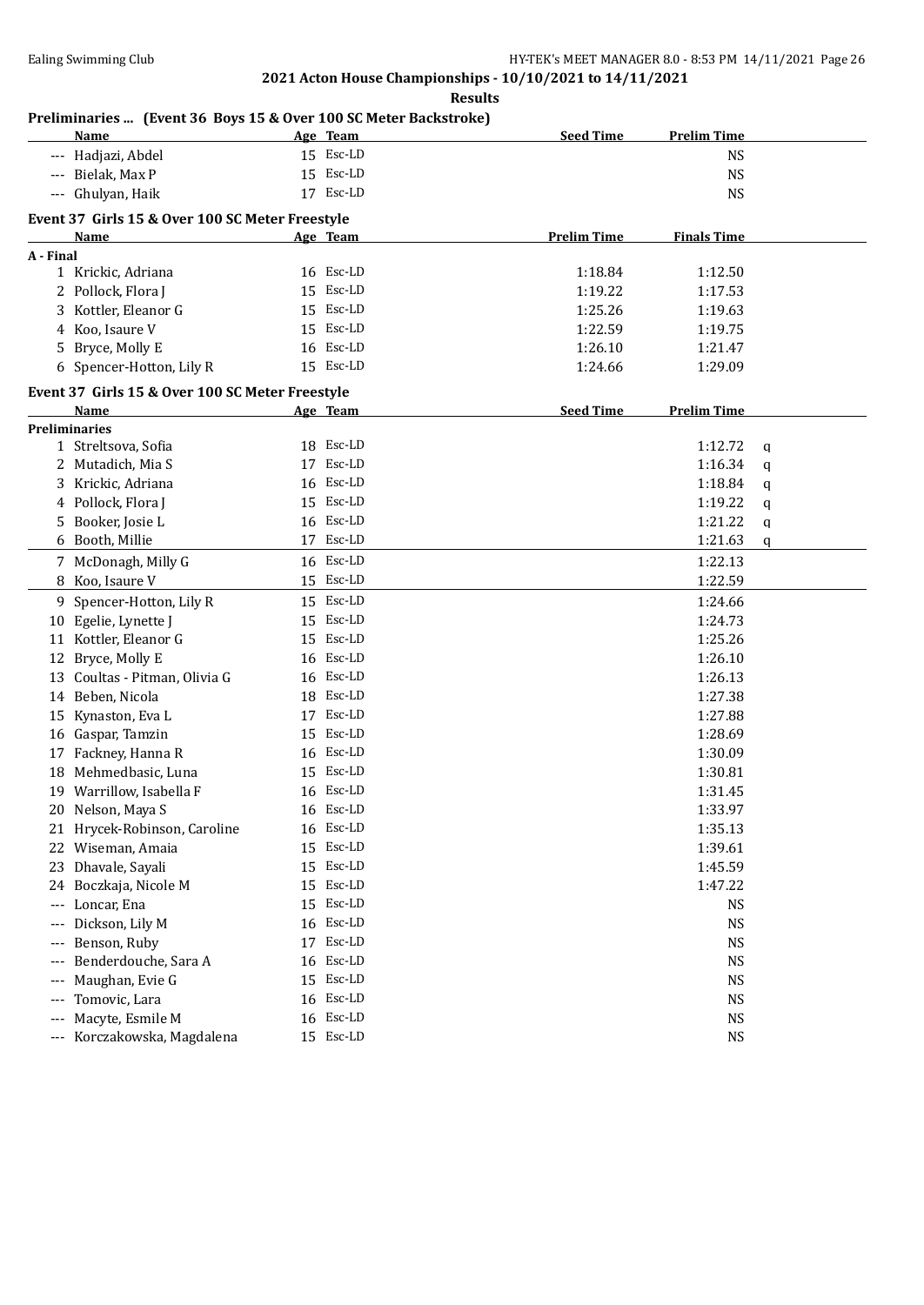| Name                                               | <u>Age Team</u> | <b>Prelim Time</b> | <b>Finals Time</b>     |
|----------------------------------------------------|-----------------|--------------------|------------------------|
| A - Final                                          |                 |                    |                        |
| 1 Larkam, Callum J                                 | 17 Esc-LD       | 1:00.34            | 1:00.09                |
| 2 Mehmedbasic, Deni                                | 16 Esc-LD       | 1:02.25            | 1:02.41                |
| 3 Krynski, Jacek                                   | 18 Esc-LD       | 1:07.34            | 1:05.22                |
| 4 Savvanidis, Filippos                             | 17 Esc-LD       | 1:07.88            | 1:06.60                |
| 5 Klos, Adam M                                     | 16 Esc-LD       | 1:15.72            | 1:13.22                |
| 6 Warrell, Len                                     | 17 Esc-LD       | 1:12.44            | 1:13.59                |
| Event 38 Boys 15 & Over 100 SC Meter Freestyle     |                 |                    |                        |
| Name                                               | <u>Age Team</u> | <b>Seed Time</b>   | <b>Prelim Time</b>     |
| Preliminaries                                      |                 |                    |                        |
| 1 Larkam, Callum J                                 | 17 Esc-LD       |                    | 1:00.34<br>q           |
| 2 Mehmedbasic, Deni                                | 16 Esc-LD       |                    | 1:02.25<br>q           |
| Krynski, Jacek<br>3.                               | 18 Esc-LD       |                    | 1:07.34<br>q           |
| Savvanidis, Filippos<br>4                          | 17 Esc-LD       |                    | 1:07.88<br>q           |
| 5 Warrell, Len                                     | 17 Esc-LD       |                    | 1:12.44<br>q           |
| 6 Klos, Adam M                                     | 16 Esc-LD       |                    | 1:15.72<br>q           |
| 7 Krasnodebski, Adam                               | 16 Esc-LD       |                    | 1:16.16                |
| 8 Yerkassynov, Edik                                | 15 Esc-LD       |                    | 1:16.59                |
| 9 Edgar, Thomas J                                  | 17 Esc-LD       |                    | 1:17.25                |
| 10 Ghoussainy, Ryan                                | 16 Esc-LD       |                    | 1:17.47                |
| 11 Leaviss, Stanley                                | 15 Esc-LD       |                    | 1:17.78                |
| 12 Edgar, Alec D                                   | 15 Esc-LD       |                    | 1:18.34                |
| 13 Carroll-Waine, Henry R                          | 15 Esc-LD       |                    | 1:19.63                |
| 14 Demetre, Max                                    | 16 Esc-LD       |                    | 1:20.78                |
| 15 Patadia, Raj G                                  | 16 Esc-LD       |                    | 1:21.66                |
| 16 Bhatia, Sai                                     | 15 Esc-LD       |                    | 1:22.75                |
| 17 Lawson-Smith, Joseph G                          | 16 Esc-LD       |                    | 1:24.78                |
| Manners, Alfie<br>18                               | 15 Esc-LD       |                    | 1:24.91                |
| 19 Irimia, Cosmin T                                | 15 Esc-LD       |                    | 1:37.40                |
| Loncar (Ceric-Loncar, Filip                        | 15 Esc-LD       |                    | <b>NS</b>              |
| --- Hadjazi, Abdel                                 | 15 Esc-LD       |                    | <b>NS</b>              |
|                                                    | 17 Esc-LD       |                    |                        |
| Ghulyan, Haik<br>$---$<br>--- Bielak, Max P        | 15 Esc-LD       |                    | <b>NS</b><br><b>NS</b> |
|                                                    |                 |                    |                        |
| Event 39 Girls 15 & Over 100 SC Meter Breaststroke |                 |                    |                        |
| <b>Name</b>                                        | Age Team        | <b>Prelim Time</b> | <u>Finals Time</u>     |
| A - Final<br>1 Bryce, Molly E                      | 16 Esc-LD       | 1:43.28            | 1:35.69                |
| 2 Krickic, Adriana                                 | 16 Esc-LD       | 1:37.97            | 1:35.94                |
| 3 Coultas - Pitman, Olivia G                       | 16 Esc-LD       | 1:45.63            | 1:41.00                |
| 4 Koo, Isaure V                                    | 15 Esc-LD       | 1:45.97            | 1:44.25                |
| 5 Kottler, Eleanor G                               | 15 Esc-LD       |                    | 1:45.56                |
| 6 Spencer-Hotton, Lily R                           | 15 Esc-LD       | 1:43.88<br>1:46.19 |                        |
|                                                    |                 |                    | 1:46.80                |
| Event 39 Girls 15 & Over 100 SC Meter Breaststroke |                 |                    |                        |
| Name                                               | Age Team        | <b>Seed Time</b>   | <b>Prelim Time</b>     |
| <b>Preliminaries</b>                               | 18 Esc-LD       |                    |                        |
| 1 Streltsova, Sofia                                | 16 Esc-LD       |                    | 1:30.53<br>q           |
| 2 McDonagh, Milly G                                |                 |                    | 1:36.78<br>q           |
| 3 Mutadich, Mia S                                  | 17 Esc-LD       |                    | 1:37.75<br>q           |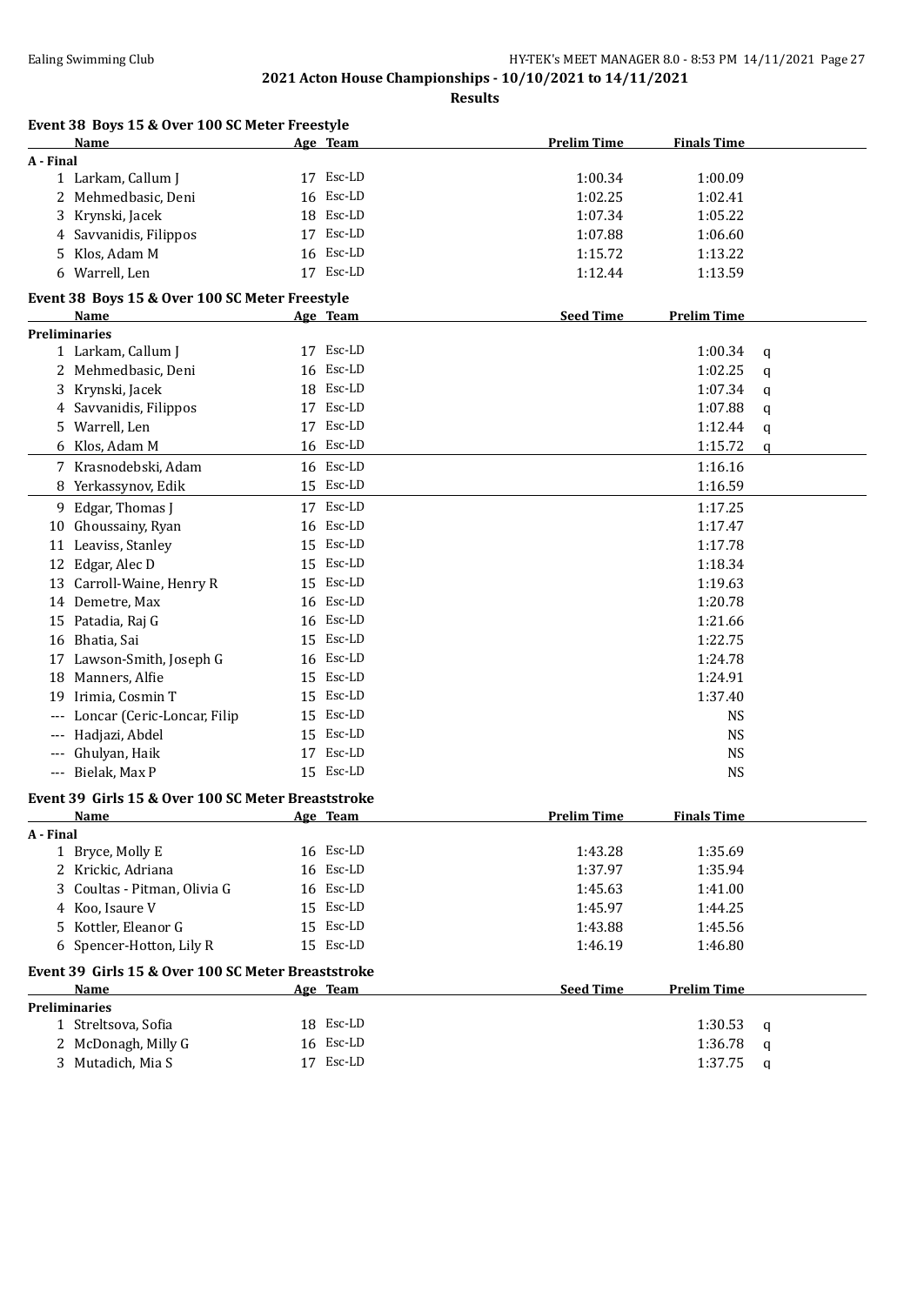**Results**

# **Preliminaries ... (Event 39 Girls 15 & Over 100 SC Meter Breaststroke)**

| 16 Esc-LD<br>4 Krickic, Adriana<br>1:37.97<br>q<br>16 Esc-LD<br>5 Bryce, Molly E<br>1:43.28<br>q<br>15 Esc-LD<br>6 Kottler, Eleanor G<br>1:43.88<br>q<br>16 Esc-LD<br>7 Coultas - Pitman, Olivia G<br>1:45.63<br>8 Koo, Isaure V<br>15 Esc-LD<br>1:45.97<br>15 Esc-LD<br>9 Spencer-Hotton, Lily R<br>1:46.19<br>10 Booker, Josie L<br>16 Esc-LD<br>1:47.13<br>15 Esc-LD<br>11 Pollock, Flora J<br>1:48.03<br>15 Esc-LD<br>12 Gaspar, Tamzin<br>1:48.16<br>18 Esc-LD<br>13 Beben, Nicola<br>1:48.28<br>16 Esc-LD<br>14 Hrycek-Robinson, Caroline<br>1:50.69<br>15 Esc-LD<br>1:51.69<br>15 Mehmedbasic, Luna<br>16 Esc-LD<br>16 Warrillow, Isabella F<br>1:53.88<br>17 Fackney, Hanna R<br>16 Esc-LD<br>1:54.75<br>16 Esc-LD<br>18 Nelson, Maya S<br>1:55.44<br>15 Esc-LD<br>1:56.16<br>19 Boczkaja, Nicole M<br>15 Esc-LD<br>1:56.64<br>20 Wiseman, Amaia<br>21 Booth, Millie<br>17 Esc-LD<br>2:05.41<br>15 Esc-LD<br>22 Dhavale, Sayali<br>2:06.91<br>17 Esc-LD<br>2:12.44<br>23 Kynaston, Eva L<br>17 Esc-LD<br>Benson, Ruby<br>NS<br>16 Esc-LD<br><b>NS</b><br>Dickson, Lily M<br>$\cdots$<br>15 Esc-LD<br>Egelie, Lynette J<br>NS<br>15 Esc-LD<br>Loncar, Ena<br><b>NS</b><br>16 Esc-LD<br><b>NS</b><br>Macyte, Esmile M<br>16 Esc-LD<br>Benderdouche, Sara A<br><b>NS</b><br><b>NS</b><br>Tomovic, Lara<br>16 Esc-LD<br>15 Esc-LD<br>Korczakowska, Magdalena<br><b>NS</b><br>15 Esc-LD<br><b>NS</b><br>--- Maughan, Evie G<br>Event 40 Boys 15 & Over 100 SC Meter Breaststroke<br><b>Prelim Time</b><br><b>Finals Time</b><br>Name<br>Age Team<br>A - Final<br>17 Esc-LD<br>1 Larkam, Callum J<br>1:28.78<br>1:25.28<br>2 Mehmedbasic, Deni<br>16 Esc-LD<br>1:34.34<br>1:28.06<br>16 Esc-LD<br>3 Krasnodebski, Adam<br>1:32.72<br>1:28.69<br>4 Warrell, Len<br>17 Esc-LD<br>1:31.81<br>1:28.84<br>5 Leaviss, Stanley<br>15 Esc-LD<br>1:38.56<br>1:32.50<br>16 Esc-LD<br>6 Klos, Adam M<br>1:37.19<br>1:33.06<br>Event 40 Boys 15 & Over 100 SC Meter Breaststroke<br>Age Team<br><b>Seed Time</b><br><b>Prelim Time</b><br>Name | <b>Name</b> | Age Team | <b>Seed Time</b><br><b>Prelim Time</b> |  |
|--------------------------------------------------------------------------------------------------------------------------------------------------------------------------------------------------------------------------------------------------------------------------------------------------------------------------------------------------------------------------------------------------------------------------------------------------------------------------------------------------------------------------------------------------------------------------------------------------------------------------------------------------------------------------------------------------------------------------------------------------------------------------------------------------------------------------------------------------------------------------------------------------------------------------------------------------------------------------------------------------------------------------------------------------------------------------------------------------------------------------------------------------------------------------------------------------------------------------------------------------------------------------------------------------------------------------------------------------------------------------------------------------------------------------------------------------------------------------------------------------------------------------------------------------------------------------------------------------------------------------------------------------------------------------------------------------------------------------------------------------------------------------------------------------------------------------------------------------------------------------------------------------------------------------------------------------------------------------------------------------------------------------------------|-------------|----------|----------------------------------------|--|
|                                                                                                                                                                                                                                                                                                                                                                                                                                                                                                                                                                                                                                                                                                                                                                                                                                                                                                                                                                                                                                                                                                                                                                                                                                                                                                                                                                                                                                                                                                                                                                                                                                                                                                                                                                                                                                                                                                                                                                                                                                      |             |          |                                        |  |
|                                                                                                                                                                                                                                                                                                                                                                                                                                                                                                                                                                                                                                                                                                                                                                                                                                                                                                                                                                                                                                                                                                                                                                                                                                                                                                                                                                                                                                                                                                                                                                                                                                                                                                                                                                                                                                                                                                                                                                                                                                      |             |          |                                        |  |
|                                                                                                                                                                                                                                                                                                                                                                                                                                                                                                                                                                                                                                                                                                                                                                                                                                                                                                                                                                                                                                                                                                                                                                                                                                                                                                                                                                                                                                                                                                                                                                                                                                                                                                                                                                                                                                                                                                                                                                                                                                      |             |          |                                        |  |
|                                                                                                                                                                                                                                                                                                                                                                                                                                                                                                                                                                                                                                                                                                                                                                                                                                                                                                                                                                                                                                                                                                                                                                                                                                                                                                                                                                                                                                                                                                                                                                                                                                                                                                                                                                                                                                                                                                                                                                                                                                      |             |          |                                        |  |
|                                                                                                                                                                                                                                                                                                                                                                                                                                                                                                                                                                                                                                                                                                                                                                                                                                                                                                                                                                                                                                                                                                                                                                                                                                                                                                                                                                                                                                                                                                                                                                                                                                                                                                                                                                                                                                                                                                                                                                                                                                      |             |          |                                        |  |
|                                                                                                                                                                                                                                                                                                                                                                                                                                                                                                                                                                                                                                                                                                                                                                                                                                                                                                                                                                                                                                                                                                                                                                                                                                                                                                                                                                                                                                                                                                                                                                                                                                                                                                                                                                                                                                                                                                                                                                                                                                      |             |          |                                        |  |
|                                                                                                                                                                                                                                                                                                                                                                                                                                                                                                                                                                                                                                                                                                                                                                                                                                                                                                                                                                                                                                                                                                                                                                                                                                                                                                                                                                                                                                                                                                                                                                                                                                                                                                                                                                                                                                                                                                                                                                                                                                      |             |          |                                        |  |
|                                                                                                                                                                                                                                                                                                                                                                                                                                                                                                                                                                                                                                                                                                                                                                                                                                                                                                                                                                                                                                                                                                                                                                                                                                                                                                                                                                                                                                                                                                                                                                                                                                                                                                                                                                                                                                                                                                                                                                                                                                      |             |          |                                        |  |
|                                                                                                                                                                                                                                                                                                                                                                                                                                                                                                                                                                                                                                                                                                                                                                                                                                                                                                                                                                                                                                                                                                                                                                                                                                                                                                                                                                                                                                                                                                                                                                                                                                                                                                                                                                                                                                                                                                                                                                                                                                      |             |          |                                        |  |
|                                                                                                                                                                                                                                                                                                                                                                                                                                                                                                                                                                                                                                                                                                                                                                                                                                                                                                                                                                                                                                                                                                                                                                                                                                                                                                                                                                                                                                                                                                                                                                                                                                                                                                                                                                                                                                                                                                                                                                                                                                      |             |          |                                        |  |
|                                                                                                                                                                                                                                                                                                                                                                                                                                                                                                                                                                                                                                                                                                                                                                                                                                                                                                                                                                                                                                                                                                                                                                                                                                                                                                                                                                                                                                                                                                                                                                                                                                                                                                                                                                                                                                                                                                                                                                                                                                      |             |          |                                        |  |
|                                                                                                                                                                                                                                                                                                                                                                                                                                                                                                                                                                                                                                                                                                                                                                                                                                                                                                                                                                                                                                                                                                                                                                                                                                                                                                                                                                                                                                                                                                                                                                                                                                                                                                                                                                                                                                                                                                                                                                                                                                      |             |          |                                        |  |
|                                                                                                                                                                                                                                                                                                                                                                                                                                                                                                                                                                                                                                                                                                                                                                                                                                                                                                                                                                                                                                                                                                                                                                                                                                                                                                                                                                                                                                                                                                                                                                                                                                                                                                                                                                                                                                                                                                                                                                                                                                      |             |          |                                        |  |
|                                                                                                                                                                                                                                                                                                                                                                                                                                                                                                                                                                                                                                                                                                                                                                                                                                                                                                                                                                                                                                                                                                                                                                                                                                                                                                                                                                                                                                                                                                                                                                                                                                                                                                                                                                                                                                                                                                                                                                                                                                      |             |          |                                        |  |
|                                                                                                                                                                                                                                                                                                                                                                                                                                                                                                                                                                                                                                                                                                                                                                                                                                                                                                                                                                                                                                                                                                                                                                                                                                                                                                                                                                                                                                                                                                                                                                                                                                                                                                                                                                                                                                                                                                                                                                                                                                      |             |          |                                        |  |
|                                                                                                                                                                                                                                                                                                                                                                                                                                                                                                                                                                                                                                                                                                                                                                                                                                                                                                                                                                                                                                                                                                                                                                                                                                                                                                                                                                                                                                                                                                                                                                                                                                                                                                                                                                                                                                                                                                                                                                                                                                      |             |          |                                        |  |
|                                                                                                                                                                                                                                                                                                                                                                                                                                                                                                                                                                                                                                                                                                                                                                                                                                                                                                                                                                                                                                                                                                                                                                                                                                                                                                                                                                                                                                                                                                                                                                                                                                                                                                                                                                                                                                                                                                                                                                                                                                      |             |          |                                        |  |
|                                                                                                                                                                                                                                                                                                                                                                                                                                                                                                                                                                                                                                                                                                                                                                                                                                                                                                                                                                                                                                                                                                                                                                                                                                                                                                                                                                                                                                                                                                                                                                                                                                                                                                                                                                                                                                                                                                                                                                                                                                      |             |          |                                        |  |
|                                                                                                                                                                                                                                                                                                                                                                                                                                                                                                                                                                                                                                                                                                                                                                                                                                                                                                                                                                                                                                                                                                                                                                                                                                                                                                                                                                                                                                                                                                                                                                                                                                                                                                                                                                                                                                                                                                                                                                                                                                      |             |          |                                        |  |
|                                                                                                                                                                                                                                                                                                                                                                                                                                                                                                                                                                                                                                                                                                                                                                                                                                                                                                                                                                                                                                                                                                                                                                                                                                                                                                                                                                                                                                                                                                                                                                                                                                                                                                                                                                                                                                                                                                                                                                                                                                      |             |          |                                        |  |
|                                                                                                                                                                                                                                                                                                                                                                                                                                                                                                                                                                                                                                                                                                                                                                                                                                                                                                                                                                                                                                                                                                                                                                                                                                                                                                                                                                                                                                                                                                                                                                                                                                                                                                                                                                                                                                                                                                                                                                                                                                      |             |          |                                        |  |
|                                                                                                                                                                                                                                                                                                                                                                                                                                                                                                                                                                                                                                                                                                                                                                                                                                                                                                                                                                                                                                                                                                                                                                                                                                                                                                                                                                                                                                                                                                                                                                                                                                                                                                                                                                                                                                                                                                                                                                                                                                      |             |          |                                        |  |
|                                                                                                                                                                                                                                                                                                                                                                                                                                                                                                                                                                                                                                                                                                                                                                                                                                                                                                                                                                                                                                                                                                                                                                                                                                                                                                                                                                                                                                                                                                                                                                                                                                                                                                                                                                                                                                                                                                                                                                                                                                      |             |          |                                        |  |
|                                                                                                                                                                                                                                                                                                                                                                                                                                                                                                                                                                                                                                                                                                                                                                                                                                                                                                                                                                                                                                                                                                                                                                                                                                                                                                                                                                                                                                                                                                                                                                                                                                                                                                                                                                                                                                                                                                                                                                                                                                      |             |          |                                        |  |
|                                                                                                                                                                                                                                                                                                                                                                                                                                                                                                                                                                                                                                                                                                                                                                                                                                                                                                                                                                                                                                                                                                                                                                                                                                                                                                                                                                                                                                                                                                                                                                                                                                                                                                                                                                                                                                                                                                                                                                                                                                      |             |          |                                        |  |
|                                                                                                                                                                                                                                                                                                                                                                                                                                                                                                                                                                                                                                                                                                                                                                                                                                                                                                                                                                                                                                                                                                                                                                                                                                                                                                                                                                                                                                                                                                                                                                                                                                                                                                                                                                                                                                                                                                                                                                                                                                      |             |          |                                        |  |
|                                                                                                                                                                                                                                                                                                                                                                                                                                                                                                                                                                                                                                                                                                                                                                                                                                                                                                                                                                                                                                                                                                                                                                                                                                                                                                                                                                                                                                                                                                                                                                                                                                                                                                                                                                                                                                                                                                                                                                                                                                      |             |          |                                        |  |
|                                                                                                                                                                                                                                                                                                                                                                                                                                                                                                                                                                                                                                                                                                                                                                                                                                                                                                                                                                                                                                                                                                                                                                                                                                                                                                                                                                                                                                                                                                                                                                                                                                                                                                                                                                                                                                                                                                                                                                                                                                      |             |          |                                        |  |
|                                                                                                                                                                                                                                                                                                                                                                                                                                                                                                                                                                                                                                                                                                                                                                                                                                                                                                                                                                                                                                                                                                                                                                                                                                                                                                                                                                                                                                                                                                                                                                                                                                                                                                                                                                                                                                                                                                                                                                                                                                      |             |          |                                        |  |
|                                                                                                                                                                                                                                                                                                                                                                                                                                                                                                                                                                                                                                                                                                                                                                                                                                                                                                                                                                                                                                                                                                                                                                                                                                                                                                                                                                                                                                                                                                                                                                                                                                                                                                                                                                                                                                                                                                                                                                                                                                      |             |          |                                        |  |
|                                                                                                                                                                                                                                                                                                                                                                                                                                                                                                                                                                                                                                                                                                                                                                                                                                                                                                                                                                                                                                                                                                                                                                                                                                                                                                                                                                                                                                                                                                                                                                                                                                                                                                                                                                                                                                                                                                                                                                                                                                      |             |          |                                        |  |
|                                                                                                                                                                                                                                                                                                                                                                                                                                                                                                                                                                                                                                                                                                                                                                                                                                                                                                                                                                                                                                                                                                                                                                                                                                                                                                                                                                                                                                                                                                                                                                                                                                                                                                                                                                                                                                                                                                                                                                                                                                      |             |          |                                        |  |
|                                                                                                                                                                                                                                                                                                                                                                                                                                                                                                                                                                                                                                                                                                                                                                                                                                                                                                                                                                                                                                                                                                                                                                                                                                                                                                                                                                                                                                                                                                                                                                                                                                                                                                                                                                                                                                                                                                                                                                                                                                      |             |          |                                        |  |
|                                                                                                                                                                                                                                                                                                                                                                                                                                                                                                                                                                                                                                                                                                                                                                                                                                                                                                                                                                                                                                                                                                                                                                                                                                                                                                                                                                                                                                                                                                                                                                                                                                                                                                                                                                                                                                                                                                                                                                                                                                      |             |          |                                        |  |
|                                                                                                                                                                                                                                                                                                                                                                                                                                                                                                                                                                                                                                                                                                                                                                                                                                                                                                                                                                                                                                                                                                                                                                                                                                                                                                                                                                                                                                                                                                                                                                                                                                                                                                                                                                                                                                                                                                                                                                                                                                      |             |          |                                        |  |
|                                                                                                                                                                                                                                                                                                                                                                                                                                                                                                                                                                                                                                                                                                                                                                                                                                                                                                                                                                                                                                                                                                                                                                                                                                                                                                                                                                                                                                                                                                                                                                                                                                                                                                                                                                                                                                                                                                                                                                                                                                      |             |          |                                        |  |
|                                                                                                                                                                                                                                                                                                                                                                                                                                                                                                                                                                                                                                                                                                                                                                                                                                                                                                                                                                                                                                                                                                                                                                                                                                                                                                                                                                                                                                                                                                                                                                                                                                                                                                                                                                                                                                                                                                                                                                                                                                      |             |          |                                        |  |
|                                                                                                                                                                                                                                                                                                                                                                                                                                                                                                                                                                                                                                                                                                                                                                                                                                                                                                                                                                                                                                                                                                                                                                                                                                                                                                                                                                                                                                                                                                                                                                                                                                                                                                                                                                                                                                                                                                                                                                                                                                      |             |          |                                        |  |
|                                                                                                                                                                                                                                                                                                                                                                                                                                                                                                                                                                                                                                                                                                                                                                                                                                                                                                                                                                                                                                                                                                                                                                                                                                                                                                                                                                                                                                                                                                                                                                                                                                                                                                                                                                                                                                                                                                                                                                                                                                      |             |          |                                        |  |
|                                                                                                                                                                                                                                                                                                                                                                                                                                                                                                                                                                                                                                                                                                                                                                                                                                                                                                                                                                                                                                                                                                                                                                                                                                                                                                                                                                                                                                                                                                                                                                                                                                                                                                                                                                                                                                                                                                                                                                                                                                      |             |          |                                        |  |

| <b>Preliminaries</b> |                      |              |                     |  |  |  |  |
|----------------------|----------------------|--------------|---------------------|--|--|--|--|
|                      | 1 Larkam, Callum J   | Esc-LD<br>17 | 1:28.78<br>- a      |  |  |  |  |
|                      | 2 Warrell, Len       | Esc-LD<br>17 | 1:31.81<br><b>a</b> |  |  |  |  |
|                      | 3 Krasnodebski, Adam | 16 Esc-LD    | 1:32.72<br><b>a</b> |  |  |  |  |
|                      | 4 Mehmedbasic, Deni  | 16 Esc-LD    | 1:34.34<br>q        |  |  |  |  |
|                      | 5 Klos, Adam M       | 16 Esc-LD    | 1:37.19<br>a        |  |  |  |  |
|                      | 6 Demetre, Max       | 16 Esc-LD    | 1:38.25<br>a        |  |  |  |  |
|                      | 7 Leaviss, Stanley   | 15 Esc-LD    | 1:38.56             |  |  |  |  |
|                      | 8 Patadia, Raj G     | 16 Esc-LD    | 1:40.38             |  |  |  |  |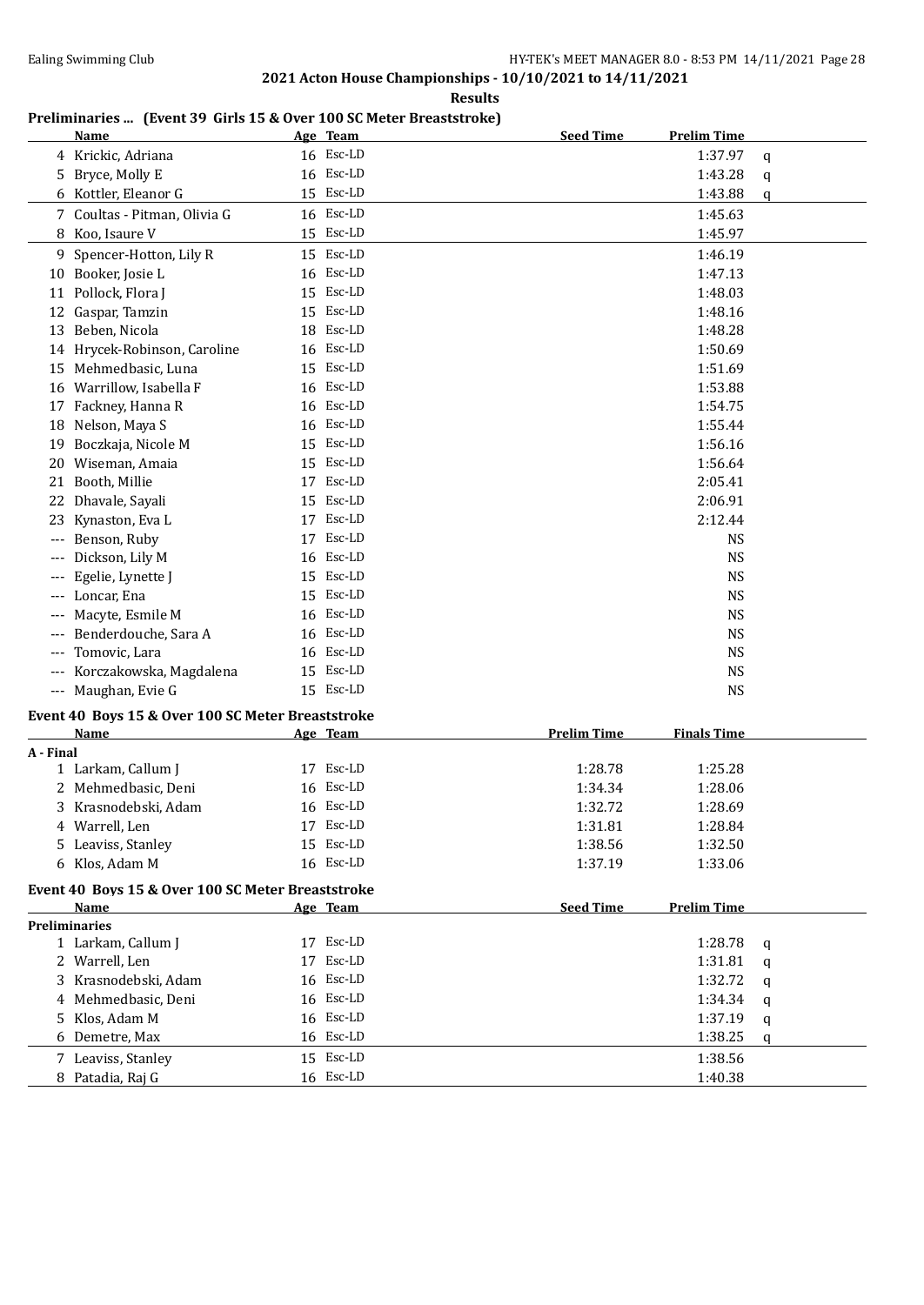**Results**

### **Preliminaries ... (Event 40 Boys 15 & Over 100 SC Meter Breaststroke)**

|           | <b>Name</b>                                     | Age Team     | <b>Seed Time</b>   | <b>Prelim Time</b> |   |
|-----------|-------------------------------------------------|--------------|--------------------|--------------------|---|
|           | 9 Krynski, Jacek                                | 18 Esc-LD    |                    | 1:41.78            |   |
|           | 10 Ghoussainy, Ryan                             | 16 Esc-LD    |                    | 1:42.34            |   |
|           | 11 Edgar, Thomas J                              | 17 Esc-LD    |                    | 1:45.41            |   |
|           | 12 Irimia, Cosmin T                             | 15 Esc-LD    |                    | 1:47.34            |   |
|           | 13 Yerkassynov, Edik                            | 15 Esc-LD    |                    | 1:48.41            |   |
|           | 14 Savvanidis, Filippos                         | 17 Esc-LD    |                    | 1:50.50            |   |
|           | 15 Edgar, Alec D                                | 15 Esc-LD    |                    | 1:50.59            |   |
|           | 16 Carroll-Waine, Henry R                       | 15 Esc-LD    |                    | 1:53.75            |   |
|           | 17 Manners, Alfie                               | 15 Esc-LD    |                    | 1:54.31            |   |
|           | 18 Bhatia, Sai                                  | Esc-LD<br>15 |                    | 1:55.06            |   |
|           | 19 Lawson-Smith, Joseph G                       | 16 Esc-LD    |                    | 2:01.03            |   |
|           | Hadjazi, Abdel                                  | 15 Esc-LD    |                    | <b>NS</b>          |   |
|           | Loncar (Ceric-Loncar, Filip                     | 15 Esc-LD    |                    | <b>NS</b>          |   |
|           | Bielak, Max P                                   | 15 Esc-LD    |                    | <b>NS</b>          |   |
|           | --- Ghulyan, Haik                               | 17 Esc-LD    |                    | <b>NS</b>          |   |
|           |                                                 |              |                    |                    |   |
|           | Event 41 Girls 15 & Over 100 SC Meter Butterfly |              |                    |                    |   |
| A - Final | <b>Name</b>                                     | Age Team     | <b>Prelim Time</b> | <b>Finals Time</b> |   |
|           | 1 Krickic, Adriana                              | 16 Esc-LD    | 1:29.44            | 1:27.97            |   |
|           | 2 Bryce, Molly E                                | 16 Esc-LD    | 1:35.44            | 1:37.59            |   |
|           | 3 Koo, Isaure V                                 | 15 Esc-LD    | 1:43.75            | 1:38.09            |   |
|           | 4 Pollock, Flora J                              | 15 Esc-LD    | 1:43.03            | 1:39.42            |   |
|           | 5 Kottler, Eleanor G                            | 15 Esc-LD    | 1:41.69            | 1:39.44            |   |
|           | 6 Coultas - Pitman, Olivia G                    | 16 Esc-LD    |                    |                    |   |
|           |                                                 |              | 1:44.88            | 1:40.78            |   |
|           | Event 41 Girls 15 & Over 100 SC Meter Butterfly |              |                    |                    |   |
|           | Name                                            | Age Team     | <b>Seed Time</b>   | <b>Prelim Time</b> |   |
|           | <b>Preliminaries</b>                            |              |                    |                    |   |
|           | 1 Streltsova, Sofia                             | 18 Esc-LD    |                    | 1:27.84            | q |
|           | 2 Krickic, Adriana                              | 16 Esc-LD    |                    | 1:29.44            | q |
|           | 3 Mutadich, Mia S                               | 17 Esc-LD    |                    | 1:32.75            | q |
|           | 4 Bryce, Molly E                                | 16 Esc-LD    |                    | 1:35.44            | q |
|           | 5 Egelie, Lynette J                             | 15 Esc-LD    |                    | 1:37.90            | q |
|           | 6 Booth, Millie                                 | 17 Esc-LD    |                    | 1:39.22            | q |
|           | 7 Kottler, Eleanor G                            | 15 Esc-LD    |                    | 1:41.69            |   |
|           | 8 Pollock, Flora J                              | 15 Esc-LD    |                    | 1:43.03            |   |
|           | 9 Koo, Isaure V                                 | 15 Esc-LD    |                    | 1:43.75            |   |
|           | 10 McDonagh, Milly G                            | 16 Esc-LD    |                    | 1:43.97            |   |
| 11        | Coultas - Pitman, Olivia G                      | 16 Esc-LD    |                    | 1:44.88            |   |
| 12        | Gaspar, Tamzin                                  | 15 Esc-LD    |                    | 1:46.38            |   |
|           | 13 Fackney, Hanna R                             | 16 Esc-LD    |                    | 1:49.88            |   |
|           | 14 Warrillow, Isabella F                        | 16 Esc-LD    |                    | 1:50.23            |   |
| 15        | Kynaston, Eva L                                 | 17 Esc-LD    |                    | 1:52.03            |   |
|           | 16 Booker, Josie L                              | 16 Esc-LD    |                    | 1:55.34            |   |
| 17        | Spencer-Hotton, Lily R                          | 15 Esc-LD    |                    | 1:55.81            |   |
|           | 18 Hrycek-Robinson, Caroline                    | 16 Esc-LD    |                    | 2:00.28            |   |
|           |                                                 |              |                    |                    |   |
|           | 19 Mehmedbasic, Luna                            | 15 Esc-LD    |                    | 2:01.53            |   |
|           | 20 Nelson, Maya S                               | 16 Esc-LD    |                    | 2:02.72            |   |
|           | 21 Wiseman, Amaia                               | 15 Esc-LD    |                    | 2:13.23            |   |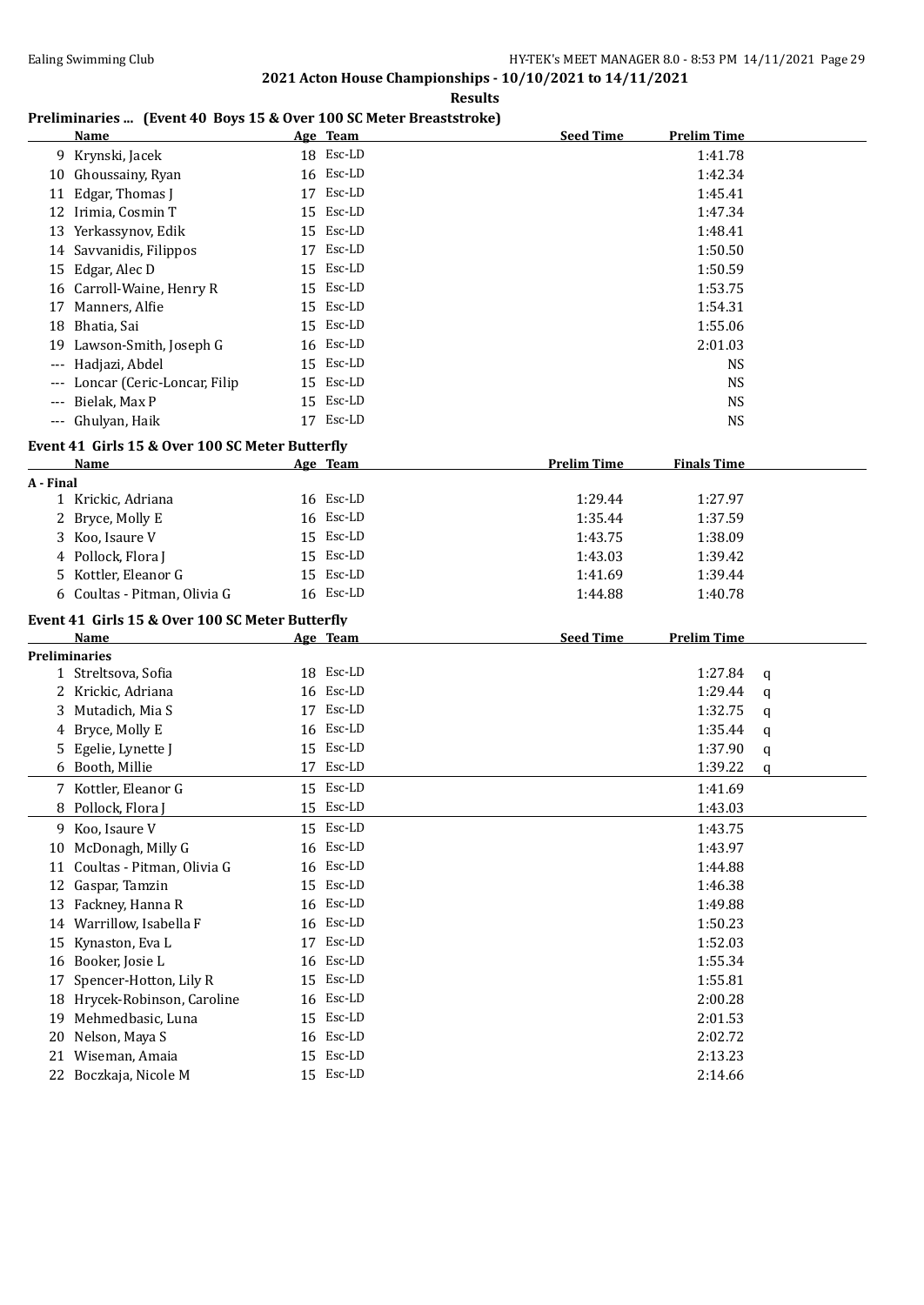**Results**

# **Preliminaries ... (Event 41 Girls 15 & Over 100 SC Meter Butterfly)**

|           | <b>Name</b>                                    |    | Age Team  | <b>Seed Time</b>   | <b>Prelim Time</b> |   |
|-----------|------------------------------------------------|----|-----------|--------------------|--------------------|---|
|           | 23 Dhavale, Sayali                             |    | 15 Esc-LD |                    | 2:29.53            |   |
| ---       | Benson, Ruby                                   |    | 17 Esc-LD |                    | <b>NS</b>          |   |
| ---       | Dickson, Lily M                                |    | 16 Esc-LD |                    | <b>NS</b>          |   |
| ---       | Loncar, Ena                                    |    | 15 Esc-LD |                    | <b>NS</b>          |   |
|           | Tomovic, Lara                                  |    | 16 Esc-LD |                    | <b>NS</b>          |   |
|           | Macyte, Esmile M                               |    | 16 Esc-LD |                    | <b>NS</b>          |   |
|           | Benderdouche, Sara A                           |    | 16 Esc-LD |                    | <b>NS</b>          |   |
| ---       | Korczakowska, Magdalena                        | 15 | Esc-LD    |                    | <b>NS</b>          |   |
|           | --- Maughan, Evie G                            |    | 15 Esc-LD |                    | <b>NS</b>          |   |
|           |                                                |    |           |                    |                    |   |
|           | Event 42 Boys 15 & Over 100 SC Meter Butterfly |    |           |                    |                    |   |
| A - Final | Name                                           |    | Age Team  | <b>Prelim Time</b> | <b>Finals Time</b> |   |
|           | 1 Larkam, Callum J                             |    | 17 Esc-LD | 1:10.44            | 1:08.72            |   |
|           | 2 Mehmedbasic, Deni                            |    | 16 Esc-LD | 1:16.47            | 1:16.94            |   |
|           | 3 Krynski, Jacek                               |    | 18 Esc-LD | 1:22.13            | 1:17.53            |   |
|           | 4 Savvanidis, Filippos                         |    | 17 Esc-LD | 1:34.06            | 1:24.00            |   |
|           |                                                |    | 15 Esc-LD |                    |                    |   |
|           | 5 Leaviss, Stanley                             |    | 16 Esc-LD | 1:36.56            | 1:24.05            |   |
|           | 6 Patadia, Raj G                               |    |           | 1:28.38            | 1:25.04            |   |
|           | Event 42 Boys 15 & Over 100 SC Meter Butterfly |    |           |                    |                    |   |
|           | Name                                           |    | Age Team  | <b>Seed Time</b>   | <b>Prelim Time</b> |   |
|           | <b>Preliminaries</b>                           |    |           |                    |                    |   |
|           | 1 Larkam, Callum J                             |    | 17 Esc-LD |                    | 1:10.44            | q |
|           | 2 Mehmedbasic, Deni                            | 16 | Esc-LD    |                    | 1:16.47            | q |
|           | 3 Krynski, Jacek                               | 18 | Esc-LD    |                    | 1:22.13            | q |
|           | 4 Patadia, Raj G                               |    | 16 Esc-LD |                    | 1:28.38            | q |
|           | 5 Savvanidis, Filippos                         |    | 17 Esc-LD |                    | 1:34.06            | q |
|           | 6 Demetre, Max                                 |    | 16 Esc-LD |                    | 1:35.84            | q |
|           | 7 Warrell, Len                                 |    | 17 Esc-LD |                    | 1:36.55            |   |
|           | 8 Leaviss, Stanley                             |    | 15 Esc-LD |                    | 1:36.56            |   |
|           | 9 Klos, Adam M                                 |    | 16 Esc-LD |                    | 1:38.75            |   |
|           | 10 Yerkassynov, Edik                           |    | 15 Esc-LD |                    | 1:39.72            |   |
| 11        | Krasnodebski, Adam                             |    | 16 Esc-LD |                    | 1:40.11            |   |
|           | 12 Bhatia, Sai                                 |    | 15 Esc-LD |                    | 1:42.28            |   |
|           | 13 Ghoussainy, Ryan                            |    | 16 Esc-LD |                    | 1:43.41            |   |
|           | 14 Lawson-Smith, Joseph G                      |    | 16 Esc-LD |                    | 1:45.53            |   |
|           | 15 Carroll-Waine, Henry R                      |    | 15 Esc-LD |                    | 1:46.06            |   |
|           | 16 Edgar, Thomas J                             |    | 17 Esc-LD |                    | 1:49.14            |   |
|           | 17 Edgar, Alec D                               | 15 | Esc-LD    |                    | 1:59.51            |   |
|           | 18 Manners, Alfie                              | 15 | Esc-LD    |                    | 2:05.56            |   |
|           | 19 Irimia, Cosmin T                            | 15 | Esc-LD    |                    | 2:07.72            |   |
| ---       | Loncar (Ceric-Loncar, Filip                    |    | 15 Esc-LD |                    | <b>NS</b>          |   |
| ---       | Hadjazi, Abdel                                 |    | 15 Esc-LD |                    | <b>NS</b>          |   |
| $---$     | Bielak, Max P                                  |    | 15 Esc-LD |                    | <b>NS</b>          |   |
|           | Ghulyan, Haik                                  |    | 17 Esc-LD |                    | <b>NS</b>          |   |
| ---       |                                                |    |           |                    |                    |   |
|           | Event 43 Girls 15 & Over 100 SC Meter IM       |    |           |                    |                    |   |
|           | Name                                           |    | Age Team  | <b>Prelim Time</b> | <b>Finals Time</b> |   |
| A - Final |                                                |    |           |                    |                    |   |
|           | 1 Kottler, Eleanor G                           |    | 15 Esc-LD | 1:30.31            | 1:30.22            |   |
|           | 2 Koo, Isaure V                                |    | 15 Esc-LD | 1:33.09            | 1:31.41            |   |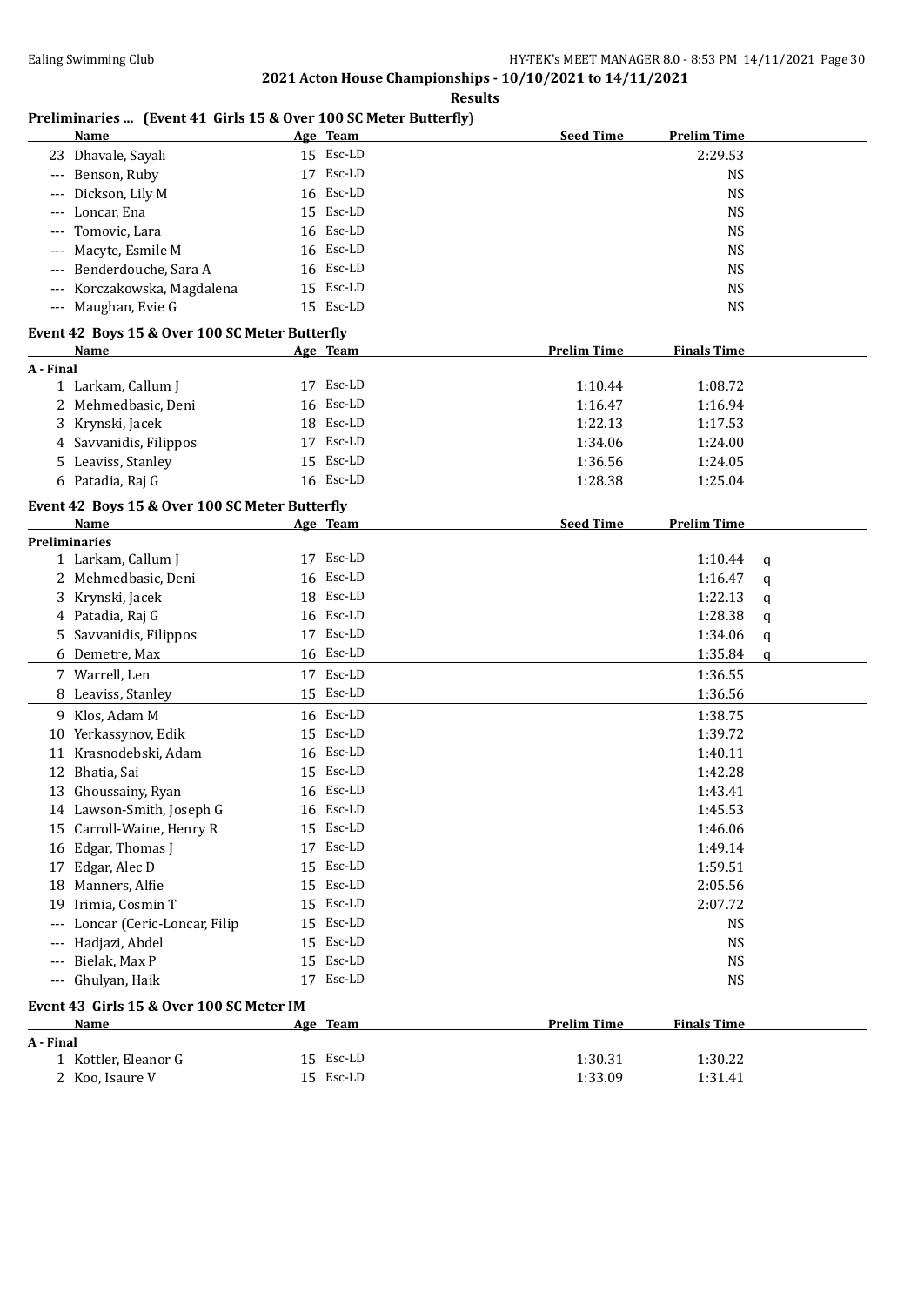**Results**

### **A - Final ... (Event 43 Girls 15 & Over 100 SC Meter IM)**

| Name                                                                             | Age Team  | <b>Prelim Time</b> | <b>Finals Time</b> |  |
|----------------------------------------------------------------------------------|-----------|--------------------|--------------------|--|
| 3 Pollock, Flora J                                                               | 15 Esc-LD | 1:35.88            | 1:31.56            |  |
| 4 Bryce, Molly E                                                                 | 16 Esc-LD | 1:30.44            | 1:31.81            |  |
| 5 Spencer-Hotton, Lily R                                                         | 15 Esc-LD | 1:36.41            | 1:34.49            |  |
| --- Krickic, Adriana                                                             | 16 Esc-LD | 1:28.56            | DO 1:28.19         |  |
| 10.3 Swimmer did not remain and/or finish in lane in which he/she started - misc |           |                    |                    |  |

#### **Event 43 Girls 15 & Over 100 SC Meter IM**

|       | Name                       |    | Age Team  | <b>Seed Time</b><br><b>Prelim Time</b> |   |  |  |
|-------|----------------------------|----|-----------|----------------------------------------|---|--|--|
|       | <b>Preliminaries</b>       |    |           |                                        |   |  |  |
|       | 1 Mutadich, Mia S          |    | 17 Esc-LD | 1:23.69                                | q |  |  |
| 2     | Krickic, Adriana           | 16 | Esc-LD    | 1:28.56                                | q |  |  |
| 3     | Streltsova, Sofia          |    | 18 Esc-LD | 1:29.13                                | q |  |  |
| 4     | Kottler, Eleanor G         |    | 15 Esc-LD | 1:30.31                                | q |  |  |
| 5     | Bryce, Molly E             | 16 | Esc-LD    | 1:30.44                                | q |  |  |
|       | 6 Egelie, Lynette J        |    | 15 Esc-LD | 1:32.63                                | q |  |  |
|       | 7 Koo, Isaure V            |    | 15 Esc-LD | 1:33.09                                |   |  |  |
| 8     | Booth, Millie              | 17 | Esc-LD    | 1:33.66                                |   |  |  |
| 9     | Booker, Josie L            |    | 16 Esc-LD | 1:34.34                                |   |  |  |
| 10    | McDonagh, Milly G          | 16 | Esc-LD    | 1:35.09                                |   |  |  |
| 11    | Pollock, Flora J           | 15 | Esc-LD    | 1:35.88                                |   |  |  |
| 12    | Fackney, Hanna R           |    | 16 Esc-LD | 1:36.25                                |   |  |  |
| 13    | Spencer-Hotton, Lily R     | 15 | Esc-LD    | 1:36.41                                |   |  |  |
| 14    | Gaspar, Tamzin             |    | 15 Esc-LD | 1:41.31                                |   |  |  |
| 15    | Warrillow, Isabella F      | 16 | Esc-LD    | 1:43.84                                |   |  |  |
| 16    | Hrycek-Robinson, Caroline  | 16 | Esc-LD    | 1:44.44                                |   |  |  |
| 17    | Mehmedbasic, Luna          | 15 | Esc-LD    | 1:44.69                                |   |  |  |
| 18    | Kynaston, Eva L            | 17 | Esc-LD    | 1:45.22                                |   |  |  |
| 19    | Nelson, Maya S             | 16 | Esc-LD    | 1:48.38                                |   |  |  |
| 20    | Wiseman, Amaia             | 15 | Esc-LD    | 1:53.82                                |   |  |  |
| 21    | Coultas - Pitman, Olivia G | 16 | Esc-LD    | 1:55.34                                |   |  |  |
| 22    | Boczkaja, Nicole M         | 15 | Esc-LD    | 1:59.25                                |   |  |  |
| 23    | Dhavale, Sayali            | 15 | Esc-LD    | 2:06.66                                |   |  |  |
| $---$ | Dickson, Lily M            |    | 16 Esc-LD | <b>NS</b>                              |   |  |  |
| $---$ | Loncar, Ena                |    | 15 Esc-LD | <b>NS</b>                              |   |  |  |
| ---   | Benson, Ruby               | 17 | Esc-LD    | <b>NS</b>                              |   |  |  |
| ---   | Macyte, Esmile M           | 16 | Esc-LD    | <b>NS</b>                              |   |  |  |
| $---$ | Benderdouche, Sara A       |    | 16 Esc-LD | <b>NS</b>                              |   |  |  |
| $---$ | Tomovic, Lara              | 16 | Esc-LD    | <b>NS</b>                              |   |  |  |
|       | Korczakowska, Magdalena    | 15 | Esc-LD    | <b>NS</b>                              |   |  |  |
| ---   | Maughan, Evie G            |    | 15 Esc-LD | <b>NS</b>                              |   |  |  |

### **Event 44 Boys 15 & Over 100 SC Meter IM**

| Name                | Age Team  | <b>Prelim Time</b> | <b>Finals Time</b> |  |
|---------------------|-----------|--------------------|--------------------|--|
| A - Final           |           |                    |                    |  |
| 1 Larkam, Callum J  | 17 Esc-LD | 1:12.94            | 1:12.06            |  |
| 2 Mehmedbasic, Deni | 16 Esc-LD | 1:15.25            | 1:14.29            |  |
| 3 Krynski, Jacek    | 18 Esc-LD | 1:21.94            | 1:17.20            |  |
| 4 Warrell, Len      | 17 Esc-LD | 1:21.47            | 1:19.97            |  |
| 5 Yerkassynov, Edik | 15 Esc-LD | 1:30.25            | 1:25.56            |  |
| 6 Patadia, Raj G    | 16 Esc-LD | 1:29.78            | 1:28.16            |  |
|                     |           |                    |                    |  |